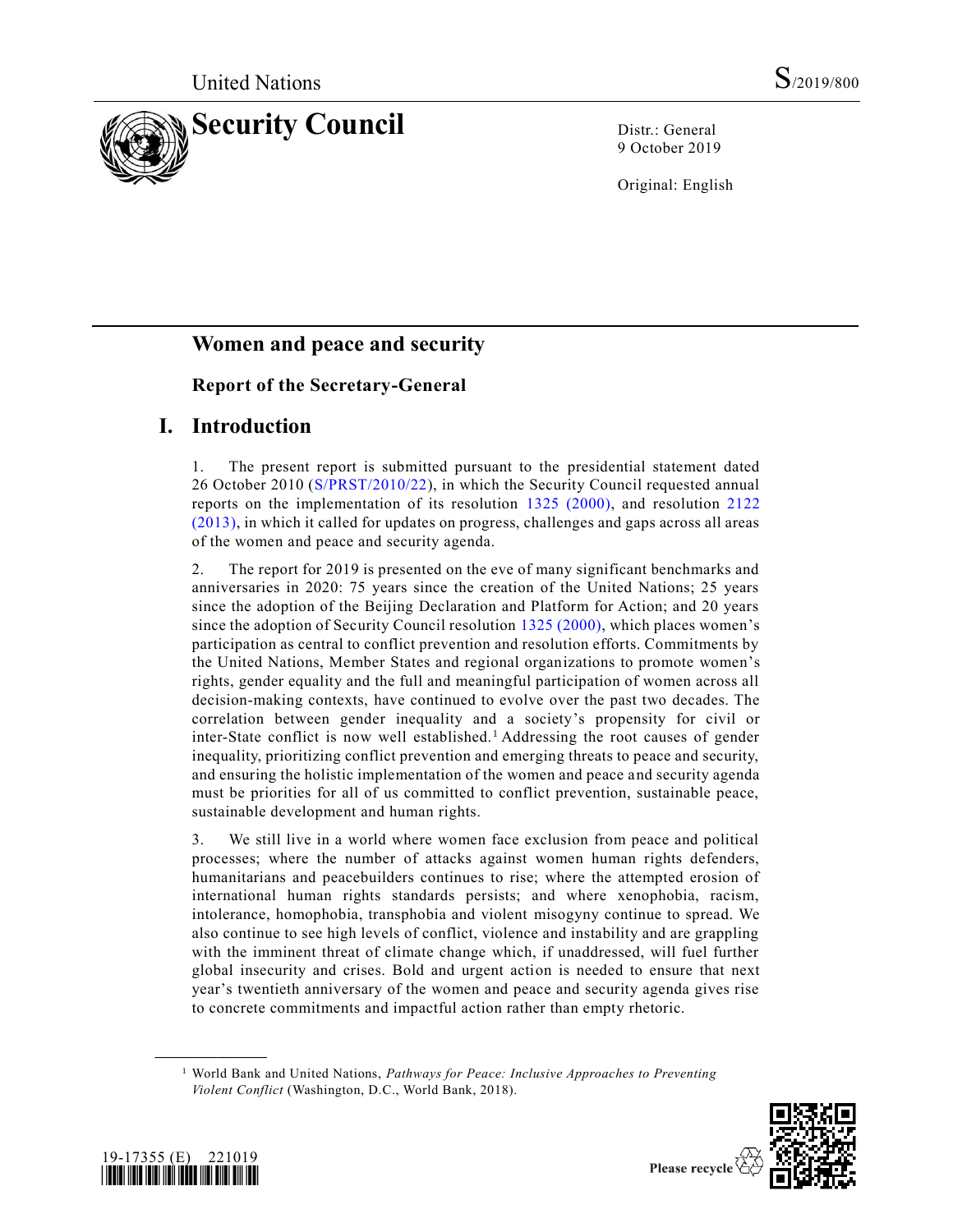4. In line with my previous report, I requested United Nations system entities to take stock of the implementation of the recommendations relating to women and peace and security that are relevant to the United Nations system, as drawn from the three peace and security reviews undertaken in 2015, so the United Nations, supported by Member States, can take immediate action to strengthen the implementation of the women and peace and security agenda, in the lead up to the twentieth anniversary of the adoption of resolution [1325 \(2000\)](https://undocs.org/en/S/RES/1325%20(2000)) and beyond. In order to support this analysis, the United Nations Entity for Gender Equality and the Empowerment of Women (UN-Women) commissioned an independent assessment of the implementation of the gender recommendations contained in the three 2015 peace and security reviews. <sup>2</sup> The report is also informed by analysis of progress and trends based on data and information provided by entities of the United Nations system, Member States, regional organizations, civil society and globally recognized data sources. The report captures advances that have been made by the United Nations, Member States and regional organizations. It also contains a further call to action regarding the progress still needed. Key findings include:

(a) Women still make up only 4.2 per cent of military personnel in United Nations peacekeeping missions;

(b) Record levels of political violence targeting women were demonstrated in new data published in May 2019;

(c) Over 50 parties to conflict are credibly suspected of having committed or instigated patterns of rape and other forms of sexual violence in situations on the agenda of the Security Council;

(d) At least 1 in 5 refugee or displaced women experience sexual violence and 9 out of the 10 countries with the highest rates of child marriage are in fragile contexts;

(e) In 2019, nearly 132 million people need humanitarian aid and protection, including an estimated 35 million women, young women and girls who require lifesaving sexual and reproductive health services, and interventions to prevent genderbased violence and respond to the needs of survivors;

(f) Refugee girls at secondary level are only half as likely to enrol in school as boys, even though girls make up half of the school-age refugee population;

(g) Findings by the Special Rapporteur on the situation of human rights defenders show that the rise of misogynistic, sexist and homophobic speech by political leaders in recent years has contributed to increased violence against women, against lesbian, gay, bisexual, transgender, queer and intersex individuals, and against women human rights defenders;

(h) Fewer than 20 per cent of all Security Council resolutions in 2018 contained references to the importance of and the need to ensure fundamental rights and freedoms for civil society, women's groups and women human rights defenders;

(i) In 2018, only 28 per cent of humanitarian needs overviews articulated the differentiated impact faced by women and girls in crises, as well as the underlying factors affecting vulnerability;

(j) In the period 2016–2017, only 0.2 per cent of total bilateral aid to fragile and conflict-affected situations went directly to women's organizations;<sup>3</sup>

<sup>2</sup> Louise Allen, "Mapping of the gender recommendations in the three 2015 peace and security reviews", UN-Women policy brief (forthcoming).

<sup>3</sup> See [www.oecd.org/dac/gender-development/dac-gender-equality-marker.htm.](http://www.oecd.org/dac/gender-development/dac-gender-equality-marker.htm)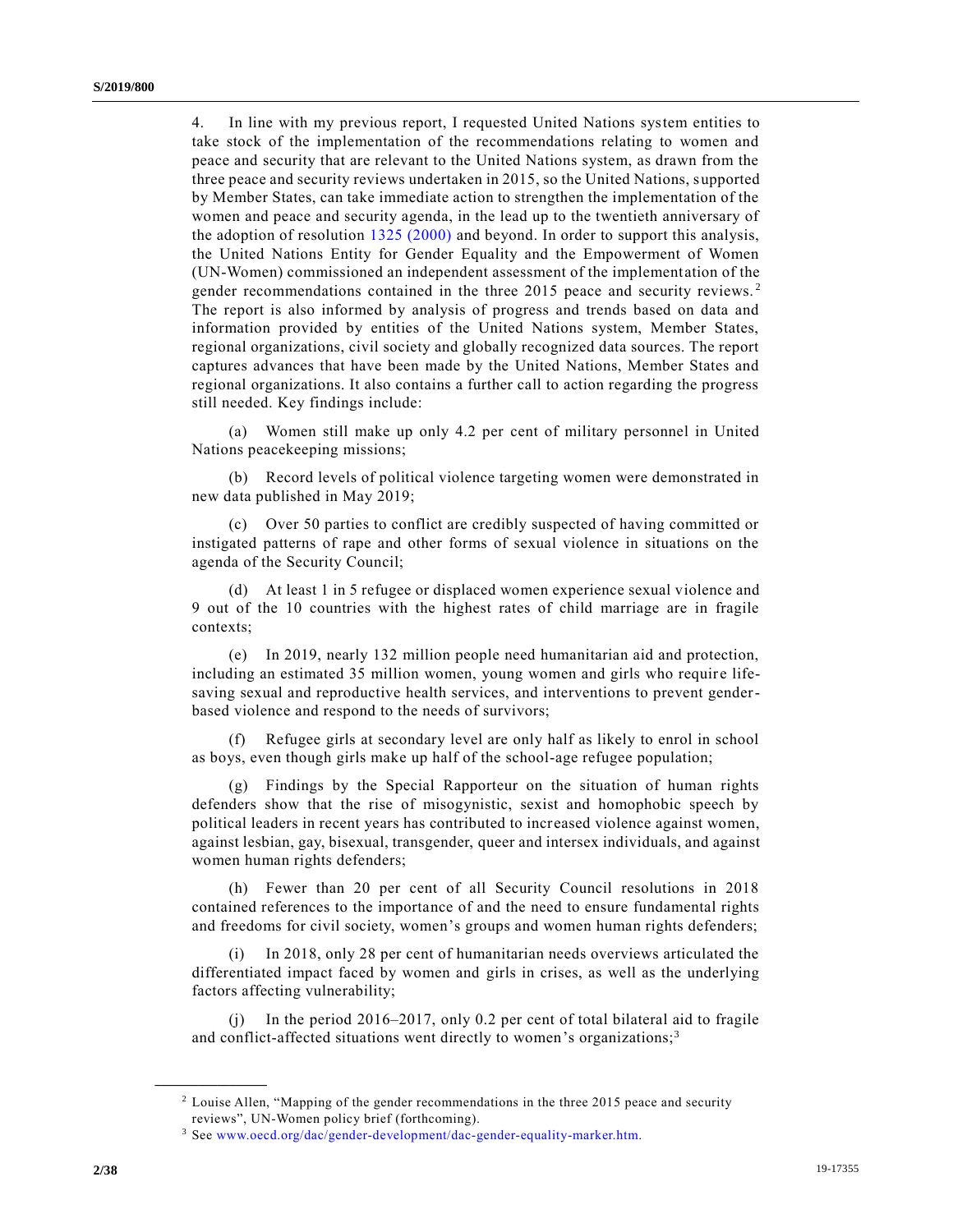(k) Nearly 40 per cent of economies limit women's property rights and nearly 30 per cent restrict women's freedom of movement. The lack of economic rights increases women's vulnerability in conflict and fragile settings and affects recovery;

In 2018, the global share of parliamentary seats held by women only slightly increased to 24.3 per cent, while for conflict and post-conflict countries, the average stands at 19 per cent;

(m) In 2018, total world military expenditure reached \$1.8 trillion. <sup>4</sup> The Beijing Platform for Action contains a strategic objective to reduce excessive military expenditures and control the availability of armaments;<sup>5</sup>

(n) Only 41 per cent of Member States have adopted national action plans on women and peace and security and just 22 per cent of all plans included a budget for the implementation thereof, at the time of adoption.

5. At a moment when I am prioritizing efforts to do more and better in implementing the women and peace and security agenda, the report presents evidence-driven and time-bound commitments for the United Nations and recommendations for Member States, regional organizations and the Security Council, for 2020 and beyond. The collective scorecard is clear. There remains a stark contrast between rhetoric and reality, where previously agreed commitments have not been matched by action.

## **II. Where we stand on women and peace and security: assessment of progress since the 2015 peace and security reviews**

### **A. Findings and conclusions from an independent assessment**

6. In 2019, UN-Women initiated an independent assessment<sup>6</sup> of the implementation of the recommendations relating to women and peace and security that are relevant to the United Nations system from the three peace and security reviews undertaken in  $2015<sup>7</sup>$  which collectively found that women's meaningful participation in peace and security is critical to operational effectiveness.<sup>8</sup> The analysis identified three factors that are central to successful implementation of the recommendations: the degree to which gender equality and women and peace and security are consistently prioritized and sufficiently resourced; the presence of specific accountability mechanisms, as well as mechanisms to track and monitor progress; and the presence and influence of gender

<sup>4</sup> Stockholm International Peace Research Institute, "World military expenditure grows to \$1.8 trillion in 2018", 29 April 2019. [https://www.sipri.org/media/press-release/2019/world](https://www.sipri.org/media/press-release/2019/world-military-expenditure-grows-18-trillion-2018)[military-expenditure-grows-18-trillion-2018.](https://www.sipri.org/media/press-release/2019/world-military-expenditure-grows-18-trillion-2018)

<sup>5</sup> *Report of the Fourth World Conference on Women, Beijing, 4–15 September 1995* (United Nations publication, Sales No. E.96.IV.13), chap. I, resolution 1, annex II.

<sup>6</sup> Louise Allen, "Mapping of the gender recommendations in the three 2015 peace and security reviews" (forthcoming).

<sup>7</sup> The three reviews are as follows: Radhika Coomaraswamy, *Preventing Conflict, Transforming Justice, Securing the Peace: A Global Study on the Implementation of United Nations Security Council resolution 1325* (United Nations Entity for Gender Equality and the Empowerment of Women (UN-Women), 2015); the report of the High-level Independent Panel on Peace Operations [\(A/70/95-S/2015/446\)](https://undocs.org/en/A/70/95); and the report of the Advisory Group of Experts on the Review of the Peacebuilding Architecture [\(A/69/968-S/2015/490\)](https://undocs.org/en/A/69/968).

<sup>8</sup> The Secretary-General responded to the three reviews in his report to the Security Council on women and peace and security [\(S/2015/716\)](https://undocs.org/en/S/2015/716). Related outcomes of the reviews include Security Council resolution [2242 \(2015\),](https://undocs.org/en/S/RES/2242%20(2015)) General Assembly resolution [70/262](https://undocs.org/en/A/RES/70/262) and Security Council resolution [2282 \(2016\).](https://undocs.org/en/S/RES/2282%20(2016))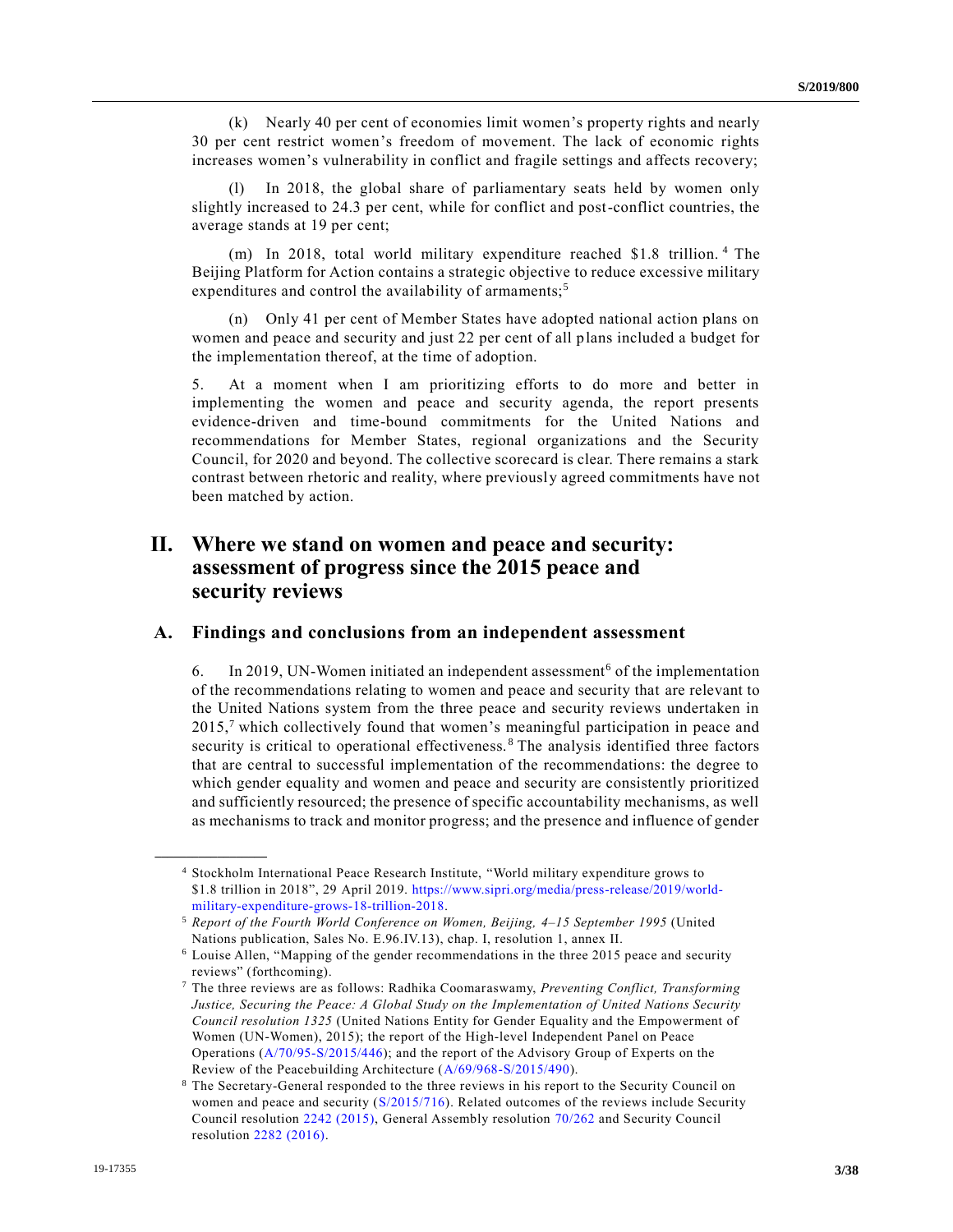expertise at senior levels and across political and technical components of peacekeeping and special political missions and other United Nations system entities.

7. The three reviews<sup>9</sup> contained a total of 30 gender-specific recommendations directed at the United Nations. According to the independent assessment, of the 30 recommendations, 50 per cent were found to have been implemented or in the process thereof; 40 per cent were inconsistent in their implementation or required further progress; and for 10 per cent of the recommendations, ground had been lost in terms of implementation, or no progress had been made at all. Only two recommendations were assessed as having been fully implemented: the establishment by the Security Council of the Informal Expert Group on Women and Peace and Security and the integration of gender perspectives and commitments at the World Humanitarian Summit, in 2016. Both require dedicated follow-up, including accountability for the implementation of the recommendations of the Expert Group and adequate prioritization and resourcing of gender-responsive humanitarian responses.

8. Recommendations on which there has been progress range from the integration of gender perspectives into United Nations work relating to counter-terrorism and countering violent extremism and strengthened responses to prevent and address sexual exploitation and abuse. Since 2015, collaborative efforts undertaken between Member States, United Nations system entities and civil society have contributed to advancements in women's access to transitional justice mechanisms and an increased focus on survivor-centred approaches. United Nations system entities have made progress on gender-sensitive early warning signs and analysis to inform conflict prevention strategies and the Department of Political and Peacebuilding Affairs, the Department of Peace Operations and UN-Women have, in line with Security Council resolution [2242 \(2015\),](https://undocs.org/en/S/RES/2242%20(2015)) strengthened cooperation arrangements that allow for access to the political, policy and technical women and peace and security expertise of UN-Women and other system entities, in support of system-wide efforts. The adoption of a gender strategy by the Peacebuilding Commission in 2016 was an important step towards addressing the recommendations to further promote women's participation in peacebuilding efforts. Finally, my system-wide strategy on gender parity and the uniformed gender parity strategy 2018–2028 of the Department of Peace Operations are contributing in tangible ways to the increased representation of women within United Nations leadership and, in particular, in peace operations.

9. Although I welcome those positive developments, a significant number of areas are yet to fully be addressed. Ensuring the meaningful participation of women in all phases of United Nations-backed peace processes remains a challenge. Gender expertise has to be strengthened across all United Nations peace, security and humanitarian entities. Gender expertise should also be included in all strategic assessment reviews. Similarly, gender perspectives are not consistently included in settings with protection concerns, including in humanitarian responses and protection of civilians mandates. While the assessment noted efforts to improve engagement with women civil society organizations, it concluded that in many cases such engagement remains ad hoc and, in some instances, lacks sufficient follow-up.

10. Furthermore, the independent assessment found that the United Nations was not integrating gender-responsive conflict analysis regularly into its work, including in strategic planning and resource allocation processes. It is critical for gender expertise and architecture within entities to be strengthened and for UN-Women to continue to participate across key decision-making and strategic planning mechanisms and processes on peace and security and humanitarian responses so as to further integrate gender considerations in a consistent, quality and rights-based manner. Other areas

<sup>9</sup> Louise Allen, "Mapping of the gender recommendations in the three 2015 peace and security reviews" (forthcoming).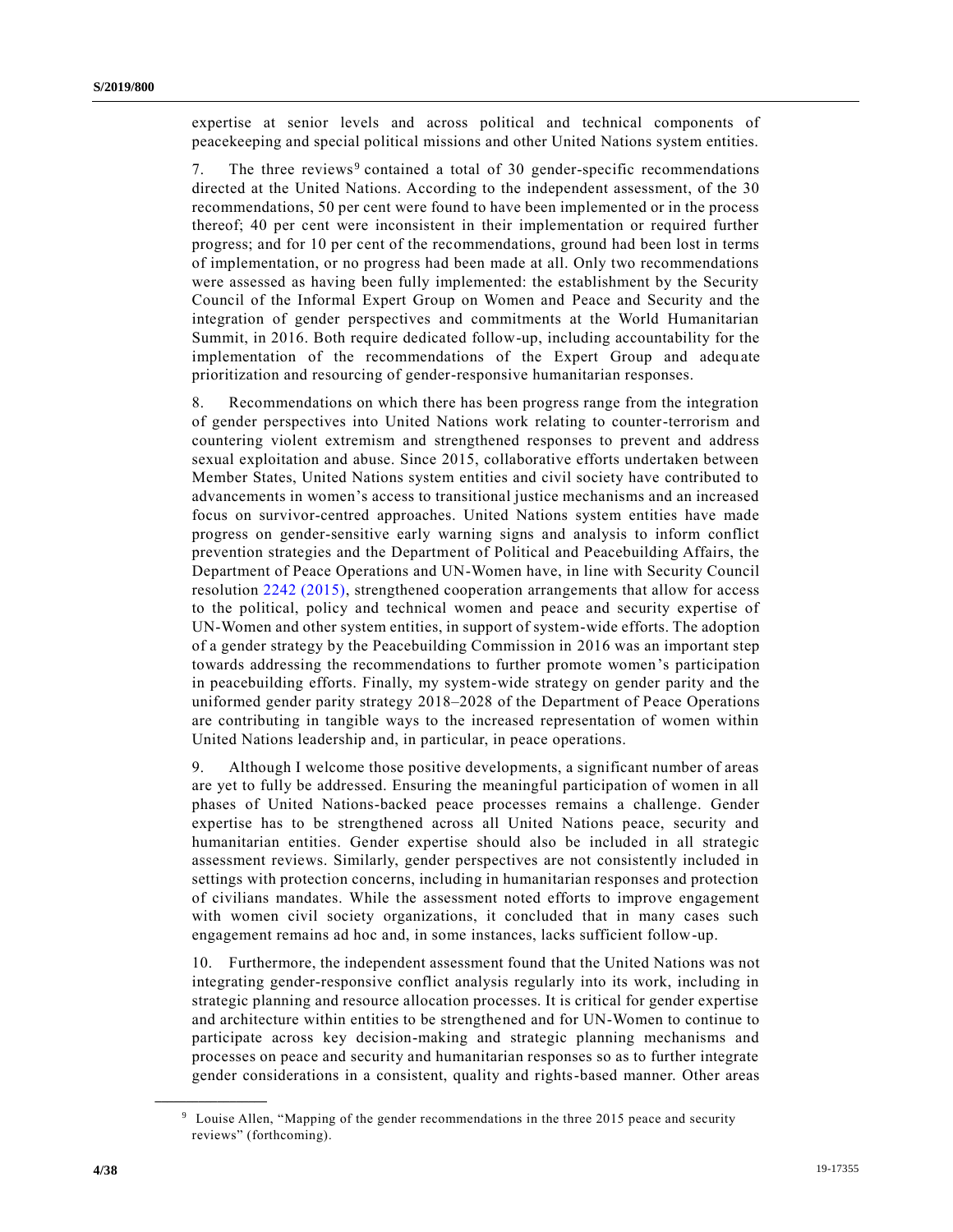where further progress is needed are the integration of gender perspectives in humanitarian action, disarmament, demobilization and reintegration and in the broad security sector, as well as the allocation and tracking by entitie s of funding to support gender equality.

11. The findings demonstrate that despite many efforts and positive developments, a significant amount of work remains to be done. Our determination to do better within the context of a reformed United Nations is demonstrated by steps already taken – notably, the new Women and Peace and Security Policy of the Department of Political and Peacebuilding Affairs and the strong commitment to the women and peace and security agenda within the Action for Peacekeeping initiative. Implementation of the recommendations from the reviews remains critical. Working in partnership with Member States, we must act immediately to halt any loss of momentum or inconsistency in the implementation of the women and peace and security agenda, deepen commitment where progress is building, and maintain the course where results have been achieved.

### **B. Women's meaningful participation in negotiating peace and in the implementation of agreements**

12. Since 2015, formal international support for more inclusive peace processes, as expressed, for example, in both the 2030 Agenda for Sustainable Development and the sustaining peace resolutions, $10$  has grown. Yet women's participation as delegates and decision makers has become increasingly difficult. Violent conflicts around the world have become more complex, fractured and protracted, creating additional challenges for the United Nations in its response thereto. The proliferation of non-State actors has complicated peacemaking, as has the rising number of armed groups for whom gender inequality is not only a vestige of historic social structures but a strategic objective consistent with misogynist ideology and attitudes towards the rights and roles of women. Meanwhile, influential partners in individual peace processes are inconsistent in their attention to the participation of women. In some instances, their priorities are at odds with the pursuit of the just and inclusive outcomes that are so central to the goals of the United Nations.

13. In this challenging environment, as documented in my previous reports, mediators have explored a range of options to promote women's engagement in peace processes, as recommended by the "Guidance on gender and inclusive mediation strategies" prepared in 2017 by the then Department of Political Affairs. Those efforts continued in 2018, despite strong resistance from many parties to conflict. The strategies pursued by mediators varied according to the options available. My Personal Envoy for Western Sahara, for example, continuously encouraged the participation of women in official delegations, and three of the four delegations participating in the two round tables convened in 2018 included a woman. In other contexts, such as Yemen, where women were absent from the formal rounds of consultations, my Special Envoy established a Yemeni Women's Technical Advisory Group to ensure the inclusion of a variety of input from and perspectives of Yemeni women in the process and avail himself of their advice. Elsewhere, for example in the Great Lakes Region, the Office of my Special Envoy, working in collaboration with

<sup>&</sup>lt;sup>10</sup> See General Assembly resolution  $70/1$  (target 5.5 – ensure women's full and effective participation and equal opportunities for leadership at all levels of decision-making in political, economic and public life, and target 16.7 – ensure responsive, inclusive, participatory and representative decision-making at all levels); see also General Assembly resolution [70/262](https://undocs.org/en/A/RES/70/262) and Security Council resolution [2282 \(2016\).](https://undocs.org/en/S/RES/2282%20(2016))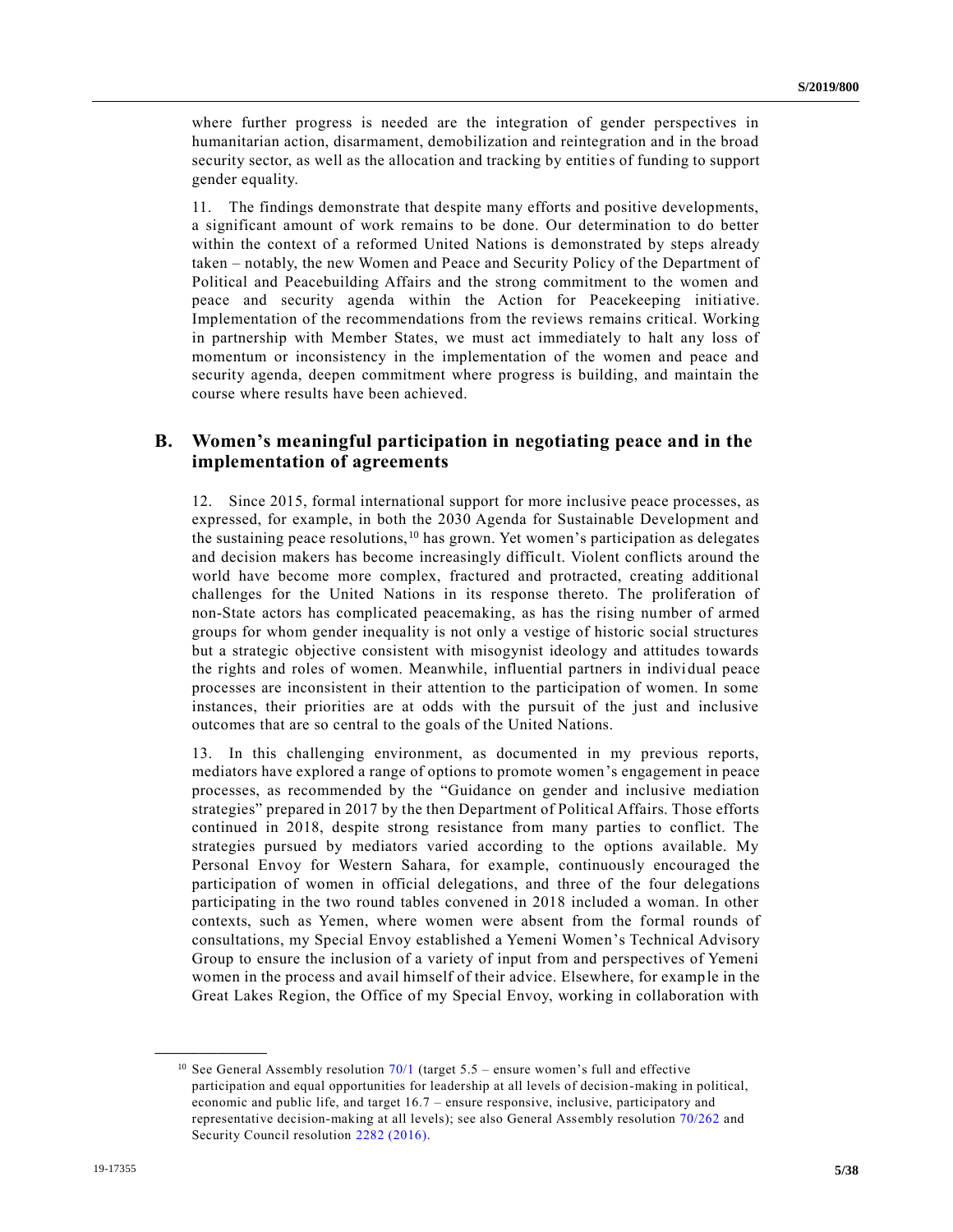the Global Fund for Women, actively supported the contribution of women to peace at the community level.

14. Such efforts notwithstanding, women from diverse settings, including Afghanistan, the Central African Republic, Libya, South Sudan, the Sudan and Yemen have faced and continue to face steep obstacles, direct resistance and great personal risks in their efforts to ensure their participation in processes pertaining to the future of their countries, and we must recognize that, too frequently, we fall short of our ambitions. Collectively, the United Nations, Member States, regional organizations and other actors supporting peace processes are not on track to attain sufficient concrete progress in the area of the women and peace and security agenda by 2020. Although the United Nations has ensured, since 2012, that all United Nations mediation teams include women, the participation of women in negotiating delegations has not improved in recent years. In 2018, of six active processes led or co-led by the United Nations, women were included in 14 out of 19 delegations, although the percentage of female delegates remained low. <sup>11</sup>

15. Between 1990 and the end of 2018, according to the Peace Agreements database<sup>12</sup> only 353 of 1,789 agreements (19.7 per cent), relating to more than 150 peace processes, included provisions addressing women, girls or gender. In 2018, of 52 agreements across a range of issues included in that database, only 4 (7.7 per cent) contained provisions relating to gender, down from 39 per cent in 2015. The data underline that the vast majority of agreements do not explicitly address gender equality or the rights of women.

16. Where progress has been made in processes supported by the United Nations, it is often the result of a combination of action by individual leaders and external mobilization and advocacy. The efforts of my former Special Envoy for Syria to create both a Syrian Women's Advisory Board and a Civil Society Support Room to support and inform his efforts towards a lasting political settlement, and in response to the urgent demands for inclusion from the ground, were documented in my previous reports. Throughout 2018, he consulted regularly with the Advisory Board and with Syrian civil society groups, in person and remotely. On 30 September 2019, his successor reported to the Security Council on the agreement of the Government of the Syrian Arab Republic and the Syrian Negotiation Commission regarding the nominees, Terms of Reference and Core Rules of Procedure for a Syrian-led, Syrianowned, credible, balanced and inclusive Constitutional Committee facilitated by the United Nations in Geneva, which I had announced just a few days earlier (see [S/2019/775\)](https://undocs.org/en/S/2019/775). This, the first concrete political agreement between the Government and the opposition to begin to implement a key aspect of Security Council resolution [2254](https://undocs.org/en/S/RES/2254%20(2015))   $(2015)$  – to set a schedule and process for a new constitution – was reached after extensive consultations with a wide range of Syrian women and men, including members of the Syrian Women's Advisory Board and participants in the Civil Society Support Room, from across the country. Women will constitute around 30 per ce nt of the Committee's 150 members.

17. Meanwhile, Libyan civil society actors engaged in rapid joint advocacy to secure the invitation of four Libyan women parliamentarians, one civil society representative and one minister to join the four Libyan delegations at the Palermo

<sup>&</sup>lt;sup>11</sup> In 2017, women were represented in 10 delegations, as part of four processes led or co-led by the United Nations; in 2016, in 11 delegations, as part of seven processes; and in 2015, in 12 delegations, as part of eight processes.

 $12$  The Peace Agreements Database (PA-X) is hosted by the University of Edinburgh and available at [www.peaceagreements.org/.](http://www.peaceagreements.org/) It defines a peace agreement broadly as a "formal, publicly available document, produced after discussion with conflict protagonists and mutually agreed to by some or all of them, addressing conflict with a view to ending it".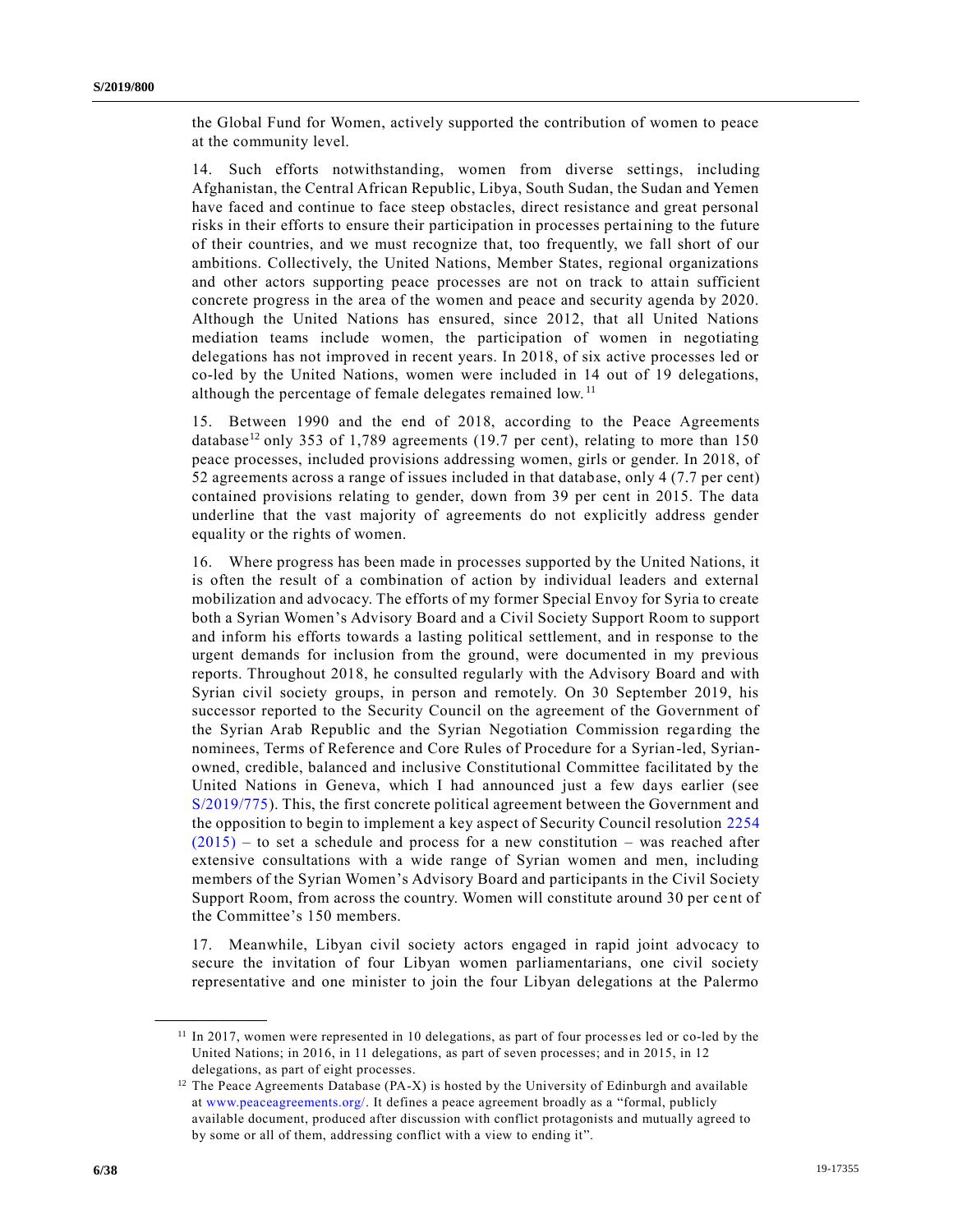Conference held in November 2018, after it became clear that no women had been invited. Advocacy and technical support were extended by the Department of Political and Peacebuilding Affairs and UN-Women, as well as the Mediterranean women mediators network and the Nordic women mediators network. Such levels of lastminute global advocacy should not be required with respect to a long-agreed commitment. Although those efforts and the participation of women contributed to securing a reference to women's engagement and inclusion in the final statement of the conference, women still arrived at the talks with insufficient time to prepare, which undermine the full potential of their efforts.

18. Drawing on the above experiences, a growing number of special political missions established consultative mechanisms with women's civil society representatives. While some mechanisms have proven to serve a useful and complementary function in supporting the inclusion of the perspectives of women 's civil society organizations, such bodies should not substitute women's direct and meaningful participation in peace processes, or the responsibility of United Nations system entities to continuously advocate such participation. In 2018, for example, the Women's Advisory Group on Reconciliation and Politics was established in Iraq, with support from the United Nations Assistance Mission for Iraq, to bring Iraqi women's perspectives into the national political dialogue and reconciliation process. The challenges that can be encountered by consultative mechanisms were illustrated by the experience of the Yemeni Women's Technical Advisory Group during the talks held in Sweden in December 2018, when both parties refused the presence of the Group and agreed to meet with the Group only outside negotiation rooms. The resulting Stockholm Agreement did not include any gender provisions, address women's rights or the situation of women and girls in the conflict or refer to the importance of women's participation in future talks. Subsequent to those events, the Office of my Special Envoy for Yemen conducted a review of its inclusion policies with regard to the integration of women in the peace process.

19. In this difficult context, I welcome the new Women and Peace and Security Policy of the Department of Political and Peacebuilding Affairs and look forward to supporting its implementation. The policy aims to strengthen gender-sensitive political and conflict analysis and promote women's participation across peace and political processes. As part of such efforts, all heads of special political missions an d my Special Envoys are instructed to regularly report on their efforts to promote women's direct participation throughout all stages of peace processes in ways that ensure they have influence over the outcomes. While parties to conflict decide on their own representation within peace processes, we should more ably use our influence and incentives to ensure greater inclusion. We will also increase consultations with women's organizations to regularly inform decision-making processes in peace negotiations, which as we learn from civil society actors and as was corroborated by the independent assessment, is not being done consistently.

20. The efforts of the Department of Peace Operations to strengthen women's participation in ongoing peace processes, specifically through joint political advocacy and monitoring with both the African Union and the European Union, notably in the Central African Republic and in Mali, are also to be commended. In the Central African Republic, where the peace and reconciliation process has been marked by a low rate of women's participation, the joint advocacy of the United Nations Multidimensional Integrated Stabilization Mission in the Central African Republic, the African Union and partnership with regional and subregional women's networks contributed to the inclusion of women leaders for the first time in the direct peace talks between the Government and non-State armed groups, which were led by the African Union in Khartoum in February 2019. In Mali, the United Nations Multidimensional Integrated Stabilization Mission in Mali continues to advocate the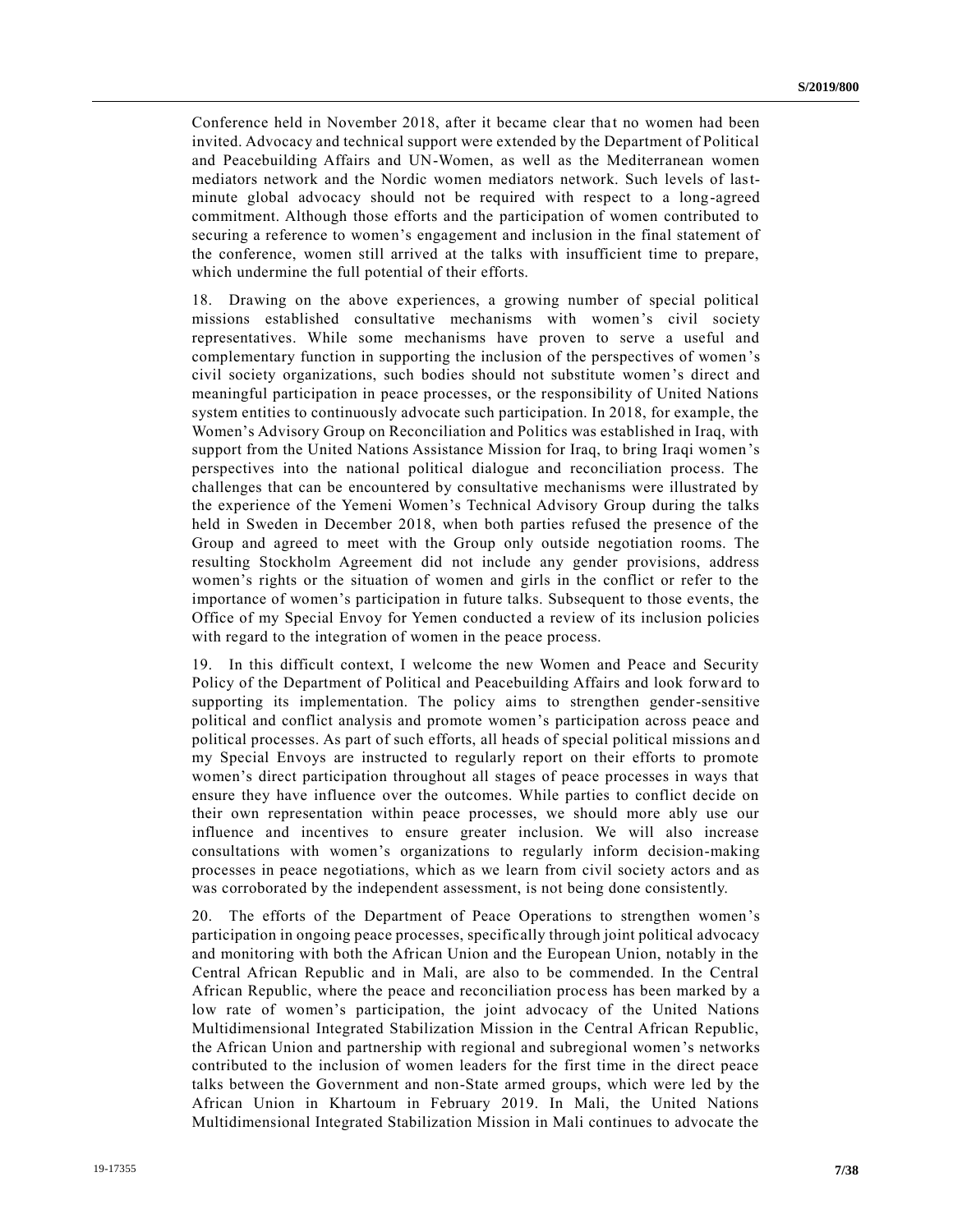meaningful participation of women in the formal follow-up mechanisms established as part of the Agreement on Peace and Reconciliation in Mali. Such examples demonstrate the importance of partnering with regional and subregional organizations and networks to promote women's participation. Joint advocacy can have a greater impact and should be considered as a tool to apply pressure on parties that reject the involvement of women in peace processes.

21. Women's equal participation is made more difficult when women face genderbased violence and discrimination. Several peacekeeping and special political missions have reported discriminatory laws and political systems that exclude or marginalize women from public life as a central obstacle to women's participation in peace processes. With the compounding effects of harmful practices, restrictive gender roles that exclude women from voicing opinions, resistance to greater powersharing by men, in particular from political elites, security challenges and obstacles to women's economic independence, addressing the root causes of women's exclusion from peace processes is a long-term and multidisciplinary endeavour. I recognize recent efforts by several conflict-affected countries to repeal discriminatory laws, including the Democratic Republic of the Congo and Iraq, and call on all Member States to follow suit and invest in evidence-based programming and initiatives to transform harmful social norms.

22. The conflict resolution efforts of women peacebuilders and rights defenders at the local level must be elevated and scaled up through technical, financial and political support to individuals and groups working on the frontlines to prevent and resolve conflicts. I am encouraged by recent initiatives by the Department of Political and Peacebuilding Affairs and the Department of Peace Operations to strengthen support for local conflict resolution and mediation and consultation processes in mission and non-mission settings, in partnership with United Nations country team entities, including in Afghanistan, the Central African Republic, Colombia, the Democratic Republic of the Congo, Mali, Myanmar, the Philippines and South Sudan. Lessons identified include the need to address the fragmentation of actors and processes and to identify and learn from different modalities for linking multiple levels of political engagement. It has become clear, including through such engagement, that the United Nations can play an effective role in supporting the meaningful participation of women at the subnational level, with the right approach and tools and good internal coordination.

23. Even where agreements have included specific gender provisions, the implementation thereof has proven difficult. In Libya, more efforts are needed to ensure that women are increasingly included in implementation committees and leadership positions. Although the Final Agreement for Ending the Conflict and Building a Stable and Lasting Peace, signed in Colombia in 2016 to end the armed conflict with the Revolutionary Armed Forces of Colombia-People's Army (FARC-EP) is heralded as an inclusive and gender-responsive model, an analysis of the implementation of the agreement's 130 gender provisions, including those centred on gender equality and women's rights, showed that as of June 2018, the implementation of 51 per cent of these provisions had not yet been initiated.<sup>13</sup> Moreover, such provisions are being implemented at a slower pace than others contained in the text. Finally, in South Sudan, the 35 per cent quota for the representation of women in all pre-transitional and transitional governance structures, as set out in the Agreement on the Resolution of the Conflict in the Republic of South Sudan, has only been implemented in one committee.

<sup>&</sup>lt;sup>13</sup> Kroc Institute for International Peace Studies and others, "Special report of the Kroc Institute and the International Accompaniment Component, UN-Women, Women's International Democratic Federation, and Sweden, on the monitoring of the gender perspective in the implementation of the Colombian Final Peace Accord", October 2018.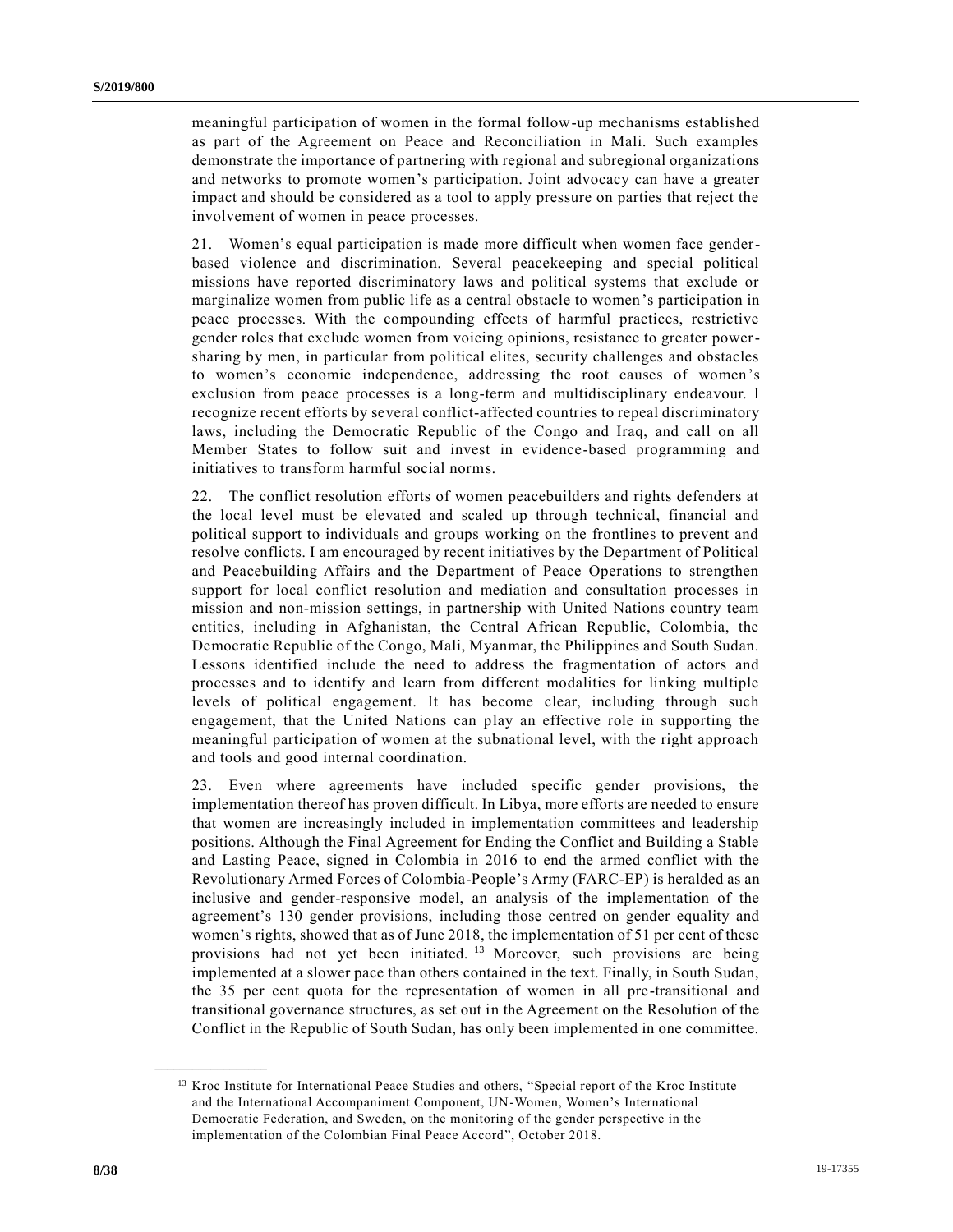The analysis underscores how critical women's leadership and meaningful participation is in the implementation phase, after agreements have been signed.

24. My senior leadership and I will continue to work to secure inclusive processes and agreements, including through joint and strategic high-level advocacy missions on women and peace and security to support regional and national pe ace and security processes. In October 2018, a high-level delegation from the African Union, the Department of Peace Operations and UN-Women conducted a joint mission to South Sudan to advocate with the Government and peace actors to prioritize women 's meaningful participation in the peace process led by the Intergovernmental Authority on Development. In July 2019, the Deputy Secretary-General undertook a third highlevel women and peace and security mission, this time to Afghanistan, together with the heads of the Department of Political and Peacebuilding Affairs, UN-Women and the United Nations Population Fund (UNFPA).

### **C. Prioritizing the women and peace and security agenda in peacekeeping operations**

25. Strengthening the integration of the women and peace and security agenda across all stages of peacekeeping operations was a key recommendation from the reviews conducted in 2015. I am pleased to report on several new initiatives launched over the past year that are designed to contribute towards such integration.

26. During the seventy-third session of the General Assembly, alongside the Department of Peace Operations, I launched the Action for Peacekeeping initiative, calling upon Member States to renew their collective engagement with United Nations peacekeeping. The initiative reaffirms the centrality of the women and peace and security agenda as one of the eight priority pillars against which to measure operational effectiveness for peacekeeping, and as of July 2019, is endorsed by over 150 Member States and four regional organizations.

27. In 2018, the Department of Peace Operations made progress across several areas, from the launch of its new policy on gender-responsive peacekeeping operations to guide peacekeeping operations on operationalizing the women and peace and security mandates, to its work on accountability tools and guidance through a set of 15 indicators that are specific to peacekeeping missions. Those accountability tools, specifically the indicators, have already been adopted by nine peacekeeping missions.

28. The reviews in 2015 underscored the importance of systematic engagement by mission leadership with women's organizations to understand and incorporate the perspectives and expertise of women into decision-making. I welcome efforts by peacekeeping missions, such as the United Nations Mission in South Sudan, to meaningfully engage with women's rights defenders. Their engagement contributes to the long-term prevention of conflict by identifying the full scope of rights violations, needs, dynamics and solutions. In March 2019, the founder of Hope Restoration South Sudan, Angelina Nyajima Simon Jial, told the Security Council that ensuring women are central players in all aspects of peace and security, from the onset of an emergency to the rebuilding phases, is essential: "We need not just to be consulted, but to be heard. When we raise concerns about tensions mounting or the need for services, we speak from an informed position of local knowledge" (see [S/PV.8480\)](https://undocs.org/en/S/PV.8480).

29. Several peacekeeping missions, including in Cyprus, Darfur, Lebanon, the Democratic Republic of the Congo, and Kosovo, <sup>14</sup> have strengthened their strategic engagement with women's organizations, rights defenders and leaders. For example,

<sup>&</sup>lt;sup>14</sup> All references to Kosovo in the present report shall be understood to be in the context of Security Council resolution [1244 \(1999\).](https://undocs.org/en/S/RES/1244%20(1999))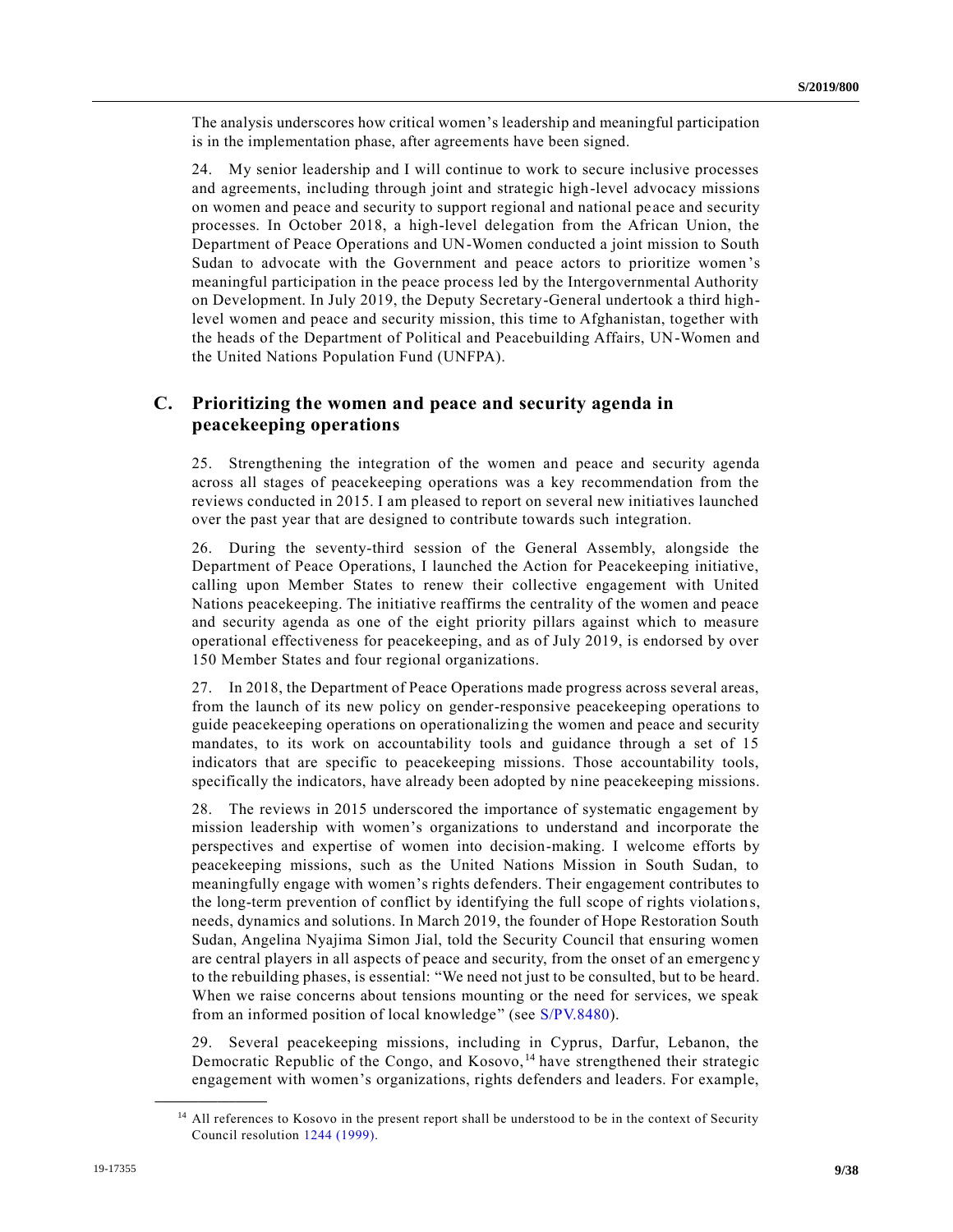the United Nations Peacekeeping Force in Cyprus facilitated consensus-building on women's priorities in the peace process and developed a standardized methodology to support a diverse range of women's civil society organizations, in order to assist in the development of an island-wide agenda. The United Nations Organization Stabilization Mission in the Democratic Republic of the Congo facilitated dialogues with customary chiefs to promote women's leadership in the national legislative structures, leading to the election of two women among the 65 seats reserved for customary chiefs across the provincial assemblies. It will be essential to further systematize the integration of priorities identified by women's civil society organizations into mission planning and decisions.

30. As part of reform efforts, the United Nations is placing a stronger focus on transitions, whether during the reconfiguration of peace operations or missions, or in preparing for the drawdown of a mission from a country. Those moments are crucial tests for the leadership of a country, for national and regional actors and for the United Nations to safeguard progress and contribute to conflict prevention, sustainable development, sustained peace and the women and peace and security agenda. I have issued a directive in this regard and called for transition planning to be informed by comprehensive and joint analysis that is human rights-based and gender-responsive. I am encouraged by results following the joint gender-responsive conflict analysis efforts led by the Department of Peace Operations and UN-Women in 2018. For instance, analysis developed in Haiti and partnerships that evolved as part of that analysis have helped to identify women and peace and security priorities for the new mission configuration (the United Nations Integrated Office in Haiti) and to translate them into concrete goals for the United Nations team presence in the country. It is important to ensure that such steps are taken in every transition process.

31. I have asked all relevant United Nations system entities to continue their efforts, including but not limited to: (a) the integration of gender equality and women and peace and security issues in analysis, assessment and planning tools; (b) the inclusion of dedicated gender expertise in all assessment teams; (c) the development of structures, expertise and coordination frameworks for the reconfiguration of the United Nations presence in mission transition settings, with adequate gender capacity; and (d) the allocation of dedicated resources to achieve results in implementing the women and peace and security agenda, with a particular focus on addressing genderspecific triggers to instability and conflict relapse.

### **D. Protecting and promoting the human rights of women and girls, in conflict settings and humanitarian emergencies**

32. In 2018, the Security Council received information about serious violations of international humanitarian and human rights law across multiple settings, including civilian deaths and injuries resulting from indiscriminate attacks, record levels of forced displacement combined with extended durations of displacement and a lack of durable solutions, an increase in urban warfare, constraints on humanitarian access, conflict-related starvation and continued high levels of conflict-related sexual violence, including trafficking in persons for the purposes of sexual violence or exploitation. The increasingly complex and fractured contexts that exist at present require more cohesive action across the peace, humanitarian and development nexus, including through providing support to women acting as first responders. This year also demonstrated the impact of underlying gender inequality and violence against women as root causes and consequences of conflict issues, including in the context of displacement in northern Central America and the Andean region, and of intra -State conflict, instability and displacement in Cameroon, the Central African Republic and the Lake Chad Basin.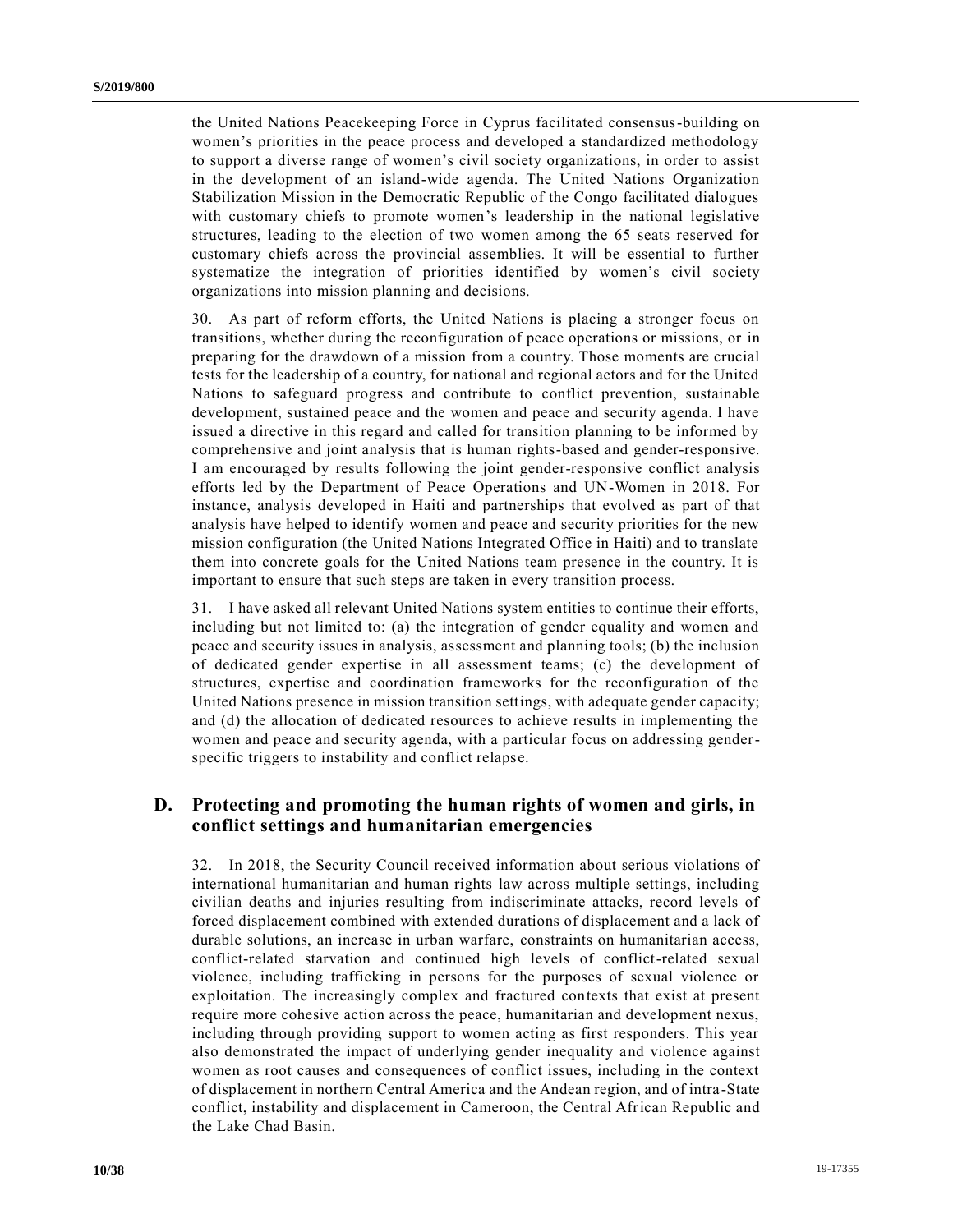33. Our responses and prevention efforts will be ineffective without an analysis of the gender-specific, short- and long-term effects of conflict and humanitarian emergencies, including negative coping strategies and all categories of protection risks. The consequences are particularly life-threatening during armed conflicts, natural disasters, public health emergencies and other emergency situations, with such situations accounting for over 50 per cent of preventable maternal deaths in countries affected by fragility.

34. In such settings, attention needs to be focused, in particular, on realizing the rights and addressing the needs of adolescent girls, who face greater risks of genderbased violence, early and forced marriage, sexual exploitation and abuse, and trafficking. High mortality rates as a result of pregnancy and childbirth are preventable and thus unacceptable. The provision of access to sexual and reproductive health in conflict and humanitarian emergencies must be acknowledged as life-saving. In confronting such significant challenges, adolescent girls have shown tremendous resilience, capacities and leadership in crises, including through the efforts of young women leaders, who are often the first responders in protecting and supporting themselves and their communities, but who can also be targeted as a result. We must increase the recognition of and support for their work and skills and ensure that young women have the space and protection to engage in decision-making in all matters that affect them, their families and communities.

### **1. Protecting civic space and the work of women peacebuilders and human rights defenders**

35. It is vital to prioritize women's organizations, peacebuilders and women human rights defenders as key political constituents who play pivotal roles in efforts relating to conflict prevention, conflict resolution and sustaining peace. Those who experience multiple and intersecting forms of discrimination are at particular risk. Yet, many violations continue, undocumented and uninvestigated, thereby perpetuating impunity and further entrenching gender inequality.

36. I remain gravely concerned at the increase in attacks, including threats and harassment in digital spaces, against women human rights defenders and peacebuilders and those who defy traditional gender norms. New data published in May 2019 show unprecedented high levels of political violence targeting women over the past 12 months. <sup>15</sup> Such violence includes killings, sexual violence, abductions, forced disappearances, physical assault and mob violence. The violations are perpetrated by State and non-State armed groups, terrorist organizations and other groups.

37. The Special Rapporteur on the situation of human rights defenders reported that a rise in misogynistic, sexist and homophobic speech by political leaders in recent years is normalizing violence against women and gender non-conforming persons. 16 In 2018, a United Nations investigation in Yemen found human rights violations against women human rights defenders, women journalists and women activists, including at least 20 cases involving gender-based repression.<sup>17</sup> In Colombia, violence against community leaders and women human rights defenders has continued to increase dramatically since the signing of the peace accords in 2016. <sup>18</sup> In the first half of 2019 alone, the Ombudsman's Office has recorded 447 threats, 20 homicides and 13 homicide attempts against women leaders, human rights defenders and peacebuilders

<sup>15</sup> Roudabeh Kishi, Melissa Pavlik and Hilary Matfess, "Terrible and terrifying normal: political violence targeting women" (May 2019).

<sup>16</sup> [A/HRC/40/60.](https://undocs.org/en/A/HRC/40/60)

<sup>17</sup> [A/HRC/39/43,](https://undocs.org/en/A/HRC/39/43) para. 82.

<sup>18</sup> [CEDAW/C/COL/CO/9.](https://undocs.org/en/CEDAW/C/COL/CO/9)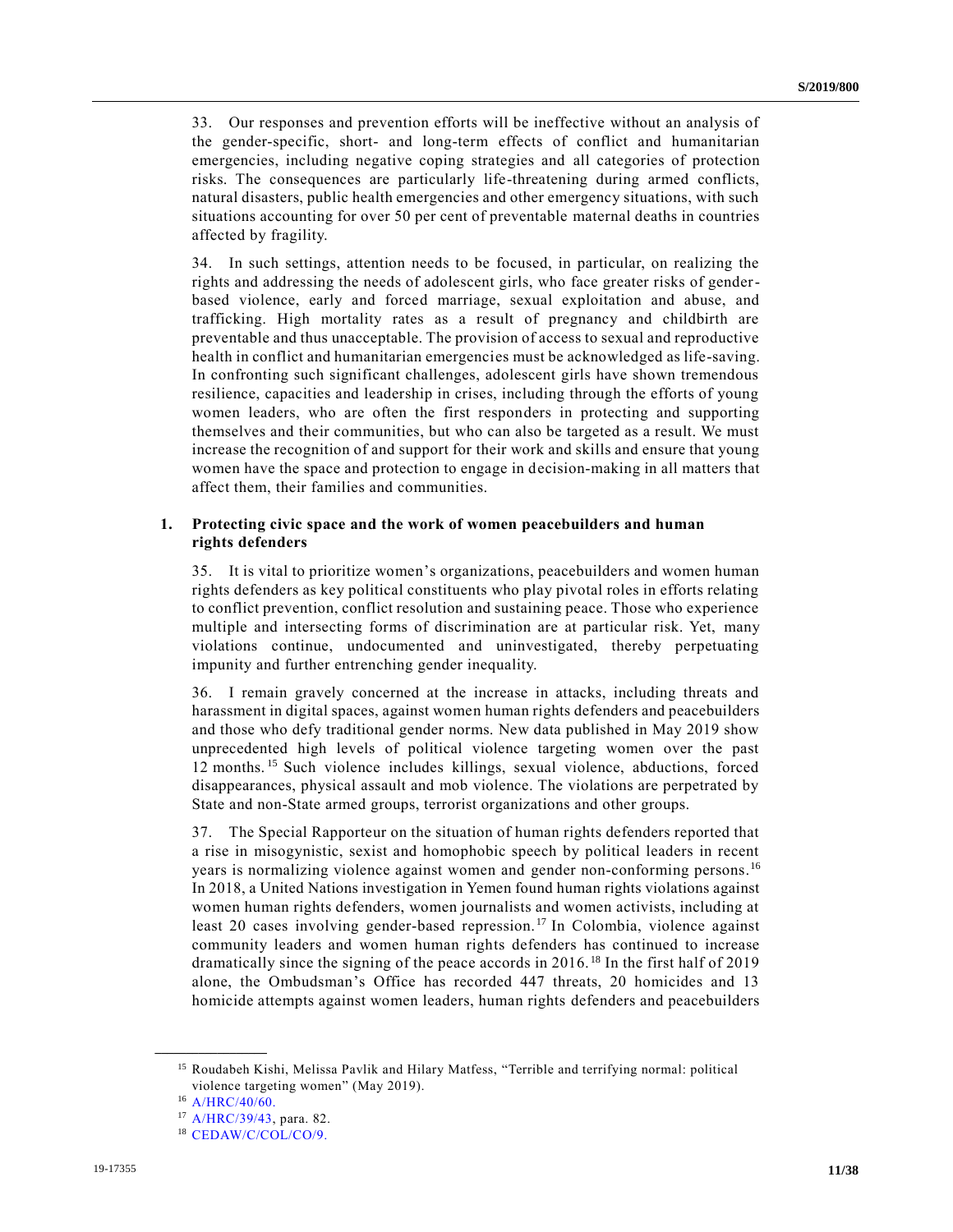in Colombia.<sup>19</sup> The most vulnerable groups of women, Colombian women of African descent, indigenous, rural, lesbian, bisexual and transgender women and women with disabilities, continue to suffer grave violations.<sup>20</sup> I recognize Colombia's efforts to address these critical issues, including through launching the comprehensive programme of guarantees for the security of women leaders and human rights defenders in June 2018. In the Sudan, in 2019, during the largest anti-government protests in decades, in which women formed a core group of protesters, rapes and gang rapes of protesters, women's human rights defenders and women medical personnel working in hospitals, as well as other forms of sexual violence and intimidation, were widely reported.<sup>21</sup> In Libya, the United Nations received reports of intimidation, including social media attacks, against women activists and lawmakers in Libya and others living abroad. A stark example is the forced disappearance of a lawmaker of the Libyan House of Representatives, Siham Sergewa, who was taken by force from her home in Benghazi on 17 July 2019.<sup>22</sup> Across many other contexts, women engaging or seeking to engage in public and political forums relating to peace processes reported threats of violence, discrimination and intimidation, including in Afghanistan and South Sudan.

38. I request peacekeeping and special political missions to continue to improve their monitoring and reporting of threats and violence against activists, including women human rights defenders, with data disaggregated by race, ethnicity, sexual orientation, gender identity and disability, and for such monitoring and reporting to be built into early warning signs of escalating conflict or instability. This should be done in close consultation with women's civil society organizations and other affected groups of human rights defenders. I recognize efforts by multiple Member States, including Bosnia and Herzegovina, Colombia, Mexico and Timor Leste, to strengthen protection measures for women peacebuilders and activists. I welcome efforts such as those of the United Nations Integrated Office for Peacebuilding in Guinea -Bissau, which has established a network of nearly 900 human rights defenders, including 343 women, to enhance civic space and work towards the establishment of a countrywide human rights early warning system.

39. I call on Member States to invest in creating safe and enabling environments for human rights defenders and civil society organizations to carry out their work and to promptly investigate, prosecute and punish all threats, harassment and attacks. In view of the anniversaries of the adoption of the frameworks that will be commemorated in 2020, all leaders should stand in solidarity with the hundreds of thousands of women human rights defenders and women peacebuilders leading the fight for the equal enjoyment of human rights and fundamental freedoms, including by creating safe and enabling environments for them to carry out their work.

### **2. Action to prevent and respond to conflict-related sexual violence**

40. In my latest report to the Security Council on conflict-related sexual violence [\(S/2019/280\)](https://undocs.org/en/S/2019/280), I presented 19 situations of concern and an updated list of 50 parties to conflict that were credibly suspected of having committed or instigated patterns of rape and other forms of sexual violence in situations on the agenda of the Security Council. The report contains harrowing accounts of violations and gaps in responses, including in justice and services. It also highlights the impact of structural gender

<sup>&</sup>lt;sup>19</sup> Justice for Colombia, "Half of threatened social activists are women", 5 July 2019.

<sup>20</sup> [CEDAW/C/COL/CO/9.](https://undocs.org/en/CEDAW/C/COL/CO/9)

<sup>&</sup>lt;sup>21</sup> United Nations News, "Sudan: top United Nations official demands cessation of violence and rape against civilians by security forces", 13 June 2019.

<sup>&</sup>lt;sup>22</sup> See [S/2019/682;](https://undocs.org/en/S/2019/682) United Nations Support Mission in Libya (UNSMIL), "UNSMIL deplores enforced disappearance of elected honorary member Ms. Sergewa, calling for her immediate release", 18 July 2019.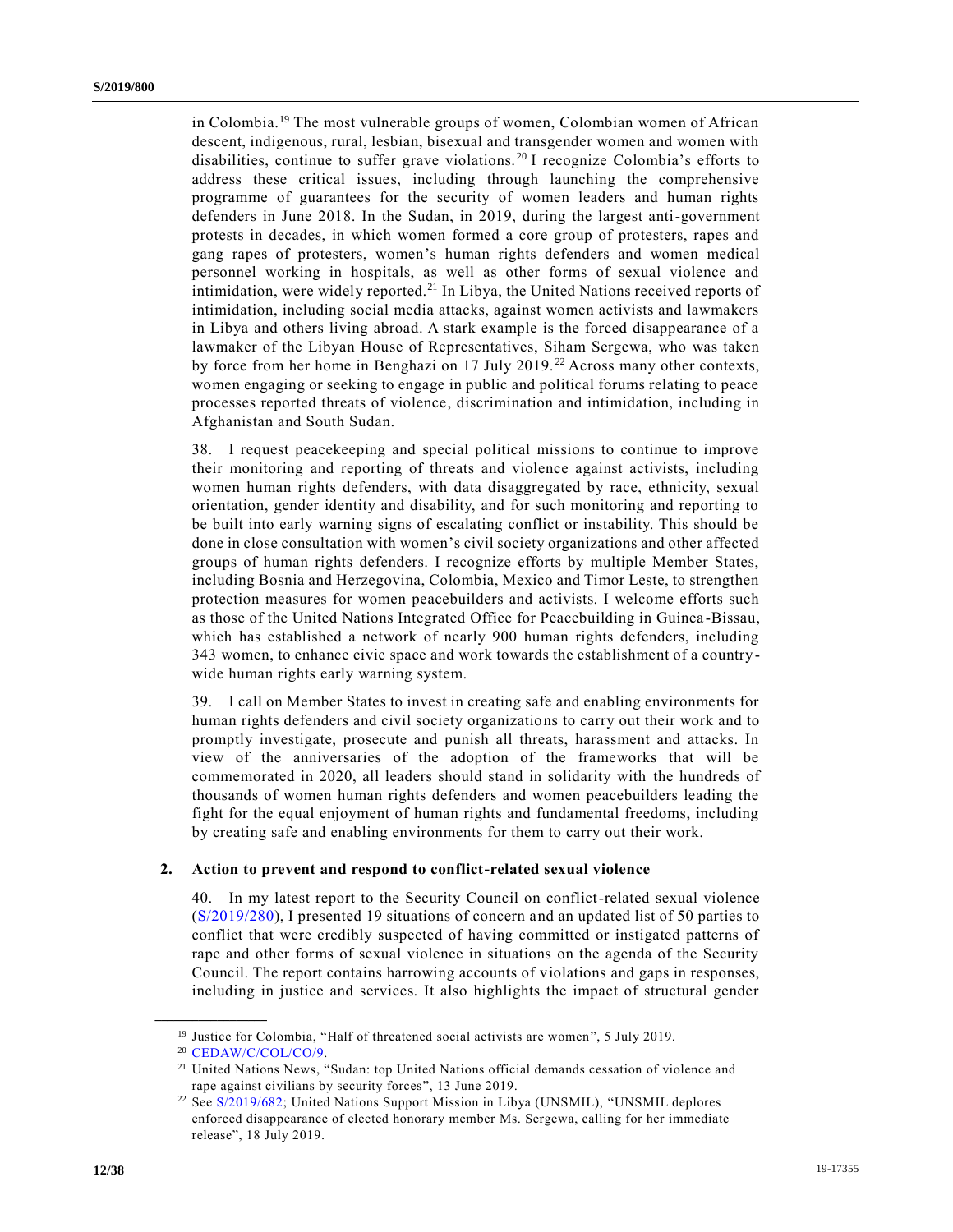inequalities and discrimination, which inhibit women's full, effective, equal and meaningful participation in political, economic and social life, as well as women's full access to responsive justice and security institutions. I call upon all relevant stakeholders to implement the country-specific and overarching recommendations put forward in [S/2019/280](https://undocs.org/en/S/2019/280) and in previous reports.

41. At the open debate on sexual violence in conflict, on 23 April 2019, the Security Council adopted resolution [2467 \(2019\)](https://undocs.org/en/S/RES/2467%20(2019)) as its ninth resolution on women and peace and security. Among its components, resolution [2467 \(2019\)](https://undocs.org/en/S/RES/2467%20(2019)) outlines the fact that sexual violence in conflict occurs on a continuum of interrelated and recurring forms of violence against women and girls, calls upon Member States to address structural gender inequality and discrimination and encourages the adoption of survivor-centred approaches in preventing and responding to sexual violence in conflict. I welcome the resolution's emphasis on accountability and encourage Member States to draw upon the expertise of the Team of Experts on the Rule of Law and Sexual Violence in Conflict. I note with concern, however, that resolution [2467 \(2019\)](https://undocs.org/en/S/RES/2467%20(2019)) was the first Security Council resolution on women and peace and security that was not adopted with unanimity, breaking 19 years of consensus on a critical issue.

### **3. Promoting gender equality in humanitarian action**

42. At the end of 2018, a staggering 70.8 million children, women and men were forcibly displaced, most of whom were fleeing conflict.<sup>23</sup> As at September 2019, 148.7 million people were in need of humanitarian aid and protection, a figure that reflects the increase in both the number and duration of humanitarian crises. At least 1 in 5 women refugees in complex humanitarian settings has experienced sexual violence, $24$  and 9 of the 10 countries with the highest rates of child marriage are in fragile contexts.<sup>25</sup> UNFPA further estimates that 35 million women,  $^{26}$  young women and girls will require life-saving sexual and reproductive health services, as well as interventions to prevent gender-based violence and respond to the needs of survivors. Despite such numbers, funding allocated to gender-based violence in emergencies is inadequate and covers only a fraction of what is required to prevent and respond to the needs. Overall humanitarian funding also remains low, as is the case in Nigeria, for example, where \$40 million was requested for the Humanitarian Response Plan for 2018, for 1.5 million women and girls, but only \$3.8 million was allocated (9.5 per cent). The prevention of gender-based violence and the provision of life-saving and essential services to women and girls requires adequate funding. The rights of survivors, including the right to essential support and assistance for survivors, will go unfulfilled if humanitarian financing is not increased.

43. The Office of the United Nations High Commissioner for Refugees (UNHCR) estimated only 61 per cent of refugee children have access to primary education, compared to 91 per cent worldwide. At secondary level, the rate drops to 23 per cent of refugee children, compared with 84 per cent globally.<sup>27</sup> Refugee girls at secondary level are only half as likely to enrol in school as boys, even though girls make up half of the school-age refugee population.<sup>28</sup> Such low enrolment of girls is caused by a lack of protection measures, safe transport and affordability, as well as by inadequate

<sup>23</sup> Office of the United Nations High Commissioner for Refugees (UNHCR), *Global Trends: Forced Displacement in 2018* (Geneva, 2019).

<sup>24</sup> United Nations, Office for the Coordination of Humanitarian Affairs, *Global Humanitarian Overview: 2019* (2019).

<sup>25</sup> Women's Refugee Commission, *A Girl No More: The Changing Norms of Child Marriage in Conflict* (New York, 2016).

<sup>26</sup> United Nations Population Fund, "Humanitarian action: 2019 overview", January 2019.

<sup>27</sup> UNHCR, *Left Behind: Refugee Education in Crisis*, UNHCR (Geneva, 2016). Data from 2016. <sup>28</sup> Ibid.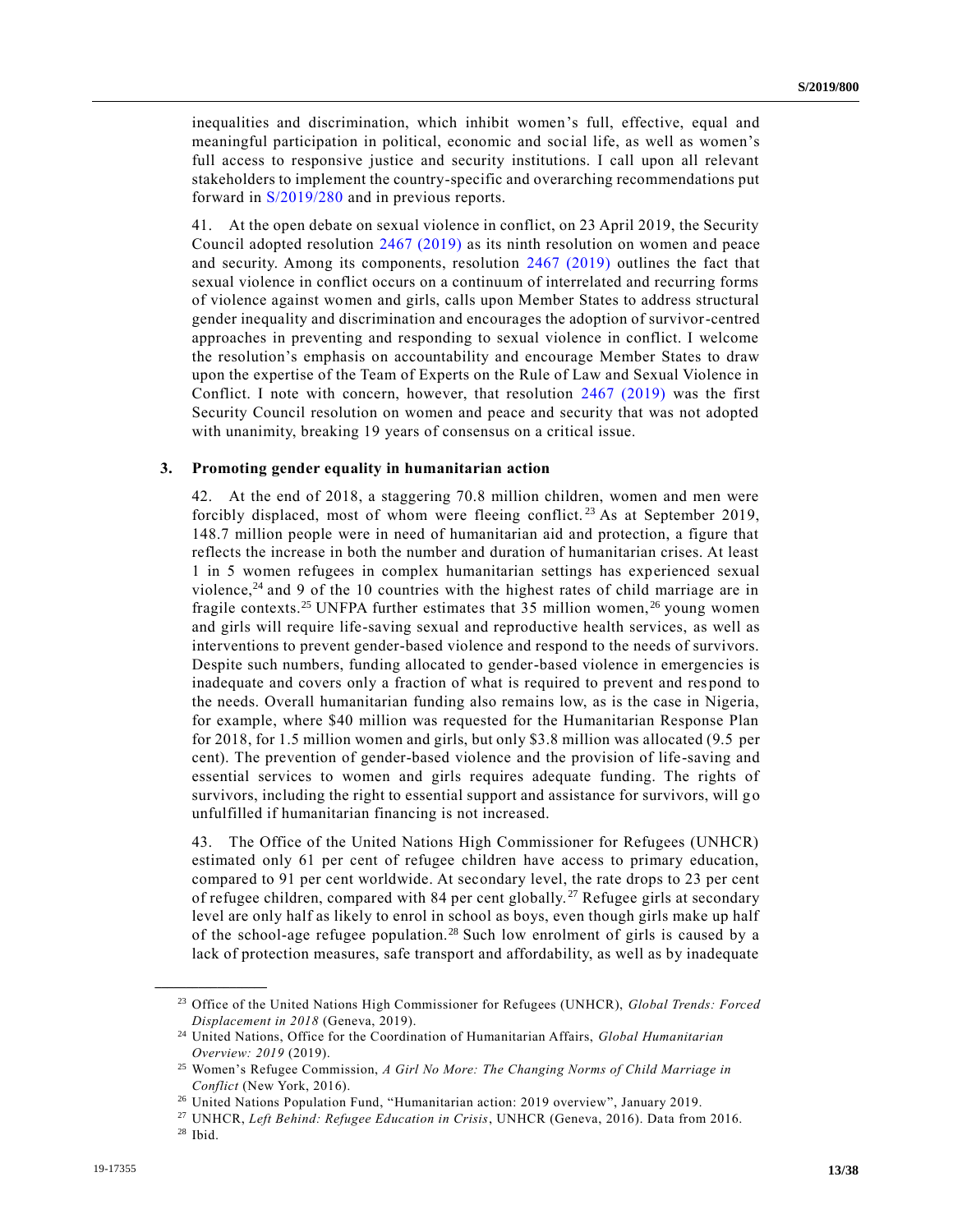teacher training to support girls' access to school and to support their staying in school. There is an urgent need to recruit and train more female teachers from within both host and refugee communities and to ensure all teachers promote girls' human rights and identify impediments that deter girls from attending school.

44. In 2018, the Inter-Agency Standing Committee endorsed its new policy on gender equality and the empowerment of women and girls in humanitarian action and a corresponding new accountability framework to monitor and measure performance by humanitarian actors, which is contributing to progress. Prior to 2018, fewer than half of all humanitarian responses included a gender analysis and related data. In 2018, figures from the Office for the Coordination of Humanitarian Affairs indicate that 95 per cent of humanitarian needs overviews mention gender-based violence or include some form of gender analysis. However, only 28 per cent of those overviews articulated the differentiated impact faced by women, men, girls and boys in crises, as well as the underlying factors affecting vulnerability.

45. The Emergency Relief Coordinator has acknowledged that while the work of the world's humanitarian agencies saves lives and reduces suffering, their efforts in support of women and girls are insufficient. The Office for the Coordination of Humanitarian Affairs will continue to strengthen its prioritization of gender equality and issues affecting women and girls, including the prevention of and response to gender-based violence, through its humanitarian financing mechanisms, advocacy and guidance to humanitarian coordinators and humanitarian country teams, as well as undertaking research and enhancing strategic planning documents and processes. Closer collaboration between all humanitarian actors and entities with gender expertise, including UN-Women, is strongly encouraged, as outlined in the independent assessment.

46. I reiterate the need to secure resourcing for the full range of medical, legal, psychosocial and livelihood services, including donor support to ensure access for women and girls to the full range of protection, sexual and reproductive health information and services, including regarding pregnancies resulting from rape, without discrimination, as noted in Security Council resolution [2122 \(2013\)](https://undocs.org/en/S/RES/2122%20(2013)) and existing obligations in international law.<sup>29</sup> In 2018, UNFPA dispatched 12,000 emergency reproductive health kits, including over 1,700 tons of life-saving medicines and supplies worth over \$9 million, to 50 countries in order to support life-saving emergency obstetric and newborn care, the clinical management of rape survivors, voluntary family planning and the prevention and treatment of sexually transmitted infections. In addition, UNFPA work on gender-based violence surge deployments, along with that of other actors, provides invaluable support to affected women and girls.

47. The participation of women and organizations working on gender equality and women's human rights, including women with disabilities, displaced women and lesbian, gay, bisexual, transgender, queer and intersex individuals, is critical to ensure that humanitarian responses address the differentiated needs of individuals of all ages and diversities. Local organizations, including women's groups, are often the best placed to support, design and implement context-specific responses and negotiate humanitarian access, and play a pivotal role in raising awareness and mobilizing communities. For instance, members of the Syrian Women's Advisory Board provided advice to the Special Envoy for Syria to better understand the deteriorating humanitarian conditions and protection concerns of civilians in Idlib, before the escalation in fighting in 2018. In its 2018 *Global Strategic Priorities Progress Report*, UNHCR reported improved participation of women in leadership and management structures across 23 refugee situations and in three contexts involving internally

<sup>29</sup> See [S/2013/525](https://undocs.org/en/S/2013/525) and [E/2013/27-E/CN.6/2013/11.](https://undocs.org/en/E/2013/27)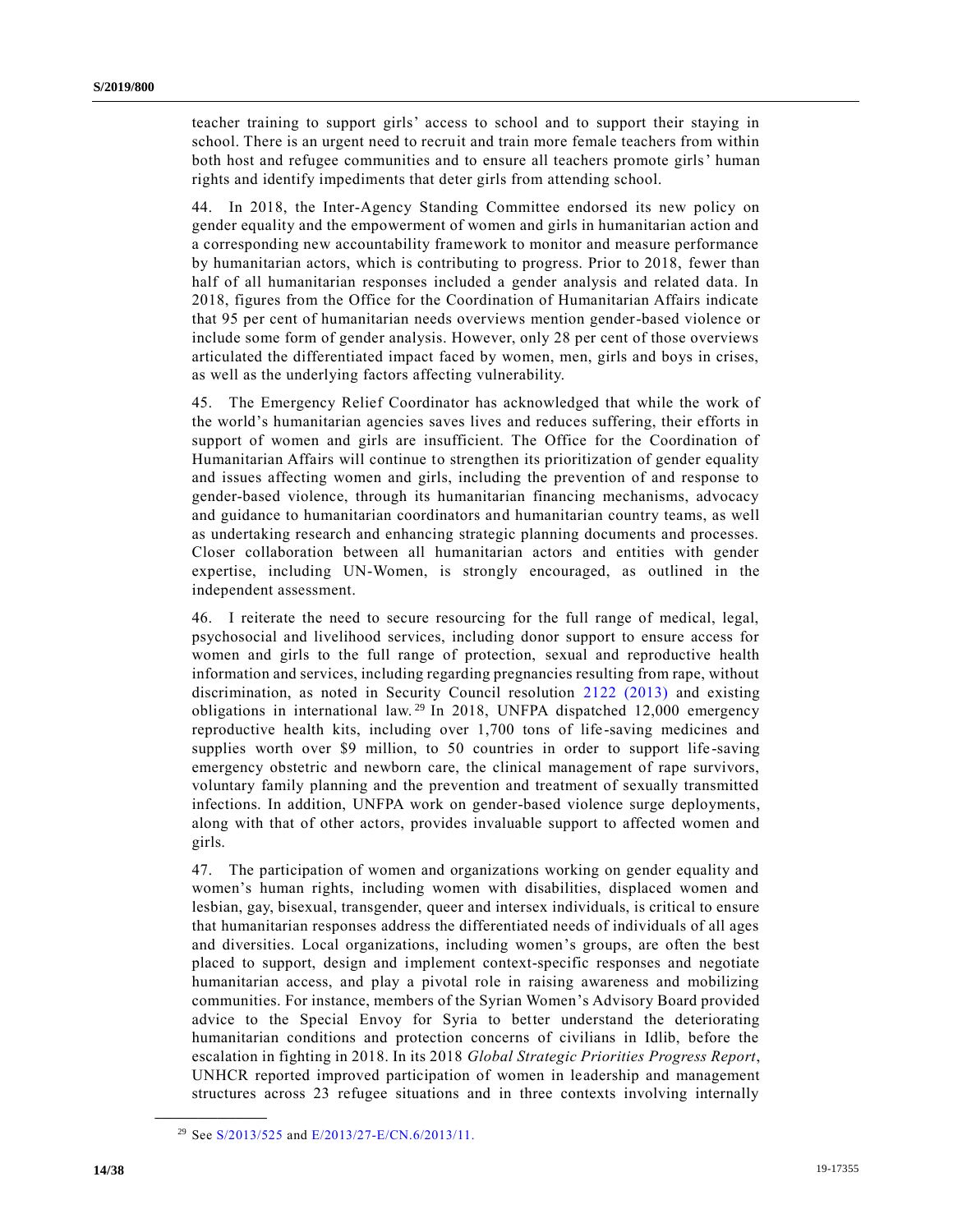displaced persons.<sup>30</sup> The agency warned, however, that women's participation continues to be hampered by negative gender stereotypes and societal norms. In August 2018, Iraqi civil society leader Suzan Araf Maroof informed the Security Council that 8.2 million Iraqis required immediate protection, most of them women, who are denied access to their rights, face security threats and lack protection service s and access to facilities, clean water and sanitation. She added that 91 per cent of camps across Iraq still had no women in their management, which prevents their needs from being addressed adequately. Another key example from 2018 includes the pilot initiatives of the gender-based violence area of responsibility led by UNFPA, in northeast Nigeria and in the Democratic Republic of the Congo, which were designed with the participation of local civil society actors and women's organizations.

48. Without an analysis of the gender-specific short- and long-term effects of conflict and humanitarian emergencies, including negative coping strategies, and of the host of protection risks, such as conflict-related sexual violence and other forms of gender-based violence, our responses and prevention efforts will be ineffective. In May 2019, the Governments of Norway, Iraq, Somalia and the United Arab Emirates, with the Office for the Coordination of Humanitarian Affairs, UNFPA and the International Committee of the Red Cross, co-hosted the conference on ending sexual and gender-based violence in humanitarian crises, working together with women's civil society organizations to highlight the funding gaps and needs for the prevention of and response to gender-based violence, including sexual violence and conflictrelated sexual violence. The conference was an opportunity for collective action to prioritize the protection of women and girls, and brought together over 100 Member States. I commend such partnerships among the United Nations, Member States, civil society and survivors to step up efforts to mobilize resources and political action so as to protect women and girls and promote their leadership.

### **E. Preventing conflict and sustaining peace**

49. Conflict prevention and advancing gender equality have been among my central priorities since taking office. In the *Global Study* and the other reviews conducted in 2015, emphasis was placed on the importance of both short-term prevention measures, including identifying and responding to early warning signs and curbing the flow of small arms, and of long-term approaches that address the root causes and structural drivers of conflict, such as exclusion, discrimination, attacks on human rights and structural inequality. The Security Council, along with 71 Member States that co-sponsored resolution [2242 \(2015\),](https://undocs.org/en/S/RES/2242%20(2015)) reaffirmed in 2015 that gender equality and the rights of women and girls are critical to conflict prevention and noted that barriers to the full implementation of the women and peace and security agenda will only be dismantled through dedicated commitment to women's participation and human rights. In 2018, in a joint study on preventing violent conflict, the United Nations and the World Bank found that little attention is focused on addressing the harmful societal norms that underpin gender inequalities and called for the monitoring of gender equality developments as part of broader preventive measures.<sup>31</sup> As Member States increase intergovernmental support for conflict prevention and sustaining peace [\(A/73/890-S/2019/448\)](https://undocs.org/en/A/73/890), it is vital that such efforts prioritize the promotion of gender equality, women's political and economic empowerment and the substantive advancement of women's human rights. Progress at the national level can be tracked through data disaggregated by sex and age across key development indicators. The

<sup>30</sup> UNHCR, *2018 Global Strategic Priorities Progress Report* (2018).

<sup>31</sup> World Bank and United Nations, *Pathways for Peace*.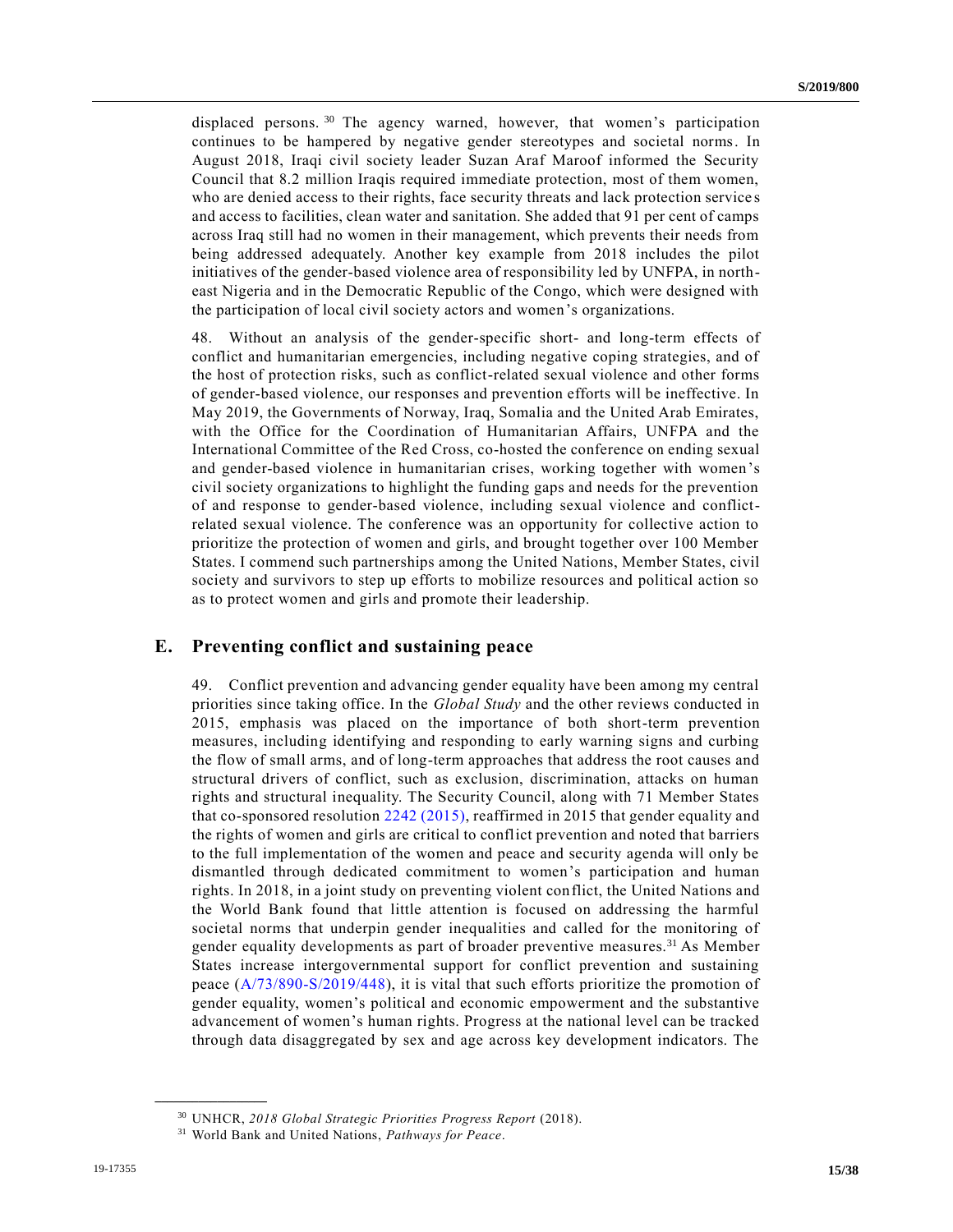United Nations must strengthen its data collection efforts to support evidence-based policy development and decision-making.

#### **1. Economic recovery and access to resources**

50. In 2015, the United Nations heard from women across diverse conflict settings, who made it clear that initiatives aimed at economic recovery, for women, are overwhelmingly limited to microcredit or micro-enterprises, while large-scale reconstruction is dominated by and overwhelmingly benefits men. Prioritizing women's economic empowerment and building their capacities for a future -oriented economy, rather than a return to the skills of a pre-conflict economy, was a key recommendation of the *Global Study*. Action in this area remains insufficient. In previous reports, I have emphasized that addressing economic empowerment issues during conflict and post-conflict phases is a prevention strategy, as disputes over access to economic resources are one of the most prevalent drivers of conflict. If we are serious about sustaining peace, we can no longer allow women's economic rights to remain a blind spot in efforts to respond to crises and plan for peace.

51. Discrimination against women in terms of access to assets and productive resources, including land, property and inheritance, credit, technology and banking, and the lack of decent work, violates women's human rights and leaves them vulnerable to extreme poverty and gender-based violence in all countries. Such violations of their rights not only persist, but in many cases have worsened as a result of increased and protracted crises. Illicit economies that profit from and fuel conflict also exploit and violate the rights of women, young women and girls, including through human trafficking.

52. Despite the depth and breadth of the problem, the bulk of United Nations work remains centred around short-term and temporary initiatives that fail to generate longterm impact. Economic exclusion and the failure to promote the economic rights of women or remove barriers to their economic inclusion, including those faced by disabled women, widows and female heads of households, are often rooted in harmful social mores that require long-term, transformative change. Awareness-raising does not suffice, nor do small-scale initiatives that focus solely on livelihoods, the number of which has also declined. In 2018, the total number and ratio of female temporary employment beneficiaries in early economic recovery programmes deliver ed by the United Nations Development Programme (UNDP) decreased to 1.2 million (32 per cent of total beneficiaries, compared with 36 per cent the year before).

53. Women must be included in all processes, including on macroeconomic development, infrastructure, private business management and in dialogue with international financial institutions on reconstruction. In fragile and conflict-affected countries, only 4 out of 10 women are in paid work, compared with 7 out of 10 men. The employment gap is worsened by the weak retention of female staff as a result of sexual harassment, lack of safety and poor labour standards in the workplace, inadequate social protections and unpaid care work. For countries experiencing protracted conflict, the figures worsen significantly, including in Afghanistan, where there is a 60-percentage-point gap between male and female employment rates, and gaps of over 50 percentage points in the Syrian Arab Republic and Yemen. New data also show that nearly 40 per cent of economies limit women's property rights and nearly 30 per cent of economies restrict women's freedom of movement, thereby increasing women's vulnerability in general, but particularly in conflict-affected settings.<sup>32</sup>

<sup>32</sup> World Bank, "Women, business and the law 2019: a decade of reform", 2019.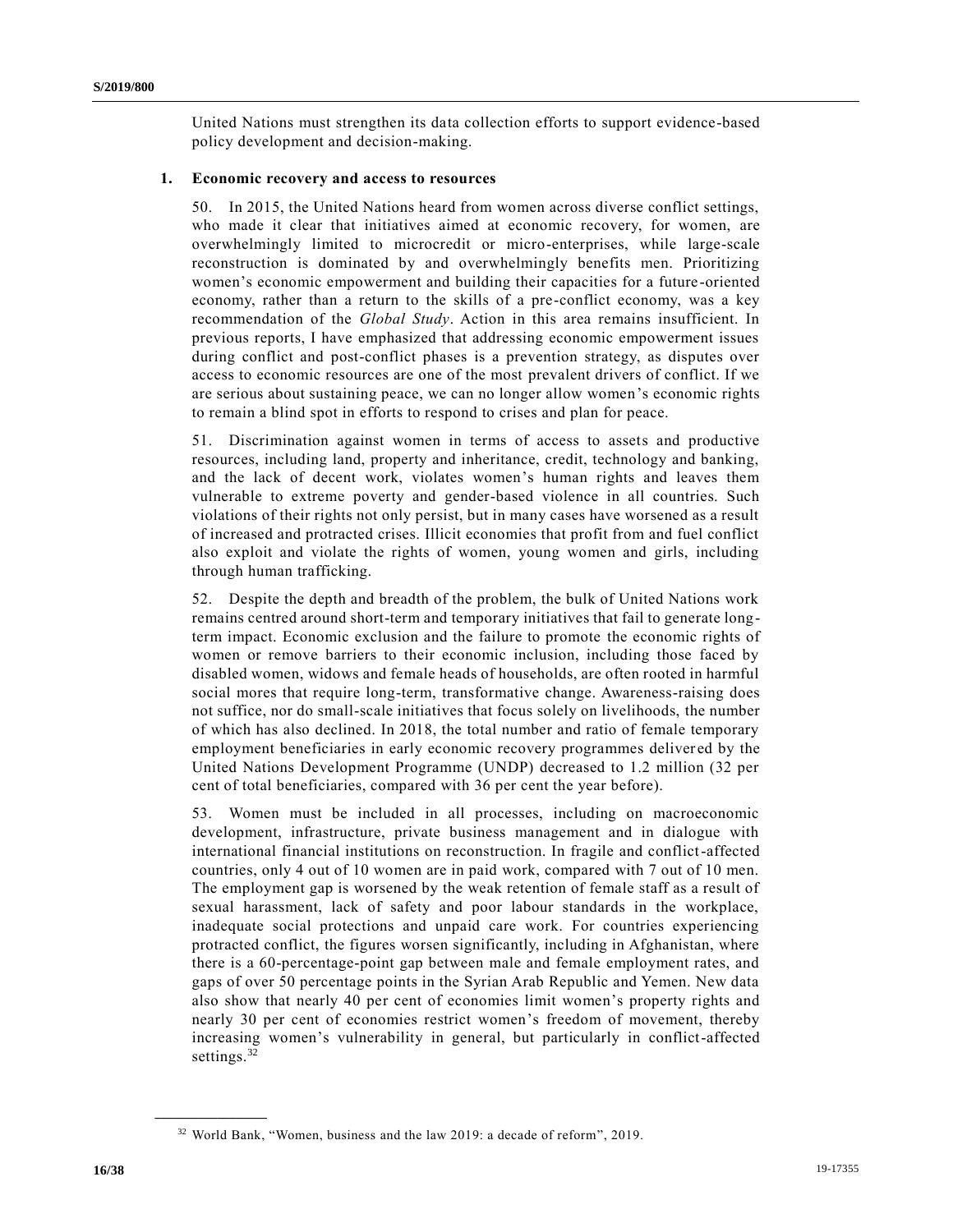54. We must also address the fact that in a number of situations around the world, actors driving post-conflict development, in large part, plan for extractive or agro-industrial megaprojects without accounting for the collective and individual human rights of indigenous women, women of African descent and rural women, and their communities, and without due attention to the human, non-human and environmental costs. An increased global focus on the meaningful participation of women, at all levels of political economy of foreign aid, reconstruction and economic revitalization, are urgently needed and this is an area in which I hope new partnerships will be immediately formed.

#### **2. Inclusive governance and gender-balance in elected and appointed positions**

55. Worldwide, the majority of lawmakers are men. Globally, only 24.3 per cent of parliamentary seats are held by women. <sup>33</sup> For conflict and post-conflict countries, the ratio is even lower, at 19 per cent. Gender quotas and other temporary special measures have proven to be effective tools to remedy this challenge. In conflict and post-conflict countries with legislated quotas, the share of women in parliament is more than twice that of those without such quotas (24.3 per cent compared to 10.6 per cent). I urge Member States to use these measures in order to increase the representation of women in elected and appointed positions. There are still countries without women in parliament or in ministerial positions.

56. The extent to which women hold elected and political positions, at all levels of government, can demonstrate important changes in social norms and the acceptance of women in leadership roles historically awarded only to men. Each of the challenges described throughout the present report cannot be addressed without adequate governance structures, especially at the subnational and national levels. Commitments to inclusive and participatory governance go beyond the number of women who participate, as gender balance alone in leadership roles will not produce a better quality of governance. Feminist approaches to governance that embrace inclusivity, social justice and the protection and promotion of fundamental human rights are central to these global goals. In addition, despite the compounding levels of exclusion faced by young women, they and their organizations continue to mobilize for peace often and quickly, using innovation and digital technology for social good. Investing in young women's leadership is essential to ensure a more inclusive future.

57. Between 2017 and 2019, Ethiopia demonstrated the largest increase in the representation of women in the executive branch of government, with the parliamentary election of a female President, the appointment of women as ministers, making up 47.6 per cent of the Cabinet (up from 10 per cent in 2017), including a woman as Minister of Peace; in addition, women are the speakers of both parliamentary chambers.<sup>34</sup> I am encouraged by the unanimous passage in Guinea of a law to institute gender parity, and by advances made in Tunisia, which not only reformed electoral laws to ensure gender parity, but also reformed laws so as to ensure gender parity in local and municipal governance bodies and commissions. Rwanda, South Africa and other countries established full gender parity in their cabinets in 2019. I hope such examples will inspire other countries.

58. Discriminatory practices and attitudes among constituents and colleagues also result in serious violence against women participating in or seeking to participate in politics. This is a formidable barrier to women's political participation that is not only pervasive, but often perpetrated publicly without any accountability. During elections in both Iraq and Afghanistan in recent years, women candidates faced major challenges, including intimidation, online harassment and direct targeting of their

<sup>&</sup>lt;sup>33</sup> UN-Women and Inter-Parliamentary Union, "Map of women in politics", 2019.

<sup>34</sup> See [http://archive.ipu.org/wmn-e/speakers.htm.](http://archive.ipu.org/wmn-e/speakers.htm)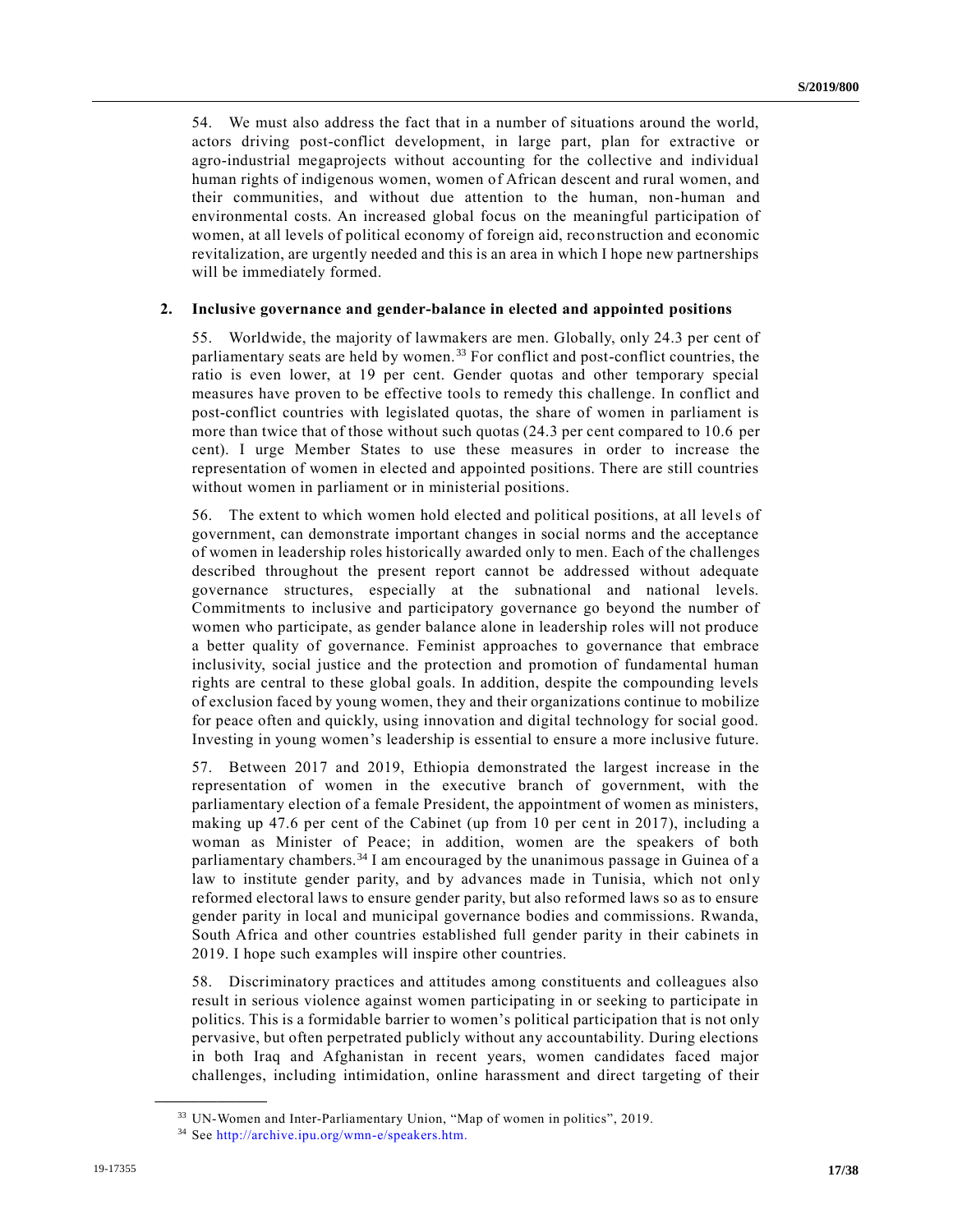campaign events. Female candidates and their families are also at heightened risk of kidnapping and murder. Despite such serious risks to their lives, women continue to defy such violence. In Iraq, 2,000 women ran for office and won 84 of the parliamentary seats (25.5 per cent) in 2018. <sup>35</sup> In Afghanistan, 391 women ran for the Wolesi Jirga (House of the People) in October 2018. Despite persistent security threats, women made up 15 per cent of the candidates.

### **3. Disarmament, non-proliferation and arms control**

59. Disarmament and arms control are essential to preventing and ending violent conflict, yet the world is moving in the opposite direction, towards increased militarization, the continued spread of small arms and light weapons, the development of new weapons and growing tensions among nuclear-armed rivals. The rising trend in military spending continued, in contrast to social spending and investment in conflict prevention, gender equality and sustaining peace. In 2018, total world military expenditure reached \$1.8 trillion. <sup>36</sup>

60. Those trends stand in direct opposition to the calls of women peacebuilders around the world, who have been fighting to stop the proliferation of weapons that are exacerbating local conflicts and sexual and gender-based violence for decades. In April 2019, Inas Miloud from Libya told the Security Council that patriarchal norms, amplified by the presence of armed groups and the widespread availability of weapons in every household, are the central cause of gender-based violence and lack of security for women. She added that despite the United Nations arms embargo, weapons continue to flow into Libya unchecked.<sup>37</sup>

61. Continued efforts are needed to realize the commitments to women's meaningful participation in arms control and disarmament efforts and to genderresponsive action, as set out in global and regional frameworks such as the Arms Trade Treaty, the Programme of Action to Prevent, Combat and Eradicate the Illicit Trade in Small Arms and Light Weapons in All Its Aspects and the International Instrument to Enable States to Identify and Trace, in a Timely and Reliable Manner, Illicit Small Arms and Light Weapons, relevant resolutions of the General Assembly and the Security Council, and initiatives such as the African Union initiative, Silencing the Guns by 2020. In the outcome document adopted in June 2018 at the Third United Nations Conference to Review Progress Made in the Implementation of the Programme of Action to Prevent, Combat and Eradicate the Illicit Trade in Small Arms and Light Weapons in All Its Aspects, Member States reiterated the need to strengthen the participation of women in related implementation processes. States also recognized that eradicating the illicit trade in small arms and light weapons is a key part of combating gender-based violence. I welcome continued efforts to enhance women's meaningful participation in the design and implementation of all disarmament, demobilization and reintegration programmes, community violence reduction initiatives and mine action. Inclusive and well-designed initiatives are important contributors to preventing violence, building confidence among communities and facilitating local peacebuilding.

62. A review of national reports on the implementation of the Programme of Action and the International Tracing Instrument submitted in 2018 shows that most countries (117 out of 120 countries reporting) have legal frameworks for the control of illicit

<sup>35</sup> See [http://archive.ipu.org/parline/reports/2151.htm.](http://archive.ipu.org/parline/reports/2151.htm)

<sup>36</sup> Stockholm International Peace Research Institute, "World military expenditure grows to \$1.8 trillion in 2018".

<sup>37</sup> Inas Miloud, Director of the Tamazight Women's Movement, statement to the Security Council at its open debate on sexual violence and conflict, New York, 23 April 2019.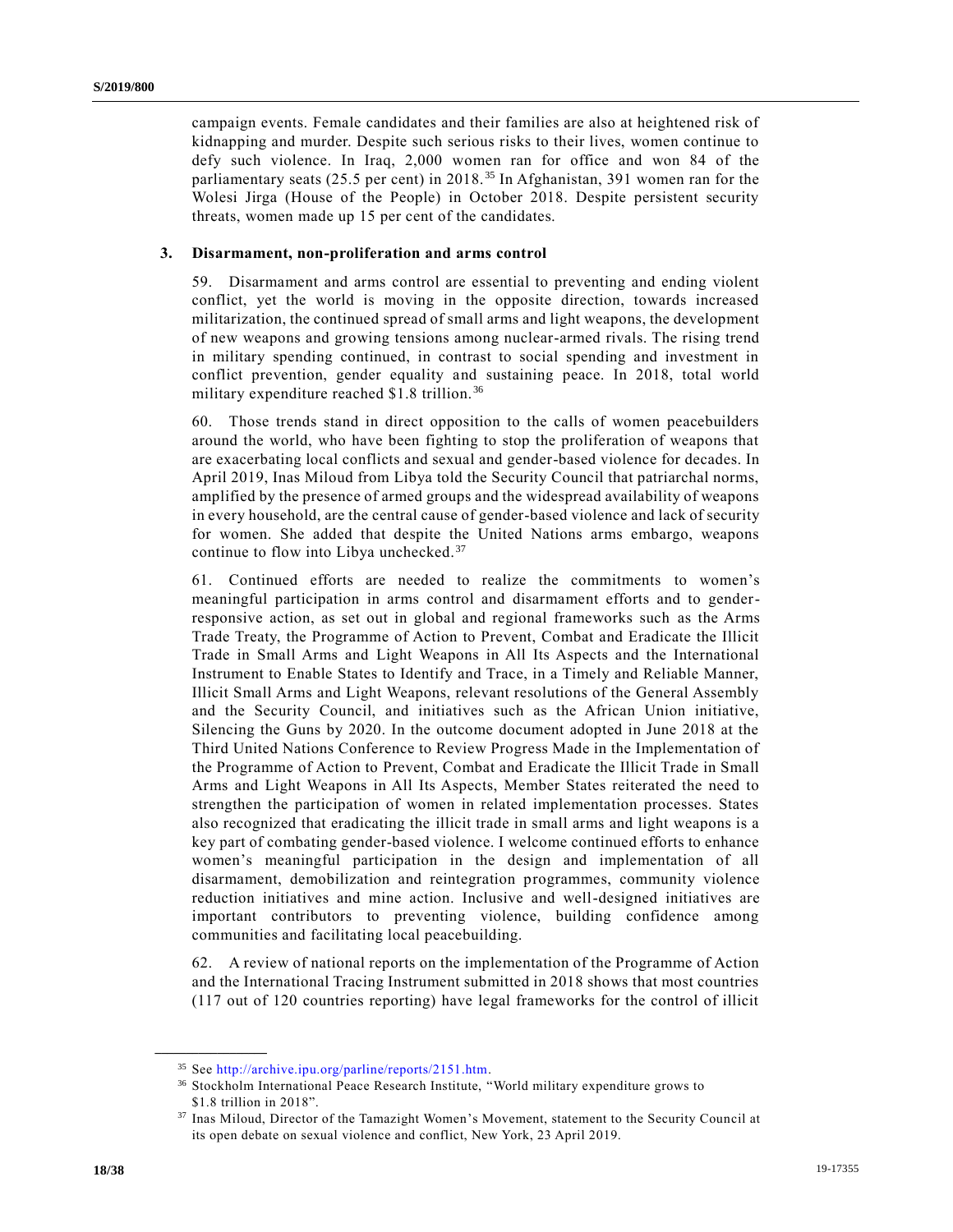small arms and light weapons.<sup>38</sup> Among them, 54 countries have considered gender in policymaking, planning and implementation of the Programme of Action, and 16 countries have collected gender-disaggregated data to recognize and respond to the gender-specific risks linked to illicit trade. I urge other Member States to ensure the collection of such data and to strengthen national coordination between those working to eradicate the proliferation of small arms and to promote conflict prevention and the prevention of violence against women.

#### **4. Rule of law and women's access to justice**

63. Survivor-centred and inclusive justice processes increase the likelihood that the outcomes of those processes will constitute an effective redress, as defined by victimsurvivors, thereby helping to maximize the contribution of transitional justice to conflict prevention. <sup>39</sup> Survivors continue to demonstrate the necessity of their participation as a first step towards the restoration of their human rights and dignity and towards obtaining justice for violations of their human rights and of humanitarian law in conflict. In Nepal, survivors of sexual violence have created their own online campaign calling for truth, justice, dignity and reparations. <sup>40</sup> In the Gambia, women's rights activists engaged with the authorities on addressing barriers to women's participation in the country's truth commission, resulting in the formation of a women's affairs unit within the commission.<sup>41</sup> A global network of survivors, alongside Nobel laureates Denis Mukwege and Nadia Murad, have also driven the movement to establish an international fund which will facilitate access to assistance and other forms of redress for survivors of conflict-related sexual violence globally.<sup>42</sup>

64. For sexual violence and other forms of gender-based violence, however, severe underreporting remains the norm, owing to the fear of reprisals, stigma and the many structural and cultural barriers for survivors. The ethical and professional collection of evidence in cases of sexual and gender-based violence requires respect for the fundamental principle of "do no harm". By way of example, the Commission on Human Rights in South Sudan reported having received information indicating that basic principles, such as the "do no harm" principle, were not uniformly applied by some actors documenting the rape of more than 125 women in Bentiu, committed over a timespan of about 10 days in November 2018. <sup>43</sup> Similar reports have emerged in other contexts, including among the Yazidi and Rohingya communities. I call for the consistent application of ethical and professional principles and for enhanced coordination between actors collecting information on sexual and gender-based violence. I encourage all those conducting investigations to refer to guidance, including the International Protocol on the Documentation and Investigation of Sexual Violence in Conflict, and the tool launched by the Office of the United Nations High Commissioner for Human Rights (OHCHR) in September 2018, <sup>44</sup> which provides concrete examples to support the integration of a gender perspective into human rights investigations.

65. The adoption of gender-responsive policies in national security institutions, together with the dedicated support of the United Nations, such as in the Central African Republic, Mali and South Sudan, remains critical to advance the rule of law

<sup>38</sup> See [https://www.un.org/disarmament/convarms/salw/programme-of-action/.](https://www.un.org/disarmament/convarms/salw/programme-of-action/)

<sup>&</sup>lt;sup>39</sup> Security Council resolution [2467 \(2019\).](https://undocs.org/en/S/RES/2467%20(2019))

<sup>40</sup> See [https://breakingsilenceendingimpunity.org/.](https://breakingsilenceendingimpunity.org/)

<sup>41</sup> All Africa, "Gambia: TRRC update – the journey so far", 2 May 2019.

<sup>42</sup> See [www.mukwegefoundation.org.](https://www.mukwegefoundation.org/)

<sup>43</sup> [A/HRC/40/CRP.1,](https://undocs.org/en/A/HRC/40/CRP.1) para. 459.

<sup>44</sup> Office of the United Nations High Commissioner for Human Rights, *Integrating a Gender Perspective into Human Rights Investigations: Guidance and Practice* (New York and Geneva, 2018).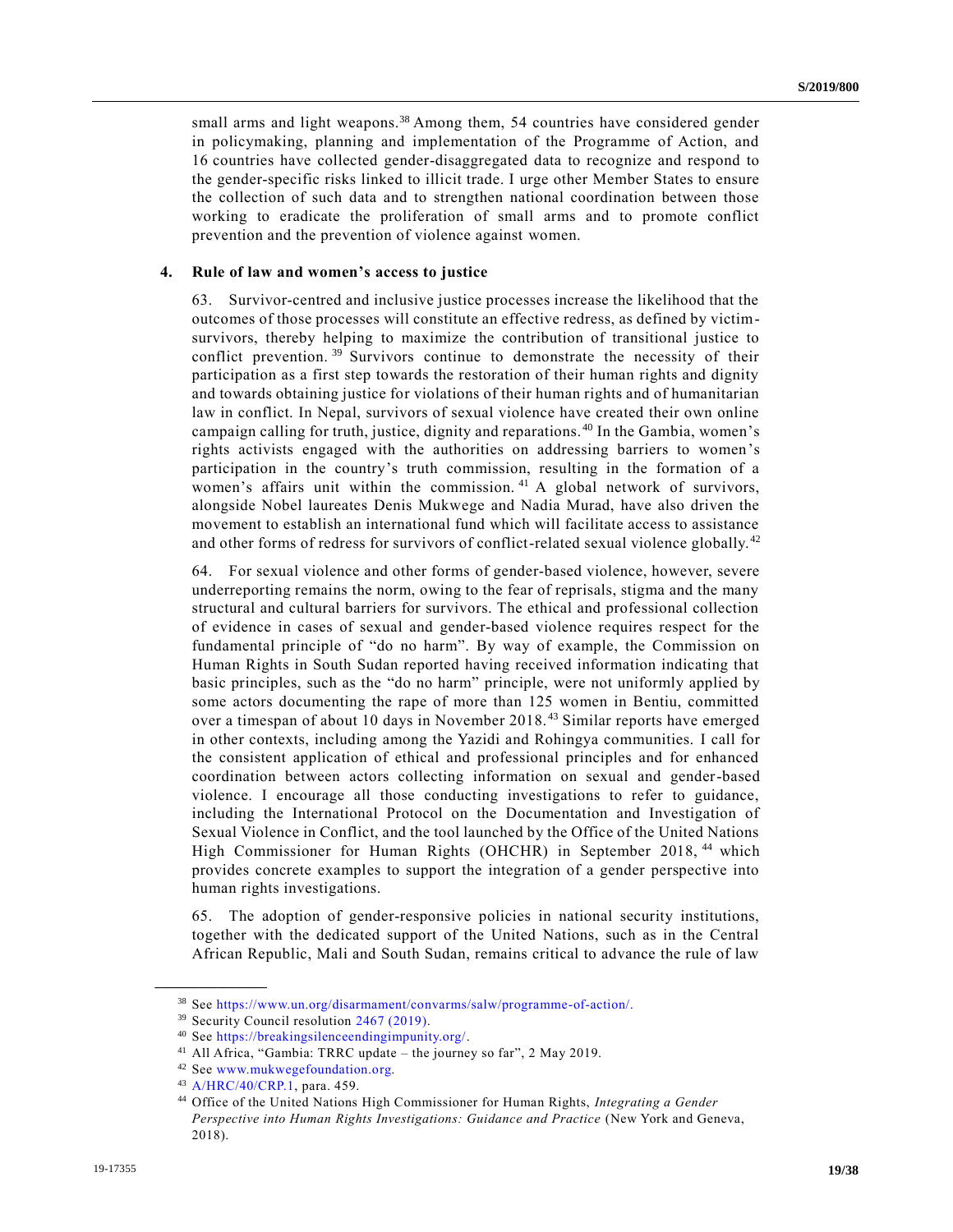and equal opportunities for women. Although such progress is encouraging, concerted efforts are still needed to ensure all security sector institutions, including law enforcement bodies, are inclusive, professional and accountable. Transitional justice processes should seek to address the underlying gender inequality in societies. Redressing such inequality entails addressing the needs and priorities of all women and girls, lesbian, gay, bisexual, transgender, queer and intersex individuals, and survivors of sexual and gender-based violence, including men and boys, as well as guaranteeing their safe and meaningful participation in those processes. As a means of guaranteeing non-recurrence, transitional justice should advance legal regimes that incorporate the full range of gender-based violence crimes and create a culture that respects women's human rights. The changes necessary include the reform of discriminatory laws, policies and practices; the appointment of women in justice and prison institutions; providing gender training to judges, magistrates and prison officers; and the provision of legal aid and access to justice, the separation of prisoners and the improvement of detention conditions for women. I commend the adoption by the African Union of its Transitional Justice Policy Framework, in 2019, including its comprehensive approach to gender justice, and call on relevant entities to support the implementation thereof.

66. A holistic approach to transitional justice also requires strengthening accountability for gender-based violence crimes under international law. In 2018, the United Nations worked closely with host governments, including through the Team of Experts on the Rule of Law and Sexual Violence in Conflict and the Global Focal Point for the Rule of Law, on supporting the prosecution of cases in the Central African Republic, Colombia, Côte d'Ivoire, the Democratic Republic of the Congo, Guinea, Iraq, Liberia, Mali, Myanmar, Nigeria, Somalia, South Sudan and the Sudan. They also supported the protection of victims and witnesses and continued to call for the necessary legal, medical and psychosocial assistance. At the international level, it is also notable that in July 2019, the International Criminal Court convicted Bosco Ntaganda for war crimes and crimes against humanity committed in the Democratic Republic of the Congo in 2002 and 2003, including rape and sexual slavery.

67. I recognize the role of international human rights bodies and mechanisms in holding States accountable for all human rights obligations, including in relation to sexual and gender-based violence. From June 2018 to June 2019, the Human Rights Council received reports from investigations it had mandated in Burundi, the Kasai Regions of the Democratic Republic of the Congo, Myanmar, South Sudan, the Syrian Arab Republic, Yemen and the Occupied Palestinian Territory. Despite their vastly different contexts, each report described a wide range of women's human rights violations. In August 2019, the independent international fact-finding mission on Myanmar produced a thematic paper on sexual and gender-based violence, which found a direct nexus between gender inequality in the country and the prevalence of sexual and gender-based violence, and that some women and girls are doubly victimized as a result of their gender and ethnicity.<sup>45</sup> The effective collaboration between UN-Women, OHCHR and the Justice Rapid Response initiative ensures that all investigations mandated by the Human Rights Council benefit from the expertise of a gender adviser or investigator on sexual and gender-based violence.

68. Information relating to violations of women's human rights in conflict and post-conflict countries also continued to be communicated through the special procedures of the Human Rights council and, in accordance with its general recommendation No. 30 (2013) on women in conflict prevention, conflict and post-conflict situations, the Committee on the Elimination of Discrimination against Women addressed the women and peace and security agenda in the concluding

<sup>45</sup> Se[e A/HRC/42/CRP.4.](https://undocs.org/en/A/HRC/42/CRP.4)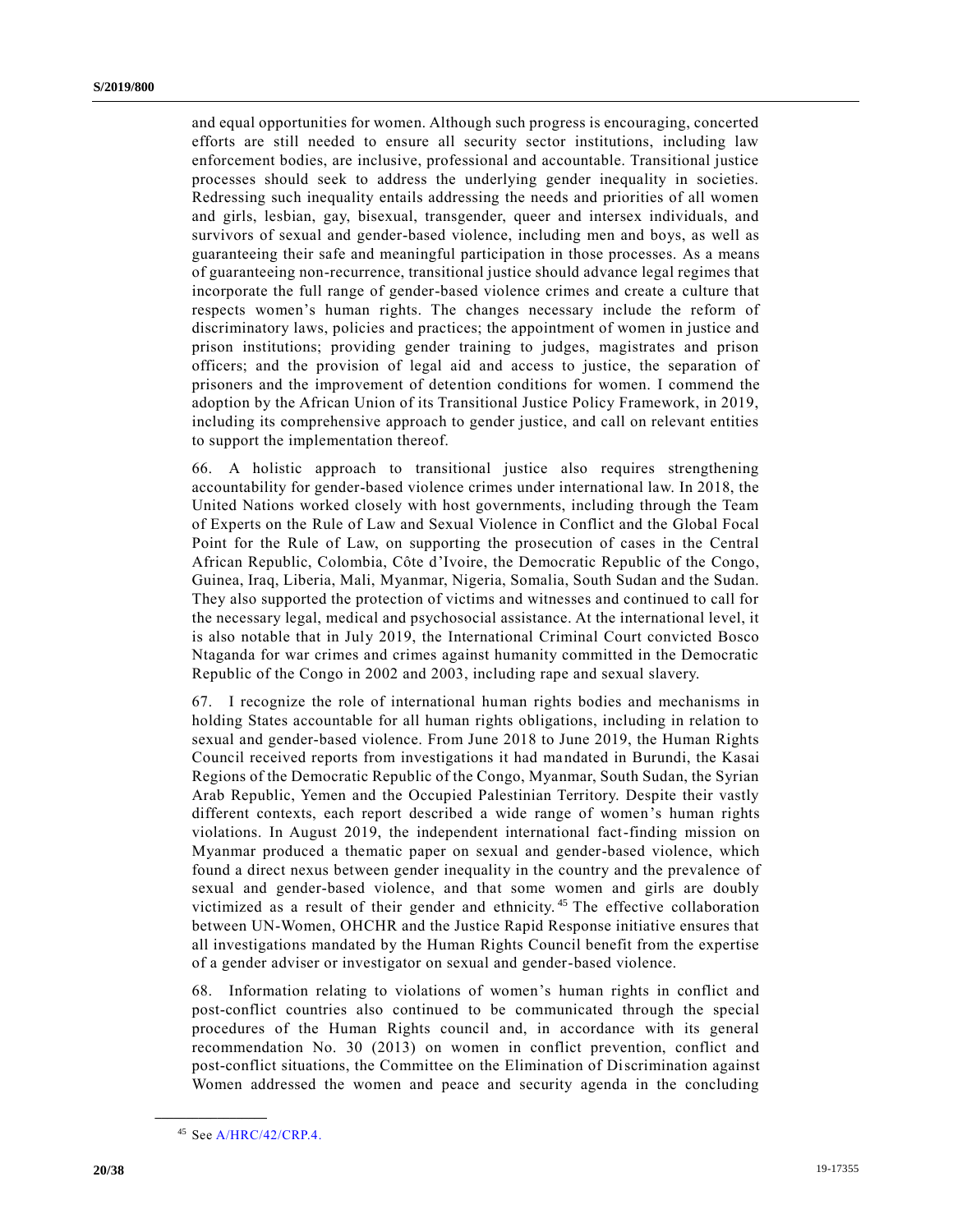observations for 12 of the 24 States parties it examined in 2018. In July 2018, the Committee and my Special Representative on Sexual Violence in Conflict signed a framework of cooperation agreement to advance the rights of women and girls by combating conflict-related sexual violence. In February 2019, the Committee considered the report submitted by Myanmar, under the exceptional reporting procedure, on the situation of Rohingya women and girls from Northern Rakhine State, and issued recommendations.<sup>46</sup>

69. I encourage States to implement the recommendations of treaty bodies, special procedures mechanisms and the universal periodic review process and to ratify or lift current reservations to the Convention on the Elimination of All Forms of Discrimination against Women. For example, Ukraine is following up on the Committee's recommendations in its concluding observations, in 2017, by adopting, in September 2018, the first-ever action plan for the implementation of the Committee's concluding observations. National human rights institutions play an important role in ensuring that women's rights, as set out in international human rights law, are protected by legislation and respected at the national level. However, less than half of the conflict-affected countries reviewed for the present report  $47$  (20) out of 43) had accredited national human rights institutions. <sup>48</sup>

### **5. Preventing and countering violent extremism conducive to terrorism and countering terrorism**

70. Violence perpetrated by terrorist groups that are designated by the Security Council and subject to sanctions and by violent extremist groups continues to hav e a devastating impact, including indiscriminate violence against civilian populations, the targeting of civilian objects, violence and discrimination targeting women and girls, and the strategic manipulation of gender norms and stereotypes as part of recruitment tactics, which has a negative effect on the rights of women and on the overall resilience of communities against extremist narratives. Many groups have common strategic objectives aimed at the subjugation of women, resulting in broad violations of women's human rights, including their basics rights to freedom of speech, access to education and participation in public life. Violent extremist groups work to eradicate women's agency, in both public and private spheres, and to subordinate women's existence in order to achieve their agendas. As such, there is a direct link between violent misogyny and violent extremism, whether it be in the individual histories of mass shooters or as a core principle of extremist groups.

71. Such violence has a lasting impact on communities at large and on girls and women, who are disproportionately affected. Social stigma, economic hardship and structural inequality and discrimination, including when such conditions predate the harm experienced by victims of terrorism, negatively affect the rights of victims of terrorism who, like all victims, have a right to justice and reparation. <sup>49</sup> In order to address the needs of women who have been victimized by terrorism, particularly women returnees, responses must address the underlying structural inequalities and discrimination that exist in order to be effective in respecting the full scope of women's rights in this context.

<sup>46</sup> See [CEDAW/C/MMR/EP/1](https://undocs.org/en/CEDAW/C/MMR/EP/1) and [CEDAW/C/MMR/EP/CO/1.](https://undocs.org/en/CEDAW/C/MMR/EP/CO/1)

<sup>&</sup>lt;sup>47</sup> For the present report, this includes agenda items of which the Security Council is currently seized and which were considered by the Council at a formal meeting during the pe riod from 1 January 2018 to 31 December 2018, countries with peacekeeping or special political missions in 2018 and countries that received programmatic funds from the Peacebuilding Fund in 2018.

<sup>48</sup> Accreditation status as of 4 March 2019.

<sup>49</sup> United Nations Development Programme (UNDP) and International Civil Society Action Network, *Invisible Women: Gendered Dimensions of Return, Rehabilitation and Reintegration from Violent Extremism* (New York, UNDP, 2019).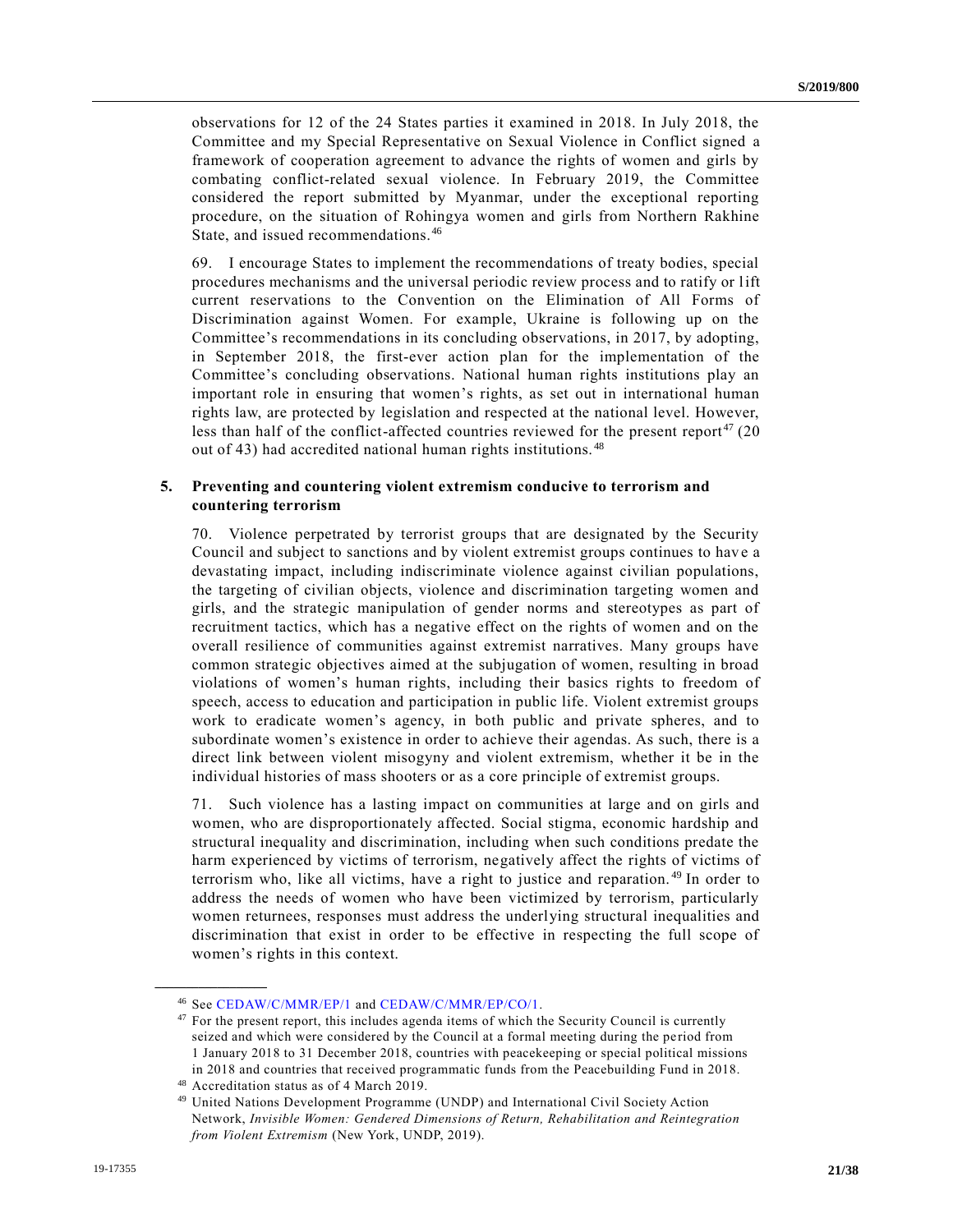72. In line with resolution [2242 \(2015\),](https://undocs.org/en/S/RES/2242%20(2015)) increased references to gender mainstreaming in United Nations and Member State public statements, programmatic activities and dedicated research efforts are necessary and welcome. <sup>50</sup> However, much more must be done to ensure that the application of gender mainstreaming commitments is meaningful and rooted in the promotion and protection of women 's human rights. Across many contexts, including in Kenya and Somalia with Al-Shabaab, Nigeria and the Lake Chad Basin with Boko Haram, and Iraq, the Syrian Arab Republic and other countries affected by Islamic State in Iraq and the Levant (ISIL), protection, recovery and resilience services continue to be limited and gaps must be identified and addressed through outreach to affected communities, including direct and indirect victims and survivors.<sup>51</sup> In addition, consultation and engagement with women's civil society organizations, peacebuilders and activists is crucial, as is investment in substantive local research on women's perspectives on and experience with designated terrorist or violent extremist groups, and the increased availability of data on the actions of such groups, disaggregated by sex and age.

73. Women peacebuilders around the world continue to call for women's participation, underlining that it is an essential factor in ensuring the effectiveness of counter-terrorism and of efforts to prevent and counter violent extremism, and in ensuring that such legislation and efforts to counter terrorism are not used as a means to suppress their decades-long activism, peacebuilding and rights advocacy. Recent reports continue to highlight the fact that national counter-terrorism legislation has been, and continues to risk being, used against civil society and human rights defenders, and that it may disproportionately affect women's civil society organizations that often take on the role of peacebuilders and human rights defenders.<sup>52</sup> We must deepen the integration of the full scope of women's human rights and gender mainstreaming, including through the application of the previously proposed minimum financing target of 15 per cent of funding for peacebuilding and counter-terrorism efforts, in particular during the preparations for the United Nations Global Counter-Terrorism Strategy Review, in 2020. Institutional progress has been made through the United Nations Global Counter-Terrorism Coordination Compact, specifically, the working group on adopting a gender-sensitive approach to preventing and countering terrorism and the appointment of a dedicated gender adviser in the Counter-Terrorism Committee Executive Directorate. However, significant work remains to ensure that all initiatives funded by the United Nations and implemented through the working group have fully integrated gender analysis and impact into their pro gramme design and evaluation mechanisms. I look forward to the deepening of partnerships between UN-Women, OHCHR, the Counter-Terrorism Committee Executive Directorate, the Office of Counter-Terrorism, the United Nations Office on Drugs and Crime and other United Nations system entities in this area, including by advancing mechanisms for consistent and meaningful dialogue with women's civil society organizations and a dedicated focus on women's human rights.

<sup>50</sup> For example, see Nelly Lahoud, *Empowerment or Subjugation: An Analysis of ISIL's Gendered Messaging* (UN-Women, 2018); Counter-Terrorism Committee Executive Directorate, "Gender dimensions of the response to returning foreign terrorist fighters: research perspectives ", February 2019; and United Nations Office on Drugs and Crime, *Handbook on Gender Dimensions of Criminal Justice Responses to Terrorism* (Vienna, 2019).

<sup>51</sup> In April 2019, the United Nations produced a set of key principles for the protection, prosecution, rehabilitation and reintegration of women and children with links to United Nationslisted terrorist groups, which clarifies the vital elements that must be met by all entities in their support to these efforts.

<sup>52</sup> [A/73/361.](https://undocs.org/en/A/73/361)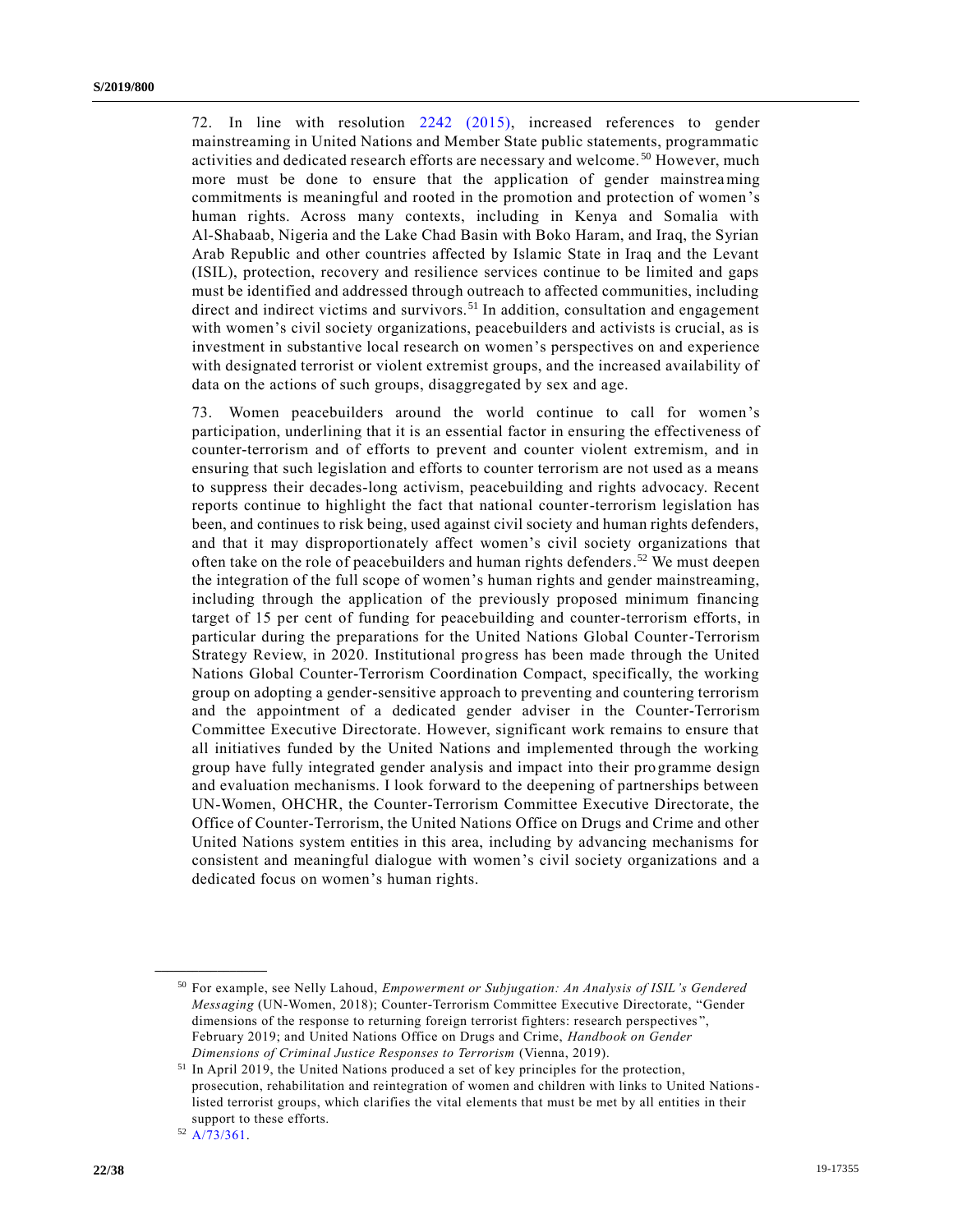## **III. Delivering results in the lead-up to 2020 and beyond**

74. The convergence of milestone anniversaries in 2020 should be a moment for highlighting successes at all levels, from local to global, but also for addressing the persistent barriers preventing progress, including the devastating human, societal and environmental costs of collective failures to act on and stand up for women and peace and security principles when it was most needed, failures which have multigenerational consequences. To date, few actors have fully implemented commitments to those principles. Many initiatives remain small in scale, ad hoc and project-based, without guarantees of longer-term support. Increased political leadership, resourcing and accountability for results is needed from all actors.

## **A. Taking action and monitoring results at the national and regional levels**

75. Building on commitments made at the high-level meeting on the implementation of Security Council resolution [1325 \(2000\),](https://undocs.org/en/S/RES/1325%20(2000)) held in 2015, and at the World Humanitarian Summit in 2016, in April 2019, Germany and the United Kingdom of Great Britain and Northern Ireland invited Member States, regional organizations and United Nations entities to commit to specific actions on the women and peace and security agenda to be implemented by October 2020. In total, 64 Member States, eight United Nations entities and three regional organizations made commitments ranging from the adoption of new national action plans to funding pledges and institutional arrangements.<sup>53</sup> Follow-up on those commitments will be monitored by UN-Women and the Women's International League for Peace and Freedom. I urge all stakeholders to ensure their full implementation and to take new transformative steps that can close commitment gaps and make an impact by 2020 and beyond.

76. The Women, Peace and Security Focal Points Network, currently chaired by Namibia, with Canada, Germany and Uruguay as members of the leadership troika and UN-Women serving as the secretariat, held its third meeting in April 2019, in Windhoek. Such meetings enable national and regional focal points, along with civil society partners, to take stock of progress achieved and to share reflections and innovative strategies on operationalizing and financing the agenda at all levels. For the first time, the annual meeting was focused on the often overlooked contributions of young women in implementing the agenda and the need to strengthen the nexus between disarmament, small arms and light weapons control and women and peace and security. I recognize the Network's role in providing leadership in the lead-up to October 2020 and encourage it to be a space for mutual accountability, in which commitments made are regularly reviewed for action. I also encourage additional Member States and regional organizations to join the Network in such efforts.

77. During the reporting period, four additional Member States adopted national action plans on women and peace and security, bringing the total number of countries and territories with such action plans to 81 as at August 2019. It marks a 50 per cent increase since 2015 but constitutes less than half of States Members of the United Nations and observers (41 per cent). Many are, however, in the process of developing or renewing action plans in time for the 20-year anniversary of the adoption of resolution [1325 \(2000\),](https://undocs.org/en/S/RES/1325%20(2000)) which provides opportunities for addressing common challenges identified in terms of policy coordination, monitoring and evaluation, financing, political leadership and flexibility to respond to emerging issues and increase inclusivity. While developing its third national action plan in 2018, Ireland

<sup>53</sup> See [www.unwomen.org/-/media/headquarters/attachments/sections/what%20we%20do/peace](http://www.unwomen.org/-/media/headquarters/attachments/sections/what%20we%20do/peace-security/wps-commitments-for-2020-en.pdf?la=en&vs=2227)[security/wps-commitments-for-2020-en.pdf?la=en&vs=2227.](http://www.unwomen.org/-/media/headquarters/attachments/sections/what%20we%20do/peace-security/wps-commitments-for-2020-en.pdf?la=en&vs=2227)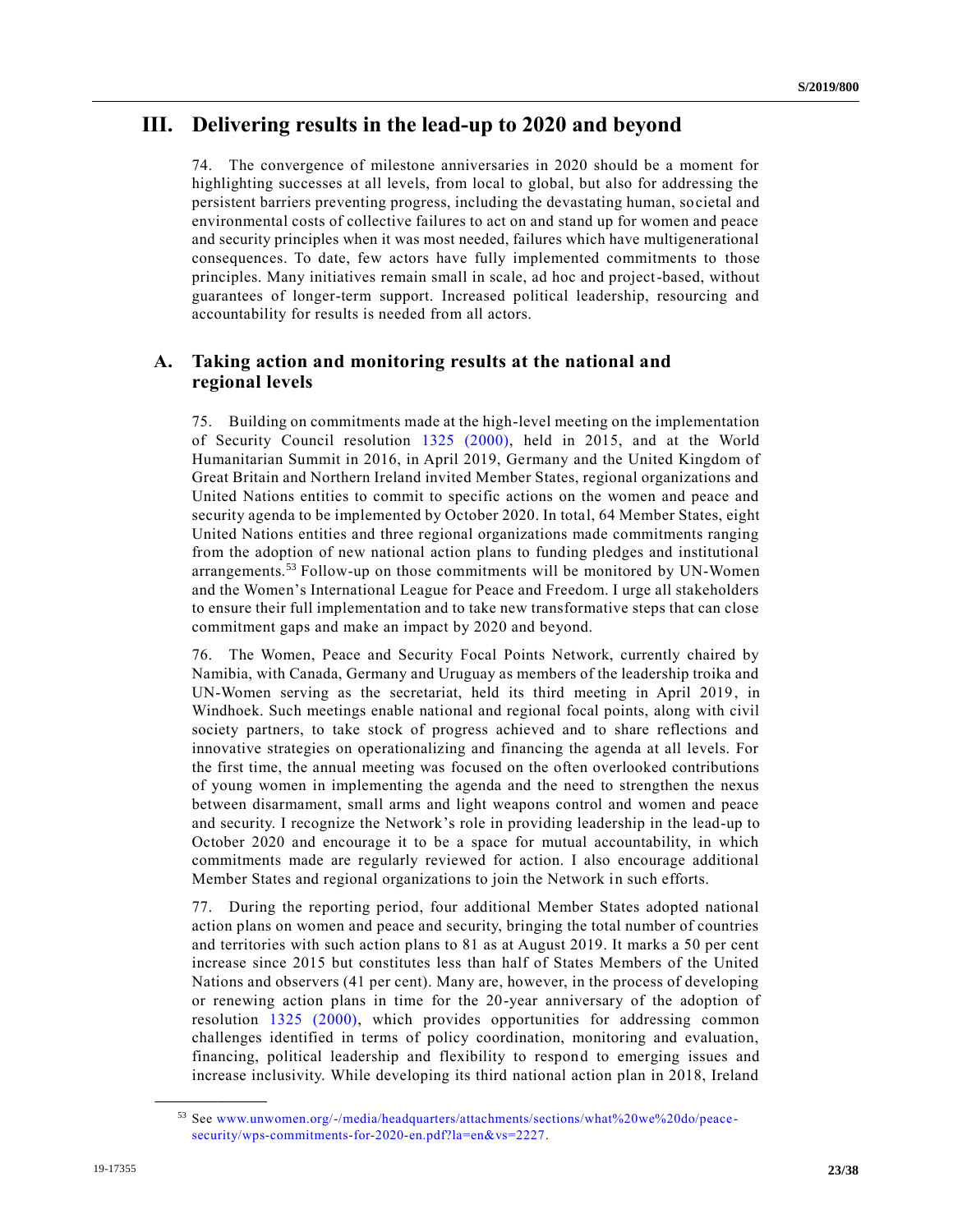sought to capture input from and the perspectives of rural women and those of migrants, refugees and asylum seekers from conflict and post conflict-affected countries who were living in Ireland. It was aimed at positioning those women as agents of change and as sources of expertise in understanding conflict prevention and fragile States.<sup>54</sup>

78. Several countries, including Bosnia and Herzegovina, Iraq, Liberia, Serbia and Uganda, have adopted action plans on women and peace and security at the state, zone, local or county levels, with 19 such plans adopted in Nigeria, 18 in Ukraine and 11 in Liberia. Some countries have integrated the women and peace and security agenda into local and community development plans and policies. The Global Network of Women Peacebuilders, with the support of UN-Women, developed a toolkit to complement and inform ongoing and planned processes on localization, which was launched in March 2019.<sup>55</sup>

79. I welcome the initiatives of regional and subregional organizations to mainstream the women and peace and security agenda through regional frameworks, action plans and strategies and encourage coherence between those initiatives and those at the national level on conflict prevention, resolution and peacebuilding. During the reporting period, the European Union adopted a new strategic approach to implementing the women and peace and security agenda and its action plan. The International Conference on the Great Lakes Region and the Economic Community of Central African States adopted regional action plans on women and peace and security, contributing to the growing number of such initiatives by 12 regional and subregional organizations. North Atlantic Treaty Organization nations endorsed its new action plan on women and peace and security in July 2018. Regional organizations have the potential to accelerate and monitor the women and peace and security agenda at the national and regional levels through increased information-sharing and collaboration between regional and subregional organizations and with civil society. This can be done through meaningfully and consistently engaging with women mediators and women peacebuilders in peace interventions, including through networks such as the African Women Leaders Network and the Network of African Women in Conflict Prevention and Mediation (Femwise-Africa), as well as other members of the newly formed Global Alliance of Regional Women Mediator Networks,<sup>56</sup> and promoting streamlined reporting processes on the implementation of the women and peace and security agenda, as does the continental results framework of the African Union.

80. The leadership role of special envoys, ambassadors and high-level advisers on gender equality and the women and peace and security agenda should be harnessed through strengthened financial and human resource capacity.

81. I recognize the important roles that national parliaments can play in supporting the national implementation of the women and peace and security agenda, through the passage of inclusive and non-discriminatory legislation, monitoring national action plans and allocating budgets for their implementation, and supporting the participation of women in all political processes and institutions. The United Kingdom has a cross-party women and peace and security parliamentary group and Canada, Italy and Montenegro are among the Member States with parliamentary oversight of national action plans. The UNDP global project on the role of parliaments

<sup>54</sup> Ireland, *Women, Peace and Security: Ireland's Third National Action Plan on UNSCR [1325](https://undocs.org/en/S/RES/1325%20(2000))  [\(2000\)](https://undocs.org/en/S/RES/1325%20(2000)) and Related Resolutions 2019–2024* (2019).

<sup>55</sup> Mavic Cabrera-Balleza and Agnieszka Fal Dutra Santos, *From Best Practice to Standard Practice: A Toolkit on the Localization of the UN Security Council Resolution [1325 \(2000\)](https://undocs.org/en/S/RES/1325%20(2000)) on Women and Peace and Security* (New York, Global Network of Women Peacebuilders, 2018).

<sup>56</sup> The Global Alliance was launched at Headquarters on 28 September 2019. In addition to Femwise-Africa, its founding members include the Mediterranean women mediators network, the Nordic women mediators network and the Women mediators across the Commonwealth.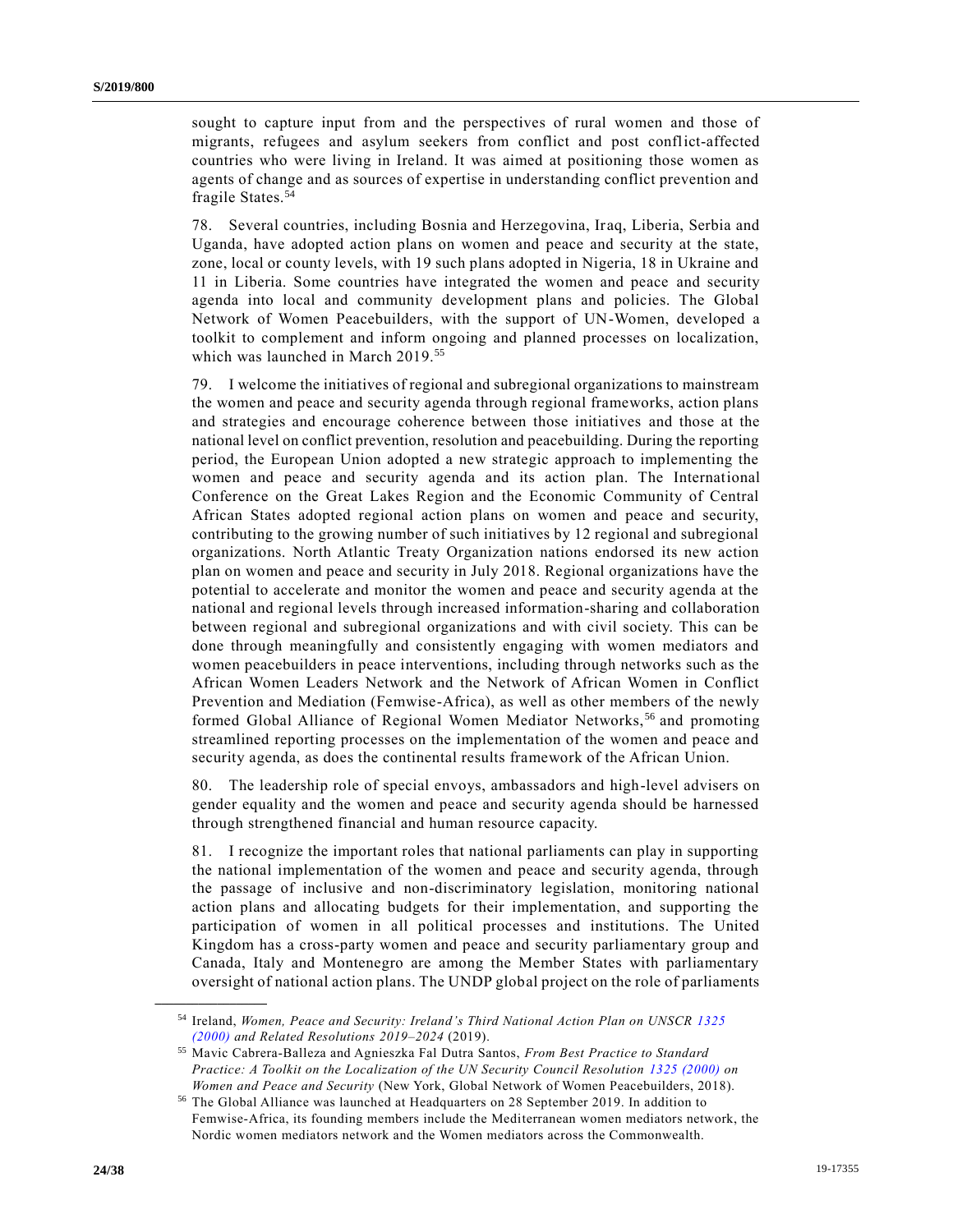as partners for the implementation of the women and peace and security agenda, supported by Norway and piloted in Jordan, Kyrgyzstan, Sierra Leone and Sri Lanka, is yielding results.<sup>57</sup> I urge more parliaments to further identify ways in which they can support the localization of the agenda.

### **B. Positioning of the women and peace and security agenda within United Nations reform streams: opportunities and challenges**

82. Progress is being made across the three reform streams – management, development and peace and security – with prevention being the common thread (see [A/73/890-S/2019/448\)](https://undocs.org/en/A/73/890). In the lead up to October 2020, my aim is, within the continued implementation of the reforms, to continue to place stronger emphasis on ensuring that the Organization is fit to deliver on its commitments in the areas of gender equality and women and peace and security. This includes shaping an Organization that actively and publicly challenges sexist and discriminatory attitudes, policies and actions that allow for gender inequality to prevail, addresses hate speech in line with the Organization's new plan of action and strategy, takes a firm stand of zero tolerance of sexual exploitation and abuse (see [A/73/744\)](https://undocs.org/en/A/73/744) and champions and models inclusion.

#### **1. Gender parity in peace and security**

83. Since 2015, the share of women leading United Nations peace operations has continued to show an upward trend (see figure I). As at December 2018, women comprised 35 per cent of heads and 48 per cent of deputy heads of United Nations peacekeeping and special political missions, compared with 26 per cent and 35 per cent, respectively, in 2017. Gender parity has been achieved among resident coordinators globally.





*Source*: United Nations, Gender Parity Dashboard. Available at [www.un.org/gender/content/un](http://www.un.org/gender/content/un-secretariat-gender-parity-dashboard)[secretariat-gender-parity-dashboard.](http://www.un.org/gender/content/un-secretariat-gender-parity-dashboard)

<sup>&</sup>lt;sup>57</sup> Nika Saeedi and Agata Walczak, "How parliaments can work with women to create peace", Medium, 11 March 2019.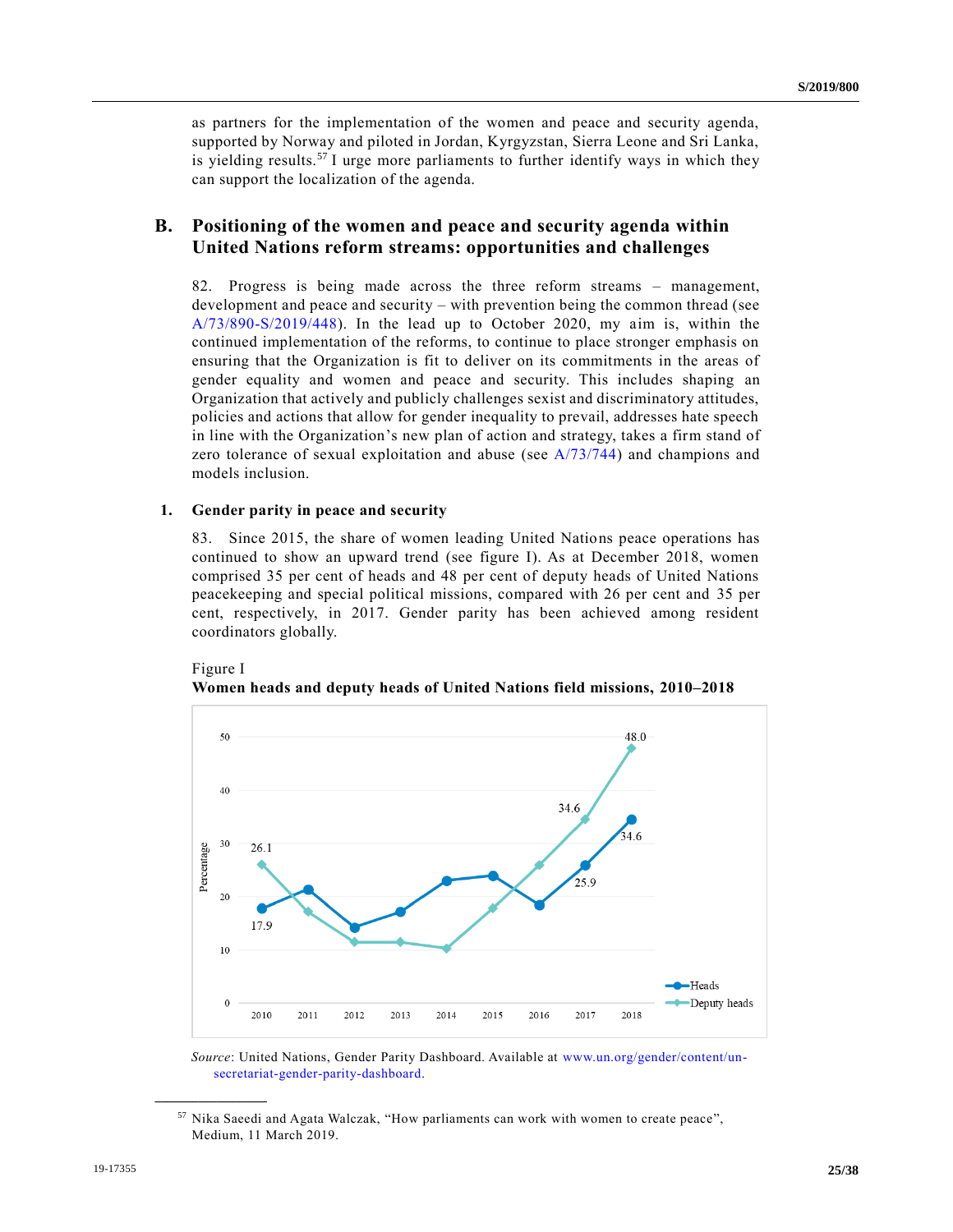84. Progress is lagging in the appointment of women as lead mediators, and only two women have held the position of Force Commander of a United Nations peacekeeping force.

85. I remain concerned about the lack of progress made in increasing the number of women at all levels of civilian staff in peace operations. The numbers are the lowest, and the rate of change the slowest, in United Nations missions. To address the gap, in 2018, I requested the senior leadership to form a working group on emergency measures to achieve gender parity in peace operations by a target date of 2028. The group has been working on a range of measures, including enforcing existing policies on temporary special measures, increasing the number of women on rosters, proposing needed changes to staff rules and regulations and making missions more inclusive in their infrastructure and facilities. I have also instructed that all new missions and entities should be set up with parity and greater geographical diversity of staff, from their inception.

86. I note the importance of Member States modelling the fulfilment of commitments to gender balance. In June 2019, 49 of 193 (25 per cent) permanent representatives of Member States to the United Nations in New York were women, up slightly from 40 in 2018. Of the 15 Security Council seats, three (Poland, the United Kingdom and the United States of America) were filled by women ambassadors in 2018 and 2019.

87. The representation of women among uniformed personnel remains low, with figures among military troops and personnel holding steady at 4.2 per cent and women police personnel increasing to 12.8 per cent as at December 2018 (see figure II). The strategy on gender parity among uniformed personnel of the Department of Peace Operations is aimed at increasing the number of women deployed among military, police, corrections and justice personnel. A gender perspective has been mainstreamed into all materials developed by the Department for the predeployment and in-mission training of civilian and uniformed personnel.

88. I am pleased to report the launch of the Canadian-led Elsie Initiative for Women in Peace Operations, which marks a renewed ambition to making systematic the recruitment, training, deployment and retention of women in peacekeeping missions, through financial and practical assistance and incentivization, in line with Security Council resolution [2242 \(2015\).](https://undocs.org/en/S/RES/2242%20(2015)) The year 2019 is the start of renewed efforts to employ both incentives and disincentives and to holistically address that challenge. I continue to recognize increases by several troop-contributing countries in the number of women deployed to peacekeeping missions and applaud the continued support of donors for the course for women military officers, offered by UN-Women, which assists Member States in meeting their commitments and contributes to increasing the deployment of uniformed women.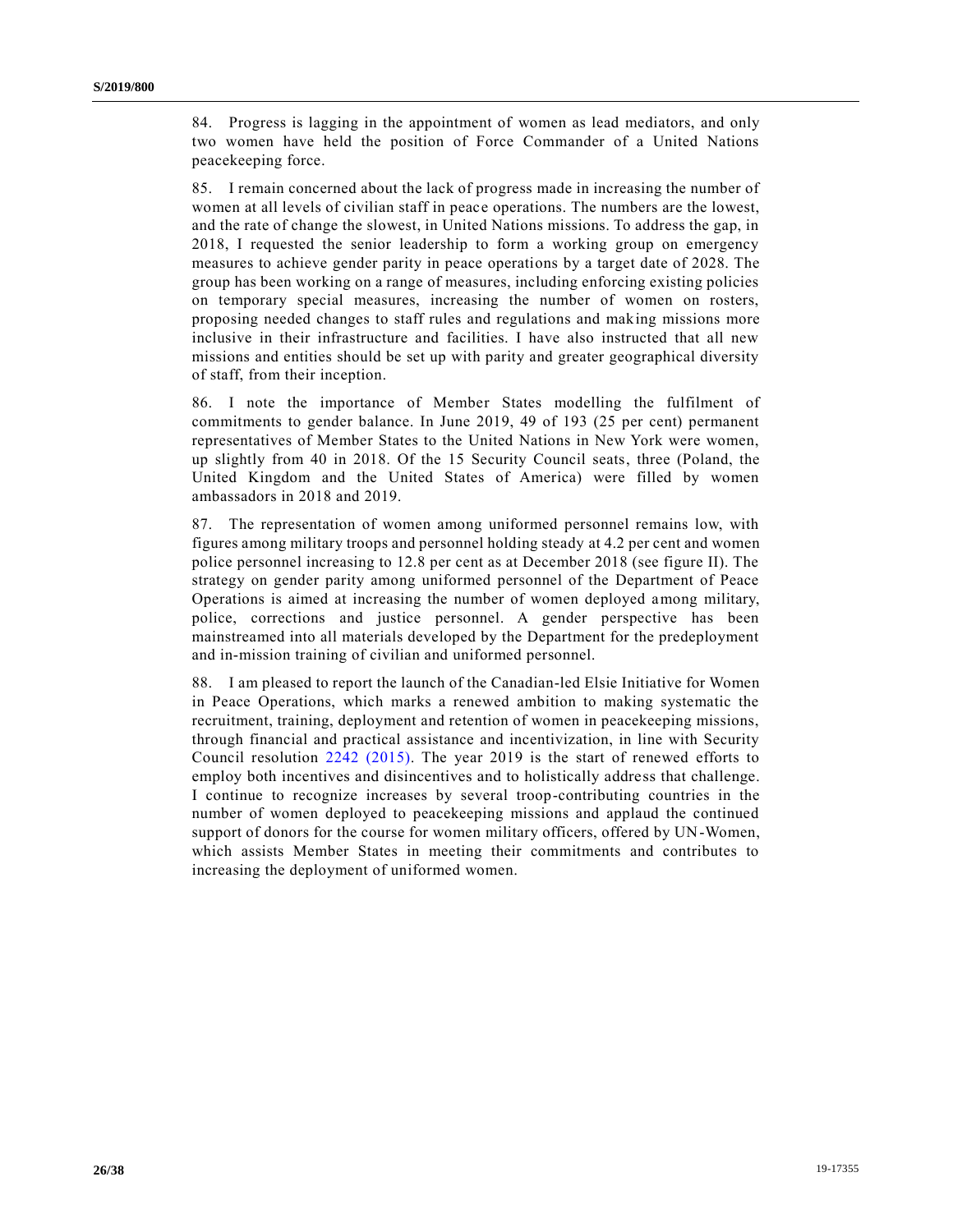### Figure II **Women police and military personnel in United Nations peacekeeping missions, 2010–2018**



*Source*: United Nations Peacekeeping, Gender. Available at<https://peacekeeping.un.org/en/gender> (accessed in May 2019).

### **2. Increasing accountability and expertise for the integration of gender perspectives into peace and security measures**

89. I am committed to strengthening accountability measures on the women and peace and security agenda for my senior leaders and all those in management roles. Increasing gender balance does not replace or supersede the need for shared responsibility in integrating gender perspectives into all areas in which the United Nations works and, more broadly, in addressing the cultural norms that perpetuate gender inequality. We must fight the assumptions that "gender" is equivalent to "women" and that women automatically bear the responsibility or have the capacity for conducting gender analysis. The implementation of gender parity and the women and peace and security agenda is necessary to achieve gender equality, but it is important that those efforts be recognized as being separate and distinct from one another. Senior managers have a responsibility to ensure that the implementation of related goals and commitments are fully integrated into all the policies, strategies, budgets and resourcing requests specific to their entities.

90. While progress has been made over time in strengthening expertise in gender equality and adequate staffing to ensure the effective operationalization of women and peace and security mandates, many challenges persist. Notably, ensuring the adequate resourcing of and seniority of gender advisers, ensuring that vacant posts are filled and placing gender units in the offices of the heads of missions.

91. In 2018, the Department of Political Affairs (now part of the Department of Political and Peacebuilding Affairs) had 19 full-time gender advisers deployed to 16 field missions or offices of special envoys, of which only four positions (21 per cent) were at the senior level (P-5 level and above), as recommended in the context of the reviews conducted in 2015. Six were at the P-4 level (32 per cent) and nine (47 per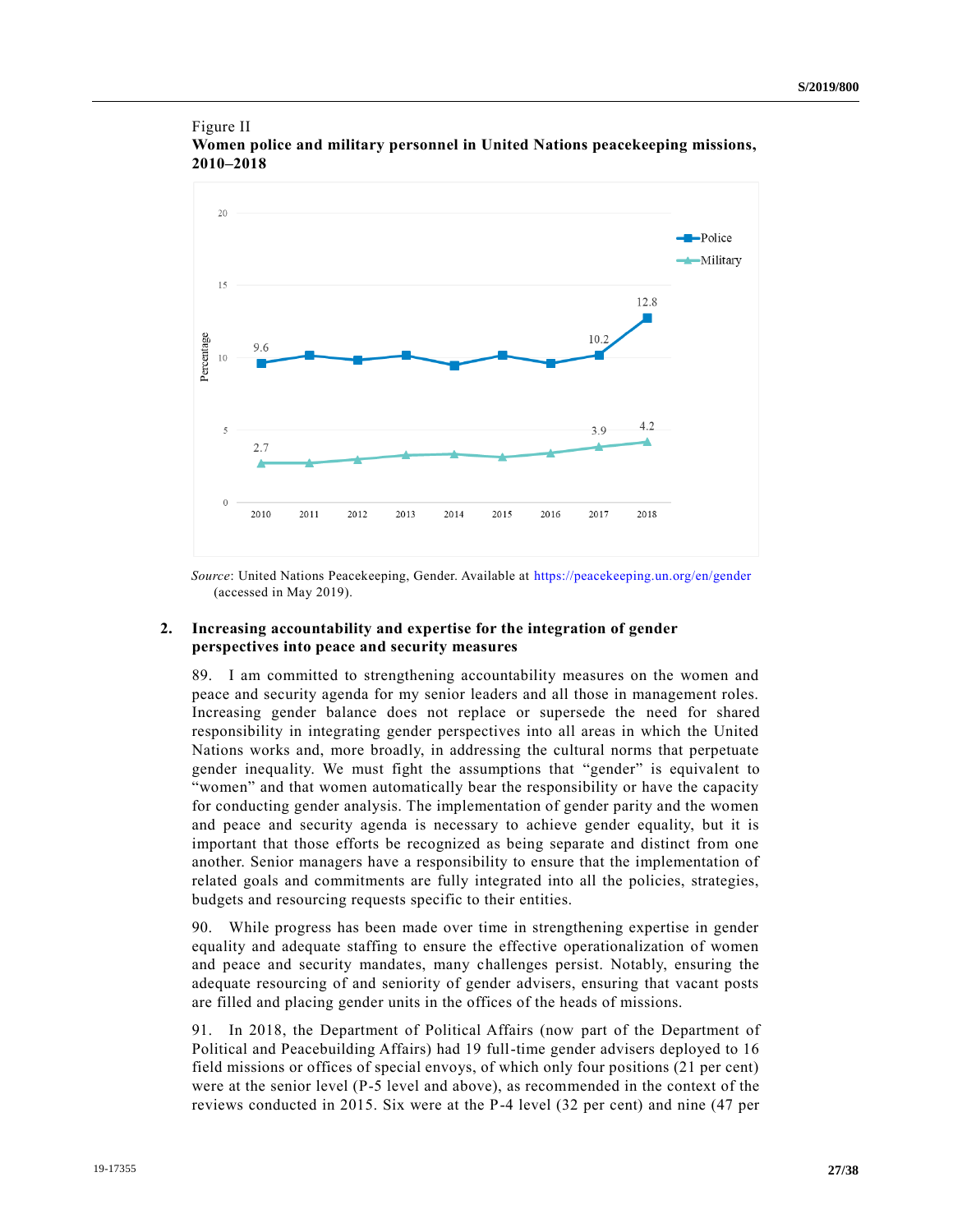cent) were at the P-3 level or below.<sup>58</sup> A dedicated gender and inclusion expert was also available, upon request, through the standby team of mediation experts, and was deployed 11 times during 2018; all members of the standby team are assessed for their expertise in gender mainstreaming. An additional 94 staff were assigned gender focal point duties, however only 28 (30 per cent) were at the P-4 level or above.

92. For the Department of Peacekeeping Operations (now the Department of Peace Operations), 10 of the 15 peacekeeping missions active in 2018 had gender units with dedicated staff to ensure the provision of direct strategic and technical support to senior leadership at the mission level. However, only eight of those missions<sup>59</sup> had relocated their gender units into the office of the head of mission and, of the 61 gender advisers working across the 10 missions, only in three  $60$  missions (5 per cent) were the advisers at the senior level (P-5). There were 12 advisers with expertise in gender and combating sexual and gender-based violence placed in police components, <sup>61</sup> 19 gender and protection advisers in military components <sup>62</sup> and two United Nations Police specialized teams focused on combating sexual and gender-based violence were deployed in Haiti and South Sudan. There were also 21 women's protection advisers deployed in seven United Nations field missions. <sup>63</sup>

93. Senior leaders within the United Nations recognize the need to improve dedicated gender advisory capacity, in mission settings and at headquarters, ensuring access for such advisers to influence decision-making. All United Nations entities, particularly the Department of Political and Peacebuilding Affairs and the Department of Peace Operations, will continue to advocate and integrate into budget discussions recommendations to maintain the gender advisory capacity at senior levels, demonstrating the centrality of gender analysis to long-term and sustainable transitions out of conflict. I urge Member States to support the United Nations in tackling this challenge by dedicating the necessary political and financial support.

94. Beyond peace operations, various members of United Nations country teams, and particularly UN-Women, continued to provide dedicated support for the implementation of commitments related to the implementation of the women and peace and security agenda. UN-Women maintained a country presence in 82 countries, including 39 conflict and post-conflict countries, and continued to implement a range of peace, security and humanitarian initiatives in 55 countries. UN-Women has, in line with United Nations reform initiatives, contributed its technical, political and policy expertise to conducting joint assessments, analysis and cooperation plans for countries such as Haiti and the Sudan.

95. The ability of the United Nations to respond to the challenges of ensuring women's human rights and development on the ground is contingent on the consistency, quality and coherence of the gender analysis employed and its

<sup>58</sup> Three staff members at the P-3 level, three at the P-2/P-1 level and two General Service level staff members, as well as one United Nations Volunteer.

<sup>59</sup> United Nations Organization Stabilization Mission in the Democratic Republic of the Congo (MONUSCO), United Nations Multidimensional Integrated Stabilization Mission in the Central African Republic (MINUSCA), United Nations Multidimensional Integrated Stabilization Mission in Mali (MINUSMA), United Nations Interim Administration Mission in Kosovo (UNMIK), United Nations Peacekeeping Force in Cyprus (UNFICYP), United Nations Interim Force in Lebanon (UNIFIL), African Union-United Nations Hybrid Operation in Darfur (UNAMID) and United Nations Mission in Liberia (UNMIL).

<sup>60</sup> MONUSCO, United Nations Mission in South Sudan (UNMISS) and UNAMID.

<sup>61</sup> UNMIK, United Nations Mission for Justice Support in Haiti (MINUJUSTH), UNAMID, MONUSCO, United Nations Interim Security Force for Abyei (UNISFA), UNMISS, MINUSMA and MINUSCA.

 $^{62}$  MINUSMA, UNMISS, UNAMID, MINUSCA, MONUSCO, UNIFIL and UNISFA.

<sup>63</sup> MINUSCA, MINUSMA, MONUSCO, UNAMID, UNMISS, United Nations Assistance Mission for Iraq and United Nations Assistance Mission in Somalia (UNSOM).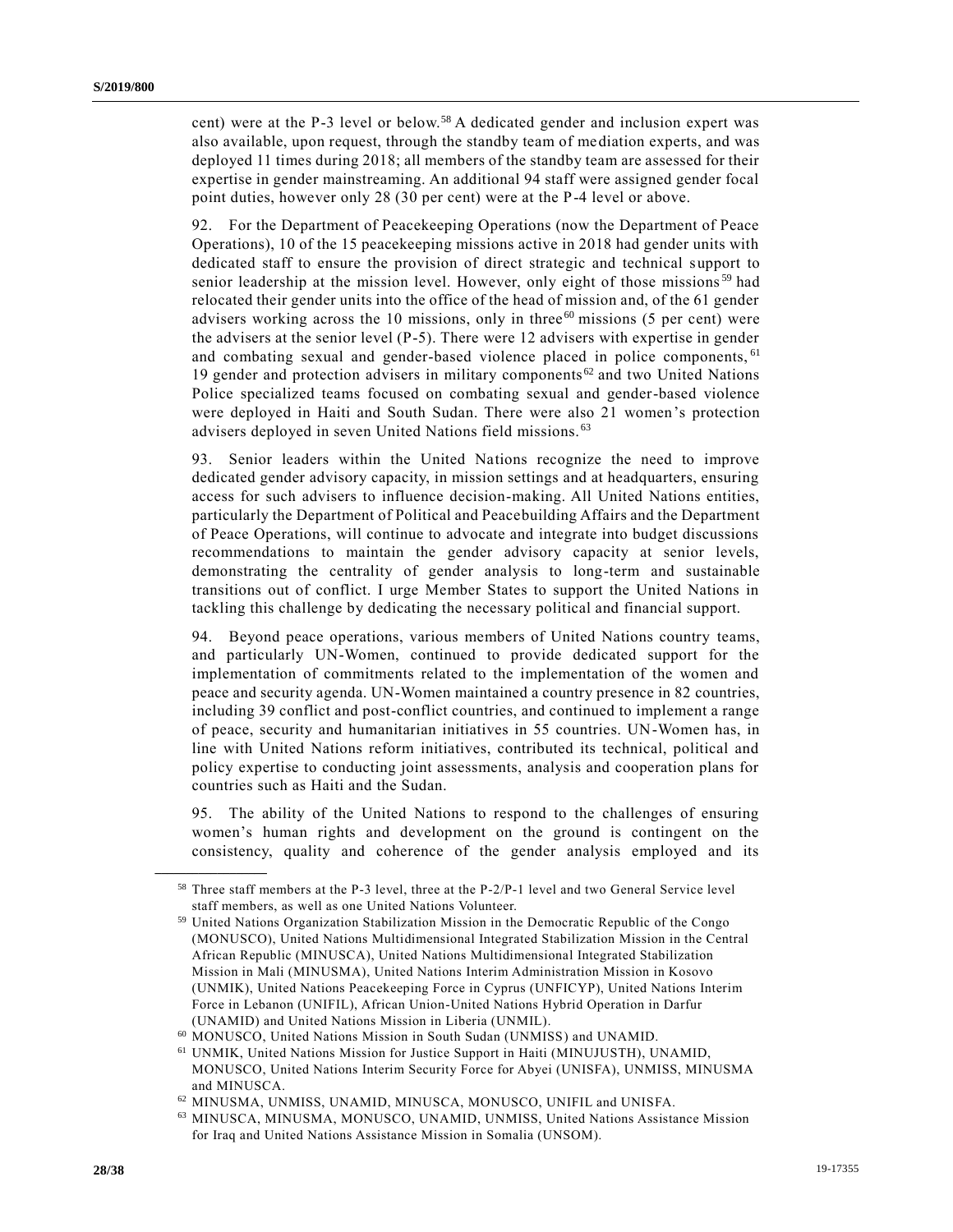examination of the specific impact of conflict on women and girls, including on the realization of their human rights. In my previous report, I illustrated not only the utility of making this standard practice, but also the potential risks and costs associated with the failure to do so, through the example of the gender-sensitive conflict analysis undertaken in the Central African Republic [\(S/2018/900,](https://undocs.org/en/S/2018/900) para. 20), where a wide range of issues related to the human rights of women and girls could have gone entirely unrecognized.

### **3. Financing the women and peace and security agenda**

96. Resourcing is a key indicator of political will. An analysis of the financing trends since 2015 indicates that, aside from a few promising developments and much welcomed singular initiatives by individual funds and donors, there is still a massive gap to close. If the gap remains unaddressed, I am afraid that the backslides in progress made will continue, alongside a push-back against gender equality. In the lead up to October 2020, I call upon all actors to back their political commitments by demonstrated and scaled-up investment in efforts to realize gender equality and the women and peace and security agenda. Not only is this essential on its own, but it will also catalyse progress across other global commitments, including those outlined in the 2030 Agenda for Sustainable Development.

97. Bilateral aid in support of mainstreaming gender equality and women's human rights<sup>64</sup> in fragile and conflict-affected contexts reached an average of \$19.5 billion per year in the period 2016–2017. The overall share of aid for the promotion of gender equality in some form in fragile country situations has increased to 42.6 per cent – higher than ever before. However, only 4.9 per cent of that aid supported dedicated programmes or projects with the primary objective of improving gender equality and the empowerment of women, a level similar to previous years (see figure III).



# Figure III **Bilateral aid targeting gender equality and the empowerment of women in**

*Source*: Organization for Economic Cooperation and Development (OECD) Creditor Reporting System data. Available at [http://stats.oecd.org](http://stats.oecd.org/) (accessed in April 2019).

<sup>64</sup> Data collected through the OECD Development Assistance Committee gender equality policy marker. Available at [www.oecd.org/dac/gender-development/dac-gender-equality-marker.htm.](http://www.oecd.org/dac/gender-development/dac-gender-equality-marker.htm)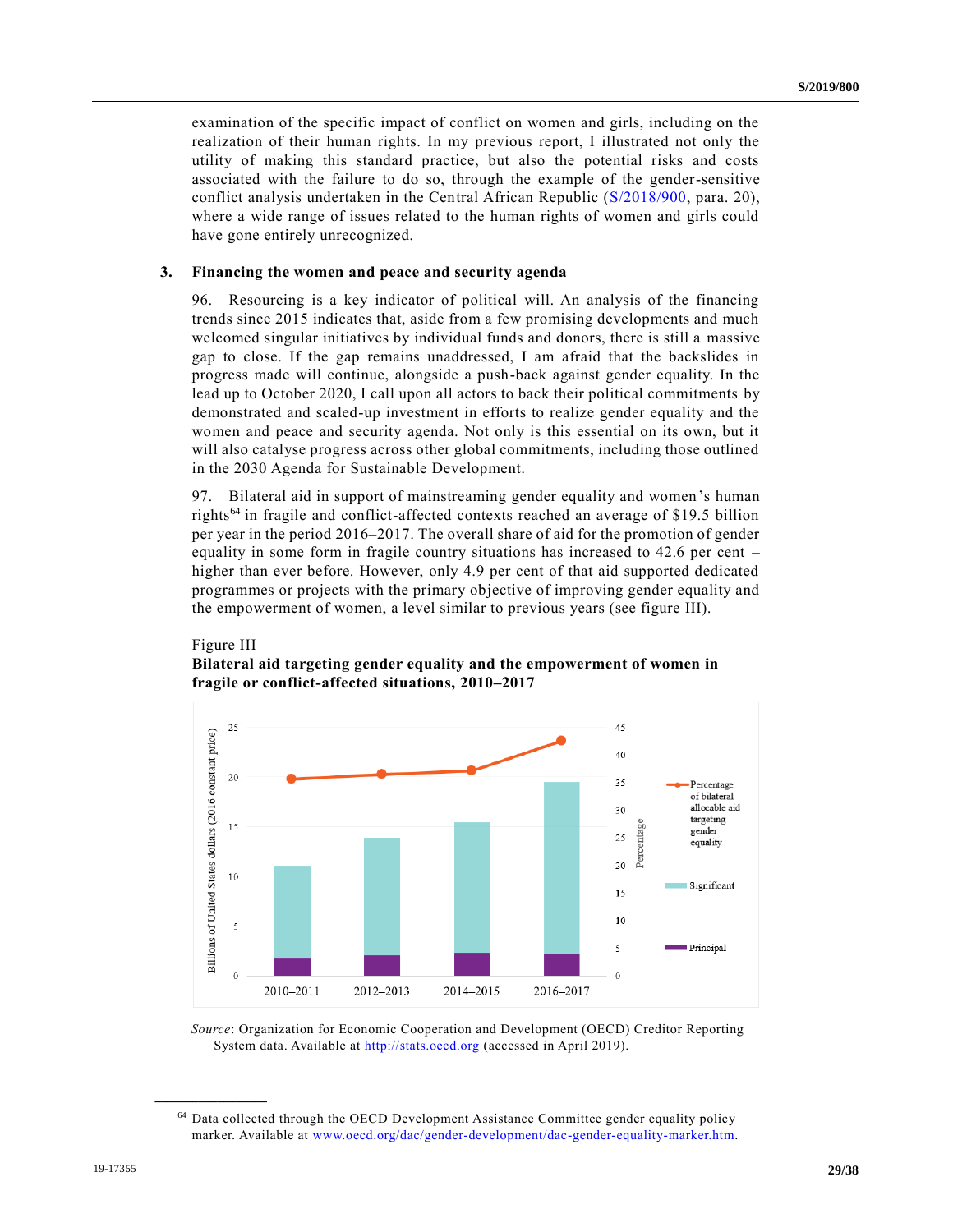98. The dedicated aid for gender equality initiatives continued to be contributed mainly by a small group of major donors.<sup>65</sup> Some countries, such as the Netherlands, Spain and Sweden, each committed more than 20 per cent of their aid with the dedicated objective of advancing gender equality. Sweden now integrates women and peace and security perspectives into all new strategies for development cooperation, the latest of which are for Iraq and South Sudan.

99. In the coming year, I hope to see increased and diverse funding sources for implementing the women and peace and security agenda. I welcome in this regard the discussions on greater donor coordination taking place within the Women, Peace and Security Focal Points Network. Noting that, in resolution [2467 \(2019\),](https://undocs.org/en/S/RES/2467%20(2019)) the Security Council recognized the importance of Member States fully funding national action plans in order to make progress in the implementation of the women and peace and security agenda, I urge the Network to put forward recommendations to ensure that action plans are adequately resourced and that allocations and expenditures can be tracked. To date, only 18 plans (22 per cent) have included a budget at adoption. National action plans with pooled funding mechanisms attached, as in the case of Jordan, and the mainstreaming of actions across sectoral budgets, as in the fourth plans of Norway, Switzerland and the United Kingdom, offer positive examples for financing action plans.

100. Another issue requiring attention ahead of October 2020 is the gap between the expressed recognition of the vital role that women's organizations and movements play in conflict-affected and fragile contexts and their continued lack of access to sustainable funding sources. With regard to bilateral aid in the period 2016–17, \$82 million went directly to women's organizations, accounting for only 0.2 per cent of total bilateral aid to fragile and conflict-affected situations. I welcome initiatives such the new Equality Fund under the leadership of Canada, which is aimed at activating a minimum of \$1 billion over the next 15 years. In Myanmar, the Joint Peace Fund, funded by the European Union and some of its States members, is another example, allocating at least 15 per cent of funds to women and peace and security projects implemented by civil society organizations. When Norway launched its third national action plan in January 2019, it committed to doubling the funds made available for the work of international and local civil society organizations on wome n and peace and security initiatives in the context of peace and reconciliation efforts.

101. Increased efforts are also needed within the United Nations system. The highlevel task force on financing for gender equality, established in 2018, completed its review of United Nations budgets and expenditure in 2019. The task force presented a set of recommendations centred around the human and financial investment needed for the Organization to deliver on its gender equality commitments. In the recommendations, the task force emphasized the importance of establishing and resourcing gender equality priorities in strategic plans, establishing baselines, targets and financial benchmarks to ensure a robust gender architecture, ensuring systematic financial tracking and reporting across the United Nations system and identifying ways to increase the overall resource envelope for financing for gender equality.

102. Across the United Nations system, resource tracking and allocation remains one of the poorest performing progress indicators, with only 16 entities reporting that they are "meeting" or "exceeding" the requirements for this indicator. Additionally, in relation to women and peace and security, the task force concluded that inadequate resourcing of gender units, or their equivalents, undermined efforts to mainstream a

<sup>65</sup> Including Canada, the Netherlands, Spain, Sweden, the United Kingdom and the United States and European Union institutions.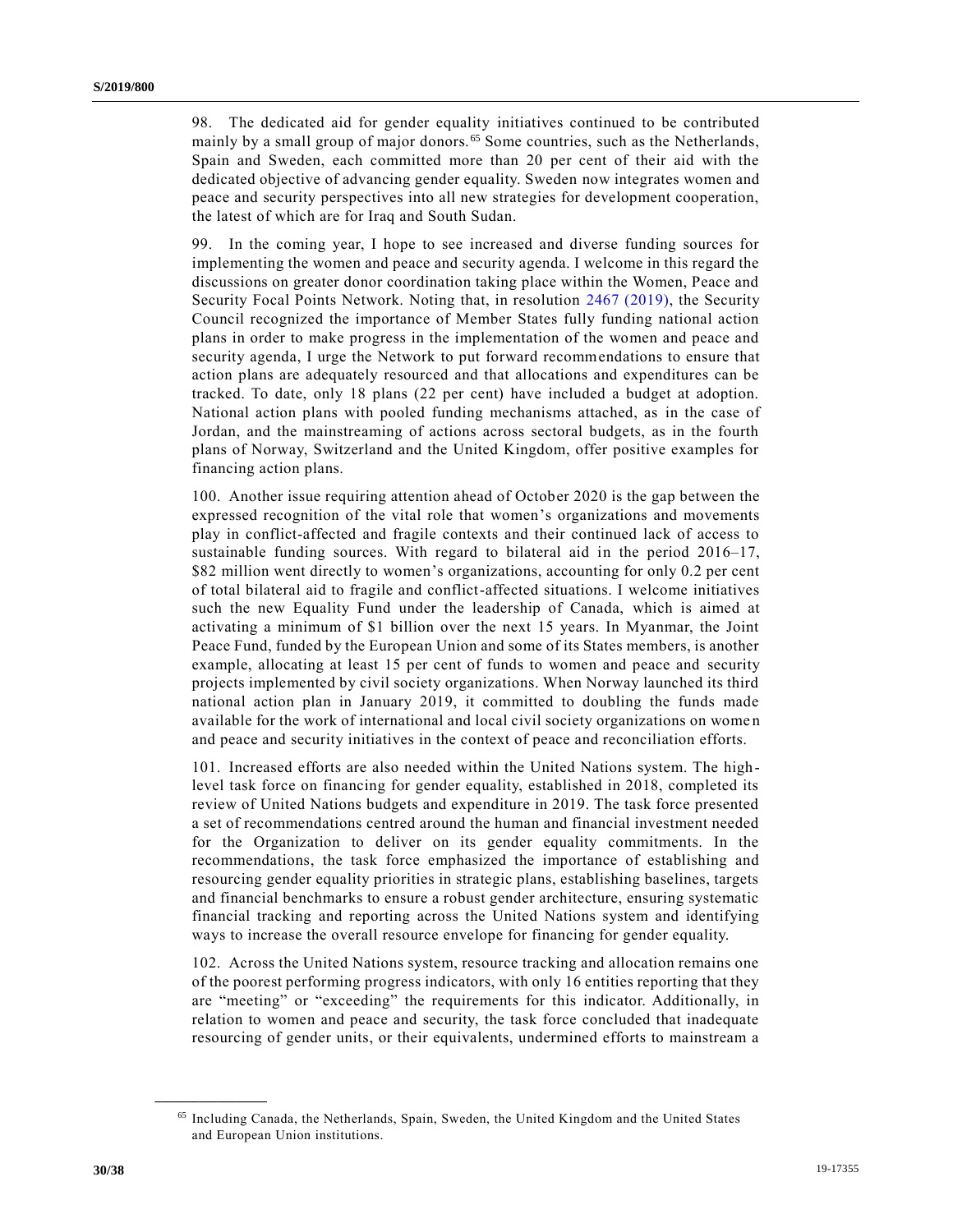gender perspective and carry out mandates relating to gender equality, including those set by the Security Council.

103. Only a few entities have committed to achieving minimum targets on allocatio n or expenditure for gender equality, to date. Lack of baselines and weaknesses in tracking systems, the screening of all expenditures and accountability frameworks have all contributed to limited progress and measurability in this area. In contrast, among the United Nations entities that have established financial targets and tracking, there has been some progress made in linking financial resources with the achievement of results. UNDP has increased its financing for gender equality in developing countries from 48 per cent in 2017 to 56 per cent in 2018. Of the 56 per cent in 2018, 7 per cent had gender equality as a principal objective and 49 per cent had it as a significant objective. In addition, the Office for the Coordination of Humanitarian Affairs has highlighted women and girls, including the prevention of and response to gender-based violence, as a one of four key priority areas for funding consideration as part of its Central Emergency Response Fund.

104. The demands on UN-Women for programming continued to rise. In 2018, total expenditure by UN Women on peace and security programming and humanitarian interventions rose to \$89.44 million.

105. Pooled funds, as demonstrated by the Peacebuilding Fund, can be strategic tools to incentivize financing for gender equality in peace and security programming. Since 2004, the United Nations multi-partner trust fund office has managed over \$10 billion in funding through 148 funds, supporting activities in over 110 countries, with 52 participating United Nations entities and 98 donors. Among the 90 funds analysed, 57 had explicit commitments<sup>66</sup> to promoting gender equality (63 per cent). However, strong commitments to gender equality reflected in language are not always supported by the actual programme design and financing. As at June 2019, only 10 funds used gender equality markers to track and report the proportion of funding allocated for gender equality programming.<sup>67</sup> The progress made by the Peacebuilding Fund is attributable to several factors, including its having a feasible action plan and a clear methodology for tracking resource allocation and consistent championing by senior management to meet and surpass minimum funding targets. Of the \$183 million approved in 2018, 40 per cent was dedicated to promoting gender equality and the empowerment of women, exceeding the United Nations minimum target of 15 per cent and the revised 30 per cent target set by the Peacebuilding Fund. <sup>68</sup> I welcome the United Nations multi-partner trust fund office's new initiative to incorporate gender equality markers into standardized reporting for pooled funds and encourage participating organizations to integrate gender equality into their planning, implementation and reporting.

106. Analysis shows that not all multi-partner trust funds are equally financed and, when compared with four of the largest pooled funds by contribution, the three United

<sup>66</sup> Each fund's terms of reference and operational manual was analysed.

 $67$  UN-Women analysis of the annual narrative report of the United Nations multi-donor trust fund for 2018, issued by the United Nations multi-partner trust fund office in June 2019. The 10 funds included: Afghanistan Humanitarian Fund, Central African Republic Humanitarian Fund, Democratic Republic of the Congo Stabilization Coherence Fund, Peacebuilding Fund, Somalia Humanitarian Fund, South Sudan Humanitarian Fund, Sudan Humanitarian Fund, Women's Peace and Humanitarian Fund, Central Emergency Response Fund of the Office for the Coordination of Humanitarian Affairs and country-based pooled fund of the Office for the Coordination of Humanitarian Affairs.

<sup>68</sup> Peacebuilding Fund strategic plan for the period 2017–2019. Available at [www.un.org/](http://www.un.org/peacebuilding/sites/www.un.org.peacebuilding/files/documents/pbf_sp_2017-19_final_180327.pdf) [peacebuilding/sites/www.un.org.peacebuilding/files/documents/pbf\\_sp\\_2017-19\\_final\\_180327.pdf.](http://www.un.org/peacebuilding/sites/www.un.org.peacebuilding/files/documents/pbf_sp_2017-19_final_180327.pdf)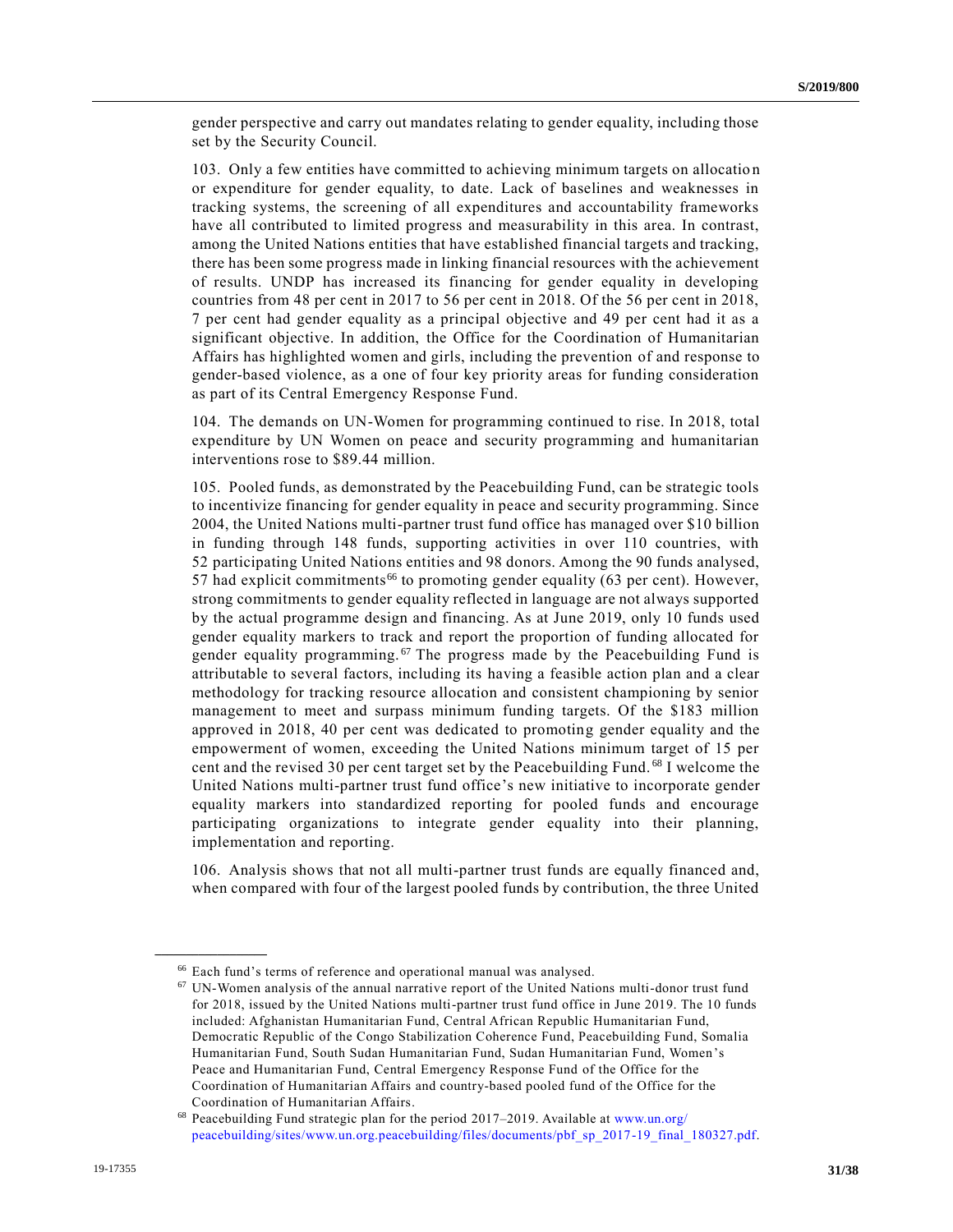Nations funds that address gender equality and the empowerment of women have very limited resources (see figure IV).



## Figure IV **Financial contributions received by multi-donor trust funds, 2018**

*Source*: UNDP multi-partner trust fund office [\(http://mptf.undp.org\)](http://mptf.undp.org/) and the response of the Office for the Coordination of Humanitarian Affairs to the women and peace and security survey conducted in 2019.

*Abbreviation*: M, millions of United States dollars.

107. The Women's Peace and Humanitarian Fund has established its role as an innovative mechanism supporting impactful peacebuilding and humanitarian initiatives led by grass-roots civil society organizations. To date, the Fund has funded 56 civil society organizations in Burundi, Colombia, Fiji, Iraq, Jordan, Palau, Samoa, Solomon Islands, Tonga and Vanuatu. Within its three years of operation, the Fund has reached over 76,000 women and girls directly and over 3 million individuals in total.<sup>69</sup> In 2018, I called upon Member States to increase their funding to the Fund to help it reach its target of \$40 million by the end of 2020. I am pleased to report that the Fund has experienced significant growth during the reporting period and has already raised \$20 million of its \$40 million goal. The additional contributions made by Member States, companies and individuals have allowed the Fund to open offices in six new countries in Africa and in the Occupied Palestinian Territory. I welcome the dedicated funding from the Spotlight Initiative, the joint effort of the European Union and the United Nations to eliminate violence against women and girls, and I encourage the documenting of the synergies across the Fund, the Initiative and the Peacebuilding Fund and the recognition of the peace, humanitarian and development linkages.

# **IV. Work of the Security Council**

108. I am pleased to report progress made in several areas of the work of the Security Council. In 2018, 72 per cent of all decisions adopted by the Security Council contained explicit references to women and peace and security issues, a higher percentage than in any other year except 2013. In 2018, all of the visiting missions undertaken by the Security Council, to Afghanistan, to the Democratic Republic of the Congo, to South Sudan and to Bangladesh and Myanmar integrated elements

<sup>69</sup> See [https://wphfund.org/wp-content/uploads/2019/08/WHPF-4Pager-7-Aug-2019.pdf.](https://wphfund.org/wp-content/uploads/2019/08/WHPF-4Pager-7-Aug-2019.pdf)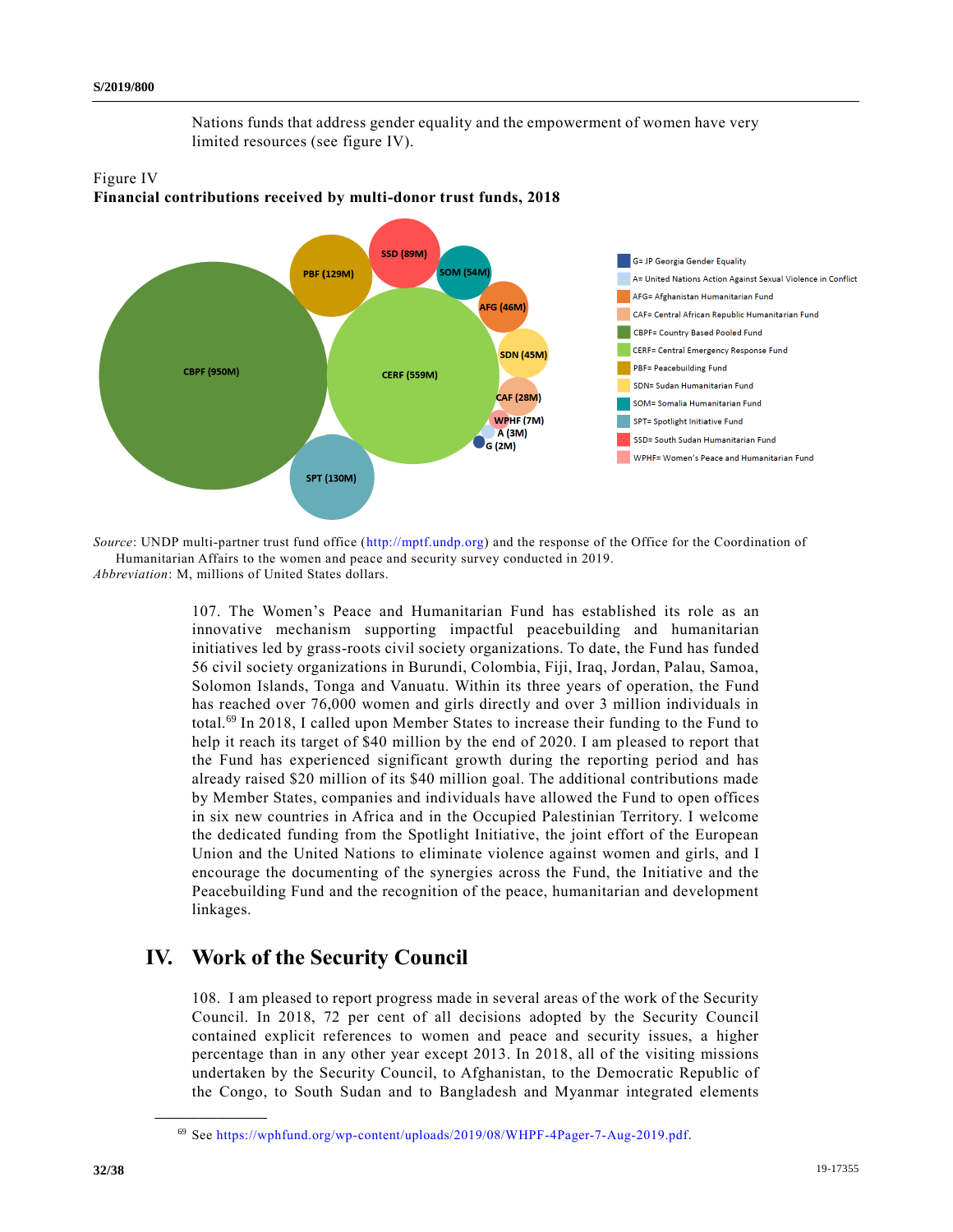concerning women and peace and security and included meetings with local women's groups. In the past few years, the Security Council has also strengthened the mandates of peace operations by calling for strengthened consideration of gender equality as a cross-cutting mandate, concerted support for the participation of women in peace and political processes, the conduct of more robust gender analyses and stronger and more explicit reporting on such progress.

109. While all of my reports on the work of special political missions (100 per cent) and 90 per cent of reports by peacekeeping missions included information on women and peace and security or the violation of the human rights of women and girls, I recognize that the analytical quality of this information and links to actionable recommendations must be strengthened. Fewer than 20 per cent of Security Council resolutions in 2018 contained references to the importance of, and the need to ensure, the fundamental rights and freedoms of women human rights defenders and members of civil society and women's groups. The overall trend has been a decrease in such references over time.

110. I welcome the call, in Security Council resolution [2467 \(2019\),](https://undocs.org/en/S/RES/2467%20(2019)) for States to condemn threats, attacks and restrictions on the work of civil society organizations, and I recognize the need to develop gender-sensitive measures, in consultation with defenders, to protect them and to enable them to do their work. I cannot emphasize enough the importance of the Security Council expressing support for the invaluable work carried out by civil society actors, particularly women human rights defenders and peacebuilders, in particular those in conflict-affected settings, and speaking out against threats and attacks.

111. In 2018, the Security Council invited a total of 350 speakers under rule 39 of its provisional rules of procedure, of whom 30 per cent were women, an increase compared with the previous record of 24 per cent in 2017. The Deputy Secretary-General provided a briefing to the Council on the joint high-level visit that she led to the Sahel, which was undertaken by United Nations and African Union officials. The Executive Director of UN-Women and my Special Representative on Sexual Violence in Conflict also provided briefings to the Council on their respective mandates. Briefings provided by women representing civil society are important opportunities for providing the Council with their perspectives. In 2018, women civil society representatives were invited to provide briefings at 13 country-specific meetings and at 13 thematic meetings.

112. It is encouraging that the invitations for country-specific meetings, called for in resolution [2242 \(2015\),](https://undocs.org/en/S/RES/2242%20(2015)) have gradually become an established feature of the practice and working methods of the Security Council. I recognize and thank the NGO Working Group on Women, Peace and Security for its crucial role in selecting the speakers and facilitating their participation. Women civil society representatives that are directly affected by the crises and conflicts under consideration provide critical insights and recommendations for Security Council members. In 2018, women from civil society groups in the Democratic Republic of the Congo described the political representation barriers that they faced in the lead up to the country's first election since 2011. South Sudanese women civil society activists warned of non-compliance with the gender equality-related provisions of the peace agreement. Others demanded respect for women's rights and the meaningful participation of women in peace negotiations in Afghanistan, Libya and Yemen and gave visibility to both the peacebuilding work of local women's organizations and the limitations that they must overcome, from limited funding to targeted attacks against women activists. I encourage Security Council members to consider how they can assist in implementing the strategic recommendations put forward by civil society representatives.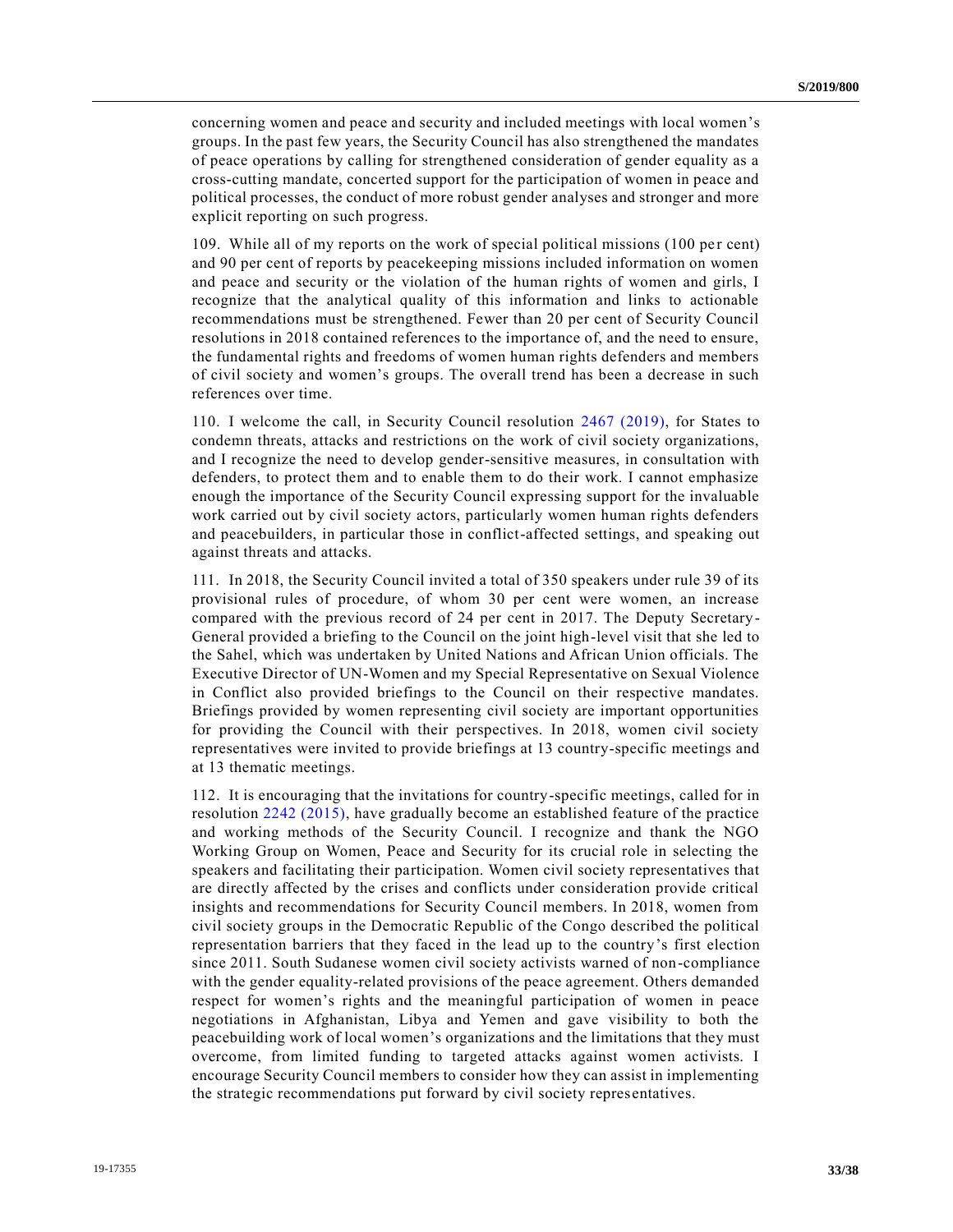113. I am extremely concerned to hear reports of civil society members having been threatened after they have delivered briefings to the Security Council. I urge Council members to explicitly condemn all forms of intimidation and reprisals against civil society representatives and those who provide briefings to the Council and to work with those individuals to determine the appropriate responses, on a case by case basis.

114. The formation of the Security Council Informal Expert Group on Women and Peace and Security in 2016 emanated from the global study on the implementation of Council resolution [1325 \(2000\),](https://undocs.org/en/S/RES/1325%20(2000)) conducted in 2015. I am pleased that it has since become a proven conduit for strengthened analysis on matters relating to women and peace and security and for discussions on the more considered implementation of the results of its analysis among senior mission leadership and Council members. I continue to urge all Council members to draw on the information and analysis discussed at those meetings and actively participate in this important platform. In 2018, the Expert Group was chaired jointly by Peru and Sweden, in partnership with the United Kingdom, and convened meetings on the situations in the Central African Republic [\(S/2018/1087\)](https://undocs.org/en/S/2018/1087), the Democratic Republic of Congo [\(S/2018/362](https://undocs.org/en/S/2018/362) and [S/2018/885\)](https://undocs.org/en/S/2018/885), Iraq [\(S/2018/475\)](https://undocs.org/en/S/2018/475), Libya [\(S/2018/881](https://undocs.org/en/S/2018/881) and [S/2018/1139\)](https://undocs.org/en/S/2018/1139), Mali and the Sahel region [\(S/2018/688\)](https://undocs.org/en/S/2018/688) and the Lake Chad Basin [\(S/2018/188\)](https://undocs.org/en/S/2018/188).

115. Effective follow-up on Informal Expert Group recommendations must involve subsidiary bodies, including sanctions committees. Nine of 14 existing sanctions regimes now include direct or indirect references to combating sexual and genderbased violence in their recommendations. <sup>70</sup> Expert groups that are the primary source of information and recommendations for designations to sanctions committees must have adequate resources and dedicated expertise in gender equality and conflictrelated sexual violence and make recommendations to list individuals and entities on that basis, as well as update the narrative accounts of individuals already listed to reflect crimes of gender-based and sexual violence. In resolution [2467 \(2019\),](https://undocs.org/en/S/RES/2467%20(2019)) the Council reiterated this imperative, and I will task the relevant entities to support those efforts.

## **V. Concluding observations and recommendations**

116. The report highlights a number of areas in which progress has been made in advancing the women and peace and security agenda, yet much more remains to be done. We cannot afford to backslide – not least because progress on the women and peace and security agenda is closely linked to the full realization of the Sustainable Development Goals. Women are missing from negotiating tables, and peace agreements are passed without provisions considering the needs and priorities of women and girls. Violent misogyny is on the rise, and sexual and gender-based violence continues to be used as a weapon of war and terror and the survivors of such violence left without justice or support. The repeated calls of women's civil society groups and peacebuilders for disarmament, arms control and the shifting of military

<sup>&</sup>lt;sup>70</sup> Security Council Committee established pursuant to resolution  $2127 (2013)$  concerning the Central African Republic, Security Council Committee established pursuant to resolution [1533](https://undocs.org/en/S/RES/1533%20(2004))  [\(2004\)](https://undocs.org/en/S/RES/1533%20(2004)) concerning the Democratic Republic of the Congo, Security Council Committee pursuant to resolutions [1267 \(1999\),](https://undocs.org/en/S/RES/1267%20(1999)) [1989 \(2011\)](https://undocs.org/en/S/RES/1989%20(2011)) and [2253 \(2015\)](https://undocs.org/en/S/RES/2253%20(2015)) concerning Islamic State in Iraq and the Levant (Da'esh), Al-Qaida and associated individuals, groups, undertakings and entities, Security Council Committee established pursuant to resolution [1970 \(2011\)](https://undocs.org/en/S/RES/1970%20(2011)) concerning Libya, Security Council Committee established pursuant to resolution [2374 \(2017\)](https://undocs.org/en/S/RES/2374%20(2017)) concerning Mali, Security Council Committee pursuant to resolution [751 \(1992\)](https://undocs.org/en/S/RES/751%20(1992)) concerning Somalia, Security Council Committee established pursuant to resolution [2206 \(2015\)](https://undocs.org/en/S/RES/2206%20(2015)) concerning South Sudan, Security Council Committee established pursuant to resolution [1591 \(2005\)](https://undocs.org/en/S/RES/1591%20(2005)) concerning the Sudan and Security Council Committee established pursuant to resolution [2140 \(2014\).](https://undocs.org/en/S/RES/2140%20(2014))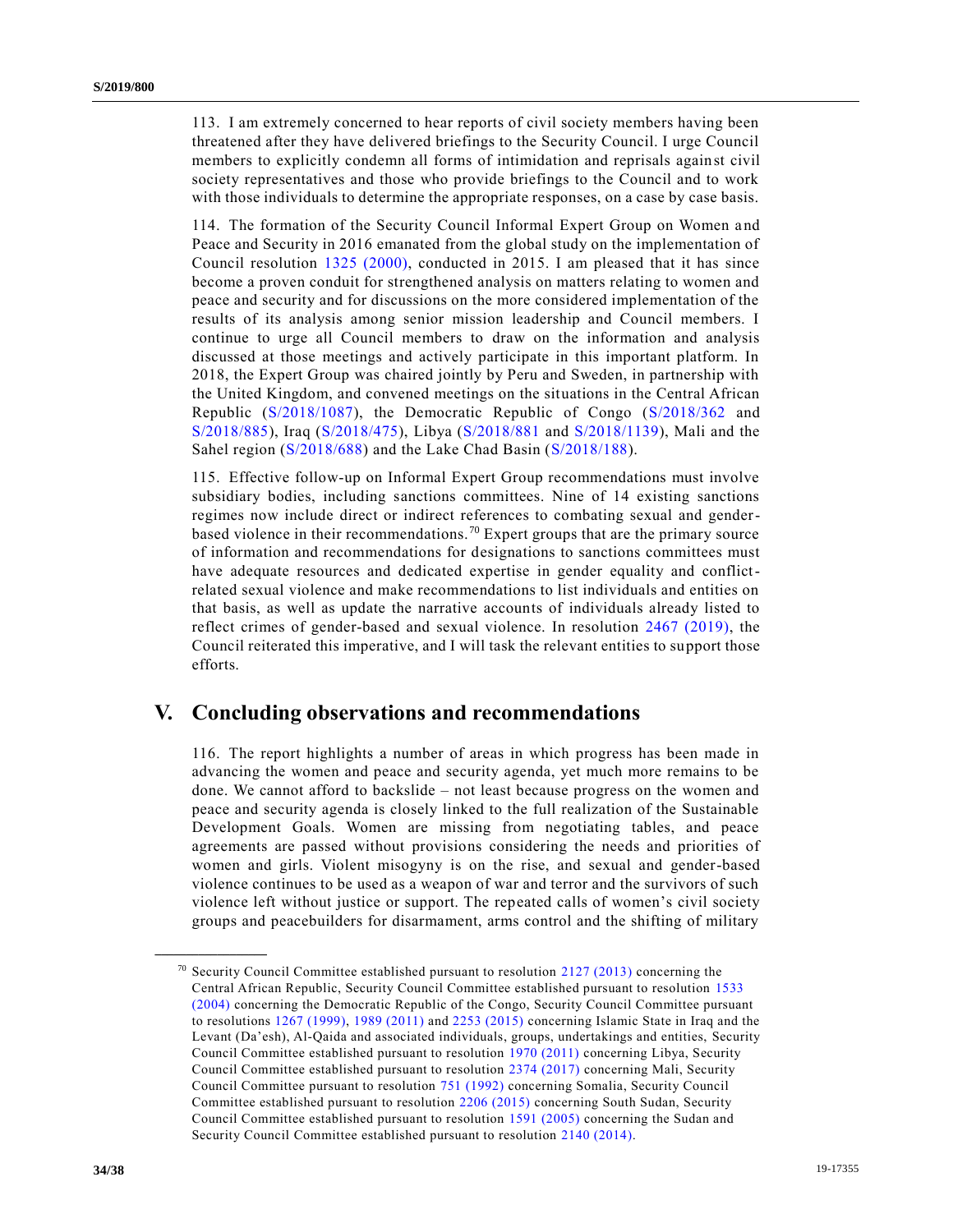spending to social investment are left unanswered. Insufficient action has been taken to align national laws and policies with global commitments on gender equality.

117. We must do better to ensure that we meet our own commitments. I recommit to elevating the implementation of the women and peace and security agenda – a central objective of my tenure as Secretary-General. I urge Member States to join me in efforts in this regard.

118. We must accept our shared responsibility to increase inclusion and eradicate discrimination on the basis of race, religion, sexual orientation and gender identity, ability, age or other status. Efforts to support and resource the meaningful participation of women in peace and security processes must be urgently enhanced, as must endeavours to promote women's civil society organizations, peacebuilders and human rights defenders as key political constituents in the maintenance of peace and security. The collective promotion of women's human rights must ensure access for women to political, economic, financial and natural resources, decision-making and comprehensive sexual and reproductive health services, without discrimination. It is essential to the fulfilment of normative commitments and legal obligations and a necessary response to an evidence base that cannot be ignored: the existence of gender inequality and gender-based violence in a society is deeply connected to that society's risk of descending into violent conflict. The global threat of climate change and environmental degradation is poised to exacerbate the already increasing number of complex emergencies, which disproportionately affect women and girls. There is therefore an urgent need for better analysis and concrete, immediate actions to address the linkages between climate change and conflict from a gender perspective.

119. In the months leading up to the twentieth anniversary of the adoption of resolution [1325 \(2000\),](https://undocs.org/en/S/RES/1325%20(2000)) I urge United Nations entities, Member States and regional organizations and other actors to join together to take action in the following six areas:

- **Make leadership accountable for the implementation of the women and peace and security agenda, through targeted data collection, joined-up analysis, strategic planning and raised visibility;**
- **Enable, facilitate and ensure the meaningful participation of women in peace processes, the implementation of peace agreements and in all peace and security decision-making processes;**
- **Publicly condemn human rights violations and discrimination and prevent all forms of gender-based violence, including against women human rights defenders;**
- **Increase the number and influence of women uniformed personnel in peacekeeping missions and national security services;**
- **Guarantee access for women to economic security and resources;**
- **Finance the women and peace and security agenda and invest in women peacebuilders.**

### **A. Immediate actions to be taken by the United Nations**

120. United Nations entities must take steps to accelerate progress in delivering on the recommendations of the three reviews conducted in 2015, as reflected in the report of the Secretary-General [\(S/2015/716\)](https://undocs.org/en/S/2015/716), complemented by the findings of the independent assessment, particularly on the urgent need for leadership, accountability and financial support. The relevant departments and entities and I have therefore agreed upon the following ten core commitments: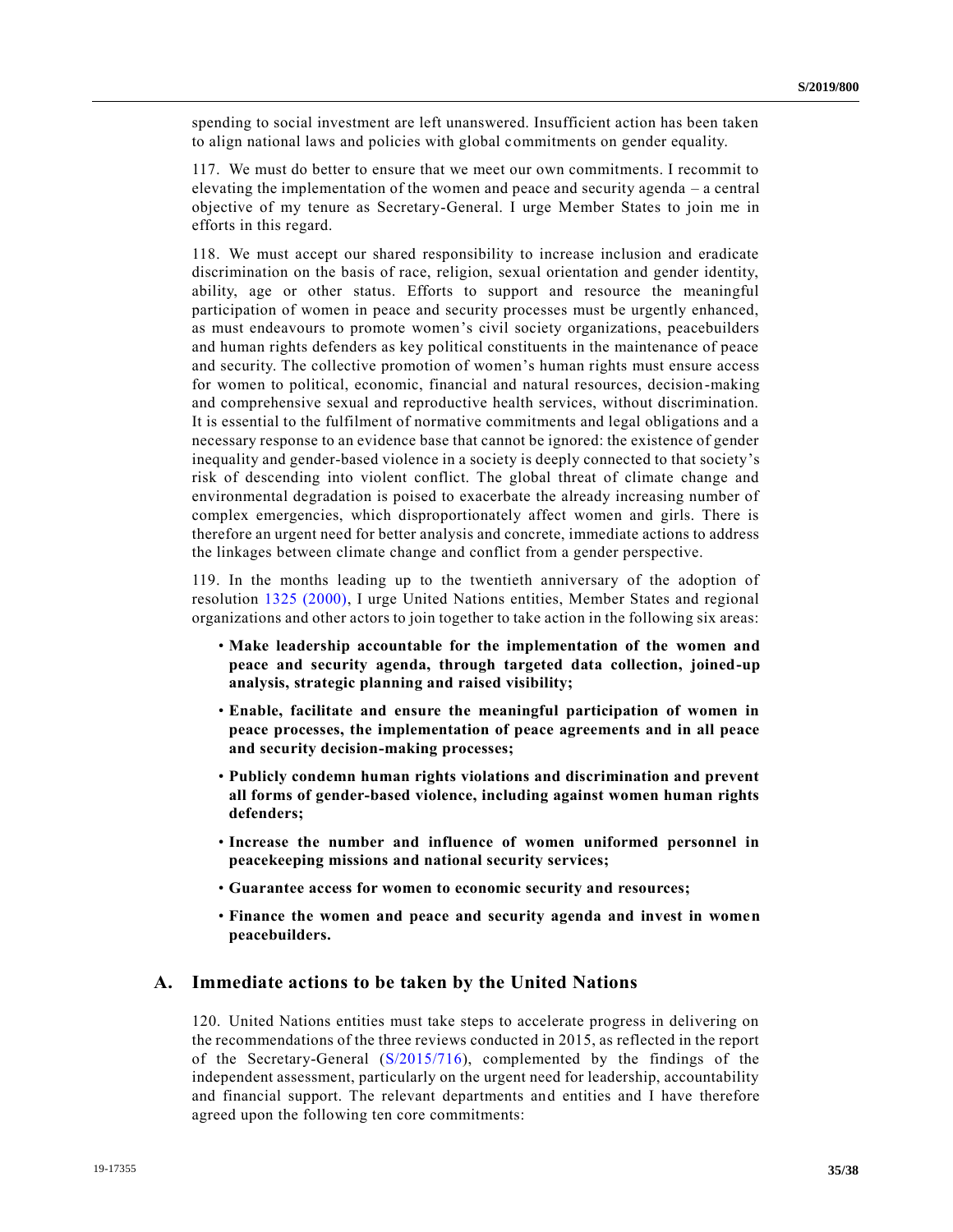(a) Senior compacts, terms of reference and directives for senior leadership at headquarters, missions and country offices, including heads of entities, special envoys, special representatives, resident coordinators and humanitarian coordinators will be updated, as appropriate, to reflect the fulfilment of commitments on the women and peace and security agenda and gender mainstreaming. An objective related to women and peace and security has been included in all senior managers' compacts related to core peace and security mandates for the 2019/20 cycle;

(b) All senior United Nations officials will ensure that public messages and statements, as well as other forms of engagement, with all stakeholders, reinforce the importance of realizing the full range of women's human rights, gender equality, the women and peace and security agenda and the legitimacy and value of the work of women human rights defenders and peacebuilders;

(c) Gender equality and the women and peace and security agenda, as both stand-alone and integrated goals, with provisions for expertise in gender equality, resources and monitoring and reporting will be included in United Nations strategic planning and prioritization policies, processes, frameworks, initiatives and guidance tools at the global, regional and country levels, which includes the United Nations Sustainable Development Cooperation Framework, priority peacebuilding plans, humanitarian needs overviews, humanitarian response plans and integrated planning policies, including in transition processes and planning. United Nations entities will strengthen accountability to the women and peace and security agenda by reinforcing internal monitoring frameworks in support of system-wide efforts;

(d) Heads of responsible entities will ensure that all country-specific and thematic reports to the Security Council, briefings provided by senior staff and all country-specific and regional United Nations strategies and plans consistently integrate gender-responsive conflict analysis and engagement with diverse women's civil society organizations;

(e) All United Nations entities operating in fragile, conflict and crisis affected settings will meaningfully engage, consult and partner with diverse women's human rights actors, including civil society and rights defenders, to inform their analysis, planning, programmatic work, its implementation, the monitoring of outcomes and messaging;

(f) Heads of entities and missions will prioritize and budget for dedicated capacity and expertise within their offices, including at senior levels, on the implementation of the women and peace and security agenda in assessed budget and extrabudgetary requests to Member States in special political missions and peacekeeping operations and ensure that posts are filled and placed within offices of senior leadership;

(g) United Nations country teams will set benchmarks to reach the target to allocate a minimum of 15 per cent of programmatic budgets to gender equality and the empowerment of women and improve the mainstreaming of gender in all areas of expenditure. In line with the recommendations of the high-level task force on financing for gender equality, by 2020, targets and financial allocations on gender equality must increase and an accountability mechanism be established to track allocations;

(h) The Department of Political and Peacebuilding Affairs will be responsible for organizing context-specific high-level strategy meetings with each special envoy or special representative, key staff and experts on designing and supporting inclusive processes, at the start of every mediation process and every subsequent year for ongoing processes;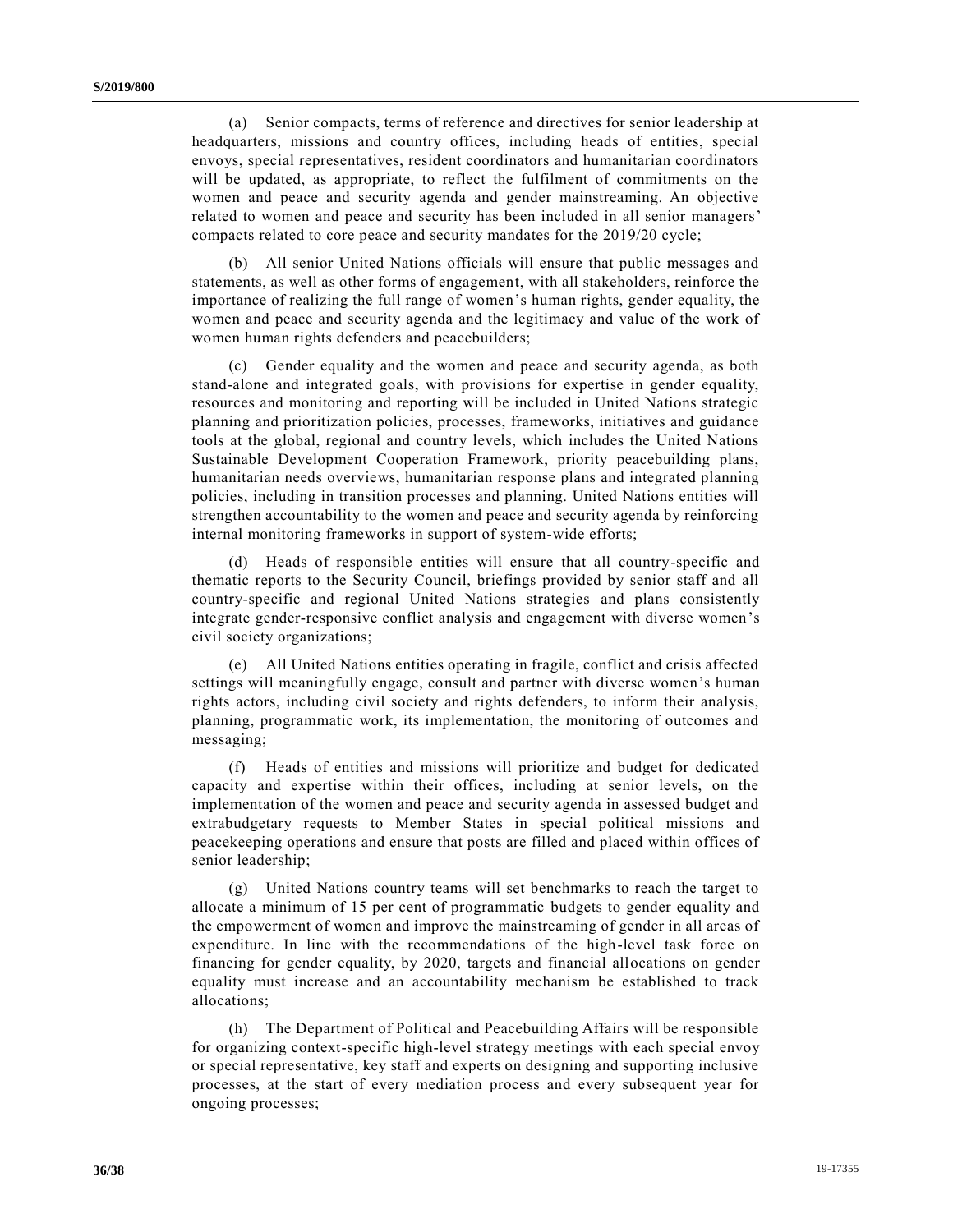(i) Special representatives and special envoys, during the conduct of peace processes led by the United Nations, will actively promote and facilitate the meaningful participation of women, including with the parties to the process, and consistently advocate for the direct participation of women leaders and local women's organizations in all peace processes, including through partnership and joint efforts with regional organizations and other relevant stakeholders;

(j) United Nations entities are requested to identify resources in support of the meaningful participation of women in peace negotiations and the implementation of peace agreements, and the Women's Peace and Humanitarian Fund is called upon to consider opening a rapid response window that allows for such support for women to participate in peace negotiations and the implementation of peace agreements.

### **B. Actions that Member States and regional organizations are encouraged to take**

121. The implementation of the women and peace and security agenda is the responsibility of all Member States. I encourage all Member States to implement the operational paragraphs of the related Security Council resolutions and fulfil their human rights obligations, as well as to implement the recommendations contained in my previous reports on women and peace and security. The year 2020 is an opportunity to report on progress made and to take action to close the remaining gaps. I urge all Member States and regional and subregional organizations:

(a) To track and report on gender-specific measures in national and foreign policies, development and humanitarian assistance and diplomatic engagements and appointments to identify progress and gaps relating to women and peace and security priorities, with a view to stepping up action;

(b) To adopt a national action plan on women and peace and security that is impact driven, inclusive, resourced and monitored and ensure that localization is a key priority and output;

(c) To create dedicated legal, social and physical protection measures for, and in consultation with, women civil society actors who experience threats, harassment, violence and hate speech by State and non-State actors;

(d) To increase funding on efforts to implement the women and peace and security agenda, including direct, dedicated and flexible financing for women's civil society, support to the Women's Peace and Humanitarian Fund to surpass its \$40 million target by 2020 and funding to global, regional and local women's funds. Integrate recommendations on maintaining a gender advisory capacity at senior l evels in budget negotiations, including in the Fifth Committee of the General Assembly, and support UN-Women.

(e) To nominate and support the appointment of women as mediators and negotiators participating in all formal peace processes, ensure inclusive delegations and consistently demand the increased, direct and meaningful participation of women in monitoring and the implementation of peace agreements;

To support rapid response funds to advance the meaningful participation of women in peace processes, which includes financial support for travel, visas, childcare, translation and related expenses, in particular by providing resources to the new window in the Women's Peace and Humanitarian Fund;

(g) To increase the number of women deployed as uniformed personnel to peace operations, including in senior roles, and adopt specific measures to address